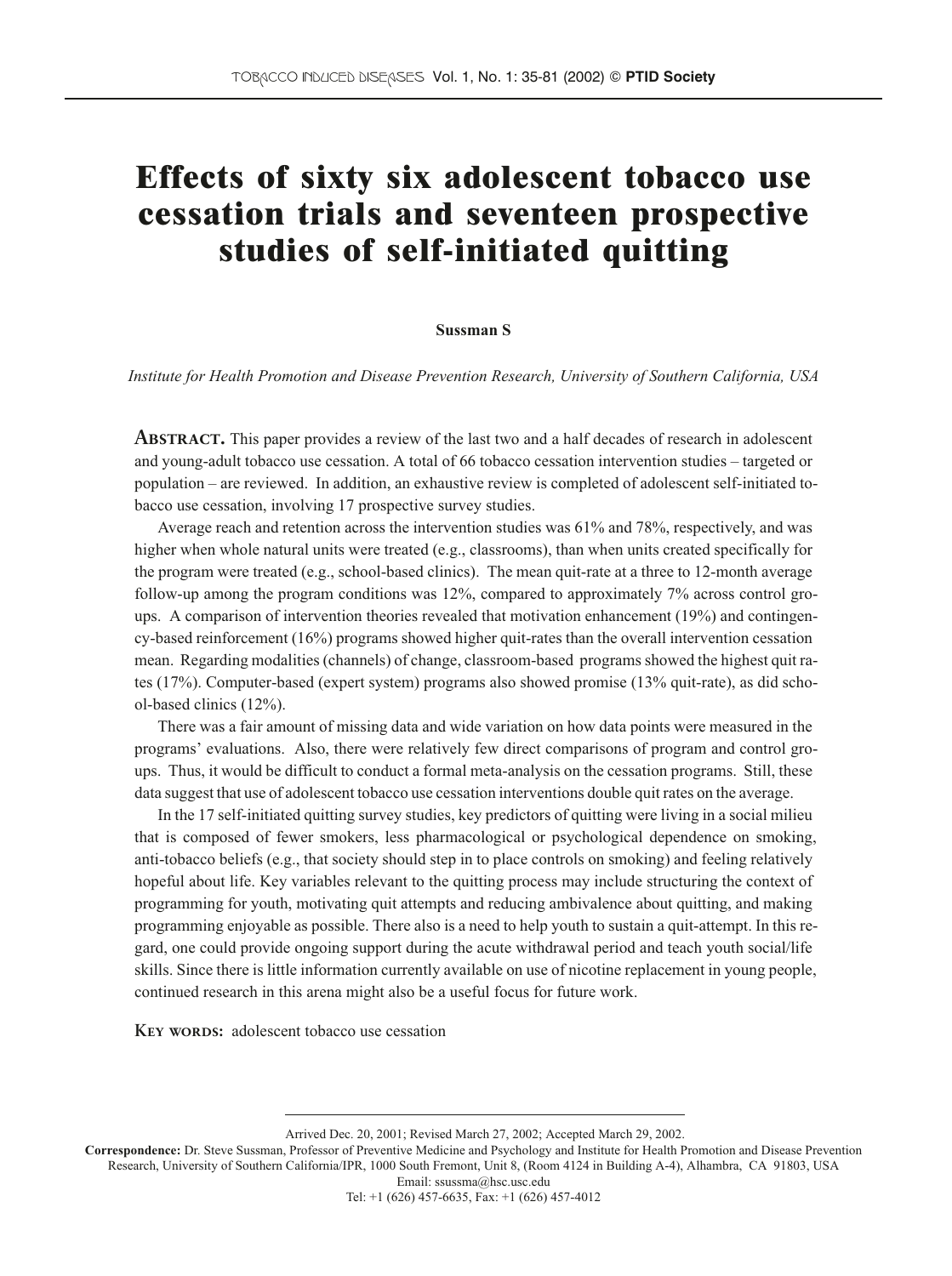# INTRODUCTION

Most adolescents who use tobacco regularly (e.g., monthly or greater) continue use into adulthood. For example, while only five percent of adolescent smokers view themselves as smoking five years later, 75% actually are smoking eight years later [1]. Risk for developing tobacco-related disease increases as a function of duration of time tobacco is used [2, 3]. Thus, adolescent users are at particularly high risk for physical consequences of tobacco use later on. These consequences begin their course in adolescence (e.g., HDL level changes; 4). Tobacco use prevalence among youth generally has been increasing over the last 15 years [3]. Until the last five years, little research has been completed to find ways to support young tobacco users to quit [5]. Possibly, people assumed that efforts aimed at getting teens to quit smoking simply don't work. However, the research and practice climates have changed. Ongoing efforts to provide teen cessation interventions have been initiated by numerous organizations. In the United States these organizations include the Centers for Disease Control, American Medical Association, National Institutes of Health (e.g., NCI, NIDA, NHLBI), American Lung Association, American Heart Association, and American Cancer Society [e.g., 6-8]. In Canada, these include Health Canada as well as various other Canadian governmental and private organizations. Numerous other countries are involved in similar efforts (e.g., Australia, India, Finland, Korea, Nigeria, and the UK; [e.g., 9-10]). Adolescent tobacco use cessation promises to arrest the physical consequences of use in a rapidly growing and developing body, and before the addiction becomes so ingrained that cessation becomes a much more difficult problem [11].

The present paper reviews adolescent tobacco cessation research completed to date. It builds on a previous review completed by Sussman, Lichtman, Ritt, & Pallonen [12]. This paper examines numerous types of teen cessation efforts. These efforts include not only clinic programs, but also classroom-based efforts, computer expert system interventions, family programs, policy efforts (e.g., price increases, smoke-free areas, access reduction programs), mass media programming, and State-wide programs (there were two such programs, one was a mass media campaign and the other was multi-component). All of these efforts are referred to herein as "programs, " in that they are organized programmatic efforts to produce a cessation or reduction effect. The term "intervention" is also used and is interchangeable with "programs." A total of 66 teen cessation programs are reviewed. Theories, modalities, methods, and results of these studies are provided. Examination of outcomes as a function of gender and ethnicity, theory-type, delivery modality, and number of sessions also is completed. A ranking of the evidence presented by the studies, based on outcomes and methodology, also is provided.

In addition, this paper provides a review of all known prospective self-initiated cessation survey studies. These are studies in which survey data on tobacco users is collected at two or more time-points. At baseline, tobacco users report various demographic, psychosocial, and behavioral sources of information. For example, they may report their gender and ethnicity, intention to quit tobacco use at a later time-point, and the number of cigarettes they smoke each day. These tobacco users are then surveyed at a later time-point. If these persons are found to have stopped smoking at the later time point, they are considered to have exhibited "self-initiated" cessation; that is, they have appeared to quit on their own without involvement in a formal quit- effort. By examining other variables measured at baseline, one can uncover predictors of later quitting (versus not quitting). A total of 17 such studies were found in the literature. Based on the results of these two types of studies - the formalized program and survey studies suggestions for future research and practice directions are made.

A total of 11 tables are included in the review. The first six tables provide all raw data points used to construct the program study summary. Identification of investigators, years the work was conducted, data on methodological design, program contents, the target population, recruitment, retention, and follow-up, and data on quitting and percentage reduction in tobacco use are described in these tables. The next three tables summarize these data as a function of program theory and modality, and rank programs on outcomes and methods. The last two tables show the methods and target populations for the self-initiated quit studies, and summarize the results of each of these studies.

### *Sixty-Six Cessation Intervention Studies*

# *Selection of Studies*

Among persons in the United States who have ever smoked daily, 16% have tried a cigarette, and 2% began smoking daily, by 12 years of age. Further, 82% have tried a cigarette, and 53% began smoking daily, by 18 years of age; and 98% have tried a cigarette, and 95% began smoking daily, by 25 years of age [2, p. 65]. Since most youth begin daily smoking by 25 years of age, the cessation studies included here generally targeted tobacco-using youth between the ages of 12 and 25 years old. However, seven studies were included that encompassed ages outside this range to allow the review to be as inclusive as possible. Three studies with wide age ranges included somewhat younger youth. Librett [13] included a through-study age range of 11-18; Patten et al. [14] included a through-study age range of 11-17; and Popham et al. [15] included a through-study age range of nine to 18 years. Also, four studies with wide age ranges included somewhat older adults. Etter, Ronchi, & Perneger [16] included a through-study age range of 24-33; Glasgow et al. [17] included a through-study age range of 15-35; Quinlan & McCaul [18] included a through-study age range of 18-55; and Zavela, Harrson, & Owens [19] included a through-study age range of 18-39.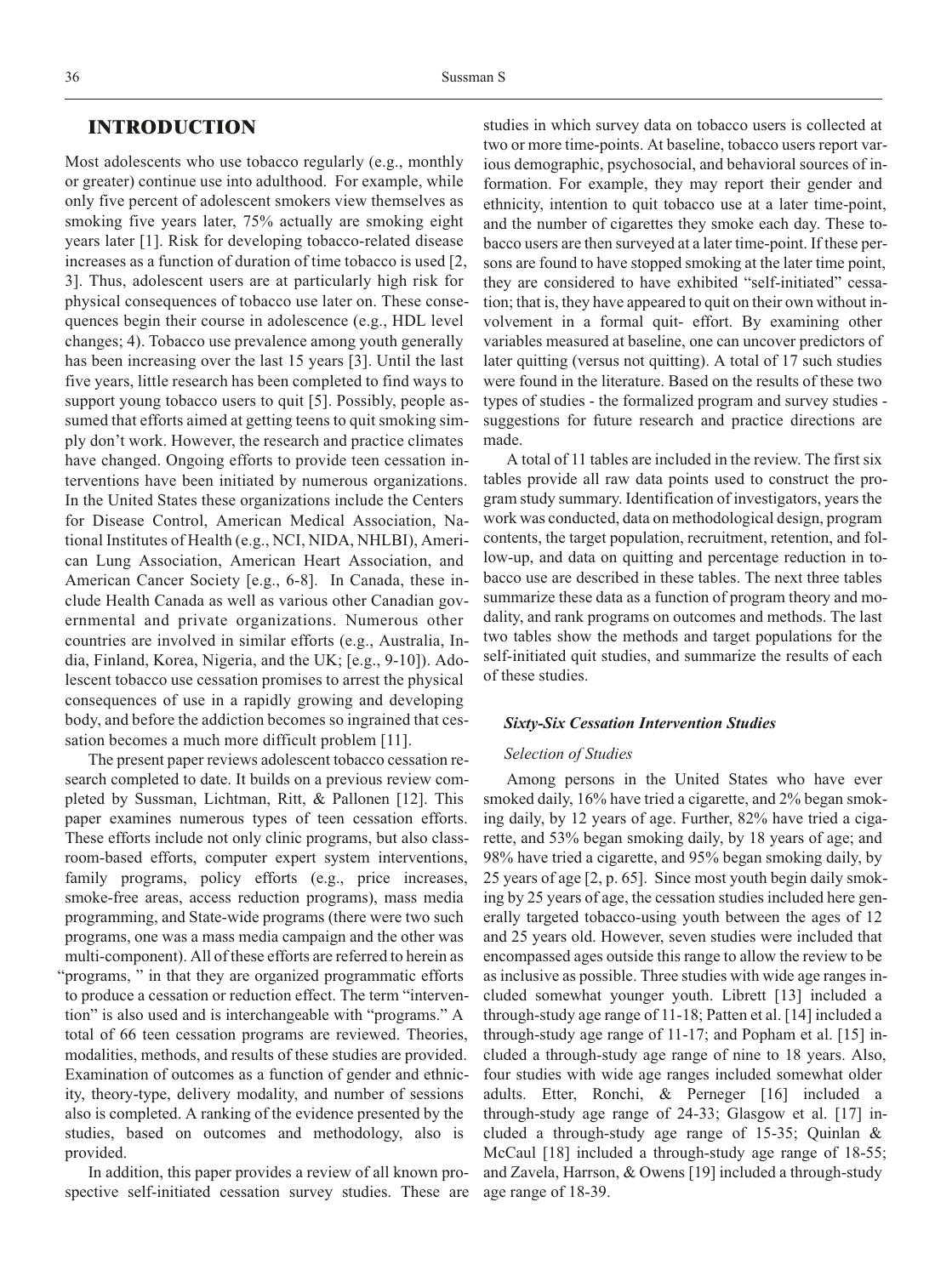The studies selected aimed to stop or reduce tobacco use among teens and young adults and included at least some data regarding contents of the cessation effort and attempts at quitting. Some of these programs targeted other age groups as well (e.g., older adults), but only data on teens and young adults were examined. Middle-school-based prevention programs were excluded from the present analysis because they did not supply any cessation information.

The contents of these programs could involve use of any cessation theory (e.g., social influence, motivation enhancement) and type of community unit to induce change (e.g., mass media, family, policy, or school). Thus, numerous theories and modalities of programming were included. All of these theories or modalities of program delivery were referred to as "programs", "Theory" refers to the theoretical content of the program. For example, an access reduction program, smoke-free areas, or taxes on cigarettes would be referred to as representatives of "supply reduction" theory, since they ultimately aim at making tobacco more difficult to obtain or use as a means to try to reduce tobacco use behavior. "Modality" refers to the community unit within which the cessation program is implemented. For example, use of a smoke-free area supply reduction approach (the theory) could be completed within one building, all public buildings in a city, or all public buildings throughout a state or country (different modalities).

The present 66 studies were compiled by referencing five different sources. Nineteen studies were included from a previous review on the subject [12]. Seventeen studies were presented as cessation programs in that earlier review. Two

studies from that review were senior high school-based prevention programs, but they were included in the present review because these programs targeted a sizable number of baseline tobacco users and introduced some quit information. Seven more cessation studies were found in a review developed by Health Canada [20-21]. Twenty-six studies were found by engaging in a search of PsycINFO and MedINFO from 1970 to January, 2001. A subject search was performed using the phrases "adolescent tobacco", "tobacco cessation", 'adolescent tobacco cessation" and "teen tobacco cessation". The references of all articles found were also searched but no additional articles were found. One study came from searching the World Wide Web, using the Google search engine [22]. Finally, 13 studies were found through word-of-mouth (from colleagues currently engaged in adolescent tobacco cessation work).

These five sources generated 66 tobacco-use cessation studies that probably are all the published or statistically evaluated cessation programs between 1975 and January 2001. Fifty studies were conducted in the United States, and 16 studies were conducted in countries outside of the U.S (five in Canada, three in the UK, two in Australia, and one each in China, Finland, New Zealand, Norway, Sweden, and Switzerland). Of these 66 studies, 47 had been or are going to be published in peer review journals. Six of these 66 studies were conducted in the 1970s, 15 were conducted in the 1980s, 43 were conducted in the 1990s, and two had been conducted in 2000-2001. Thus, teen tobacco use cessation research seems to have become a more active research arena beginning in the

| Investigators               | Project name/site                                                   | Years done | Where reported?             |
|-----------------------------|---------------------------------------------------------------------|------------|-----------------------------|
| Ary et al.                  | Project PATH, Oregon Research Institute, OR                         | 1988-1989  | JBM, 1990                   |
| Aveyard et al.              | Univ. of Birmingham, West Midlands, UK                              | 1997-1998  | BMJ, 1999                   |
| Baskerville, Hotte, Dunkley | Univ. of Ottawa, CAN                                                | ~1993      | Health Canada, 1997         |
| Bauman et al.               | Univ. of NC-Chapel Hill, U.S.-wide sample;<br><b>Family Matters</b> | 1996-1999  | Prevention Science, 2000    |
| Beaglehole et al.           | Wellington, New Zealand                                             | 1976       | New Zealand Medical J, 1978 |
| Biener et al.               | Univ. of Massachusetts, Boston, MA, State-wide                      | 1993-1994  | AJPH, 1998                  |
| Chakravorty                 | PRC, UNIV.IC, IL                                                    | 1991       | DAI, 1992                   |
| Charlton                    | Univ. of Manchester, UK                                             | ~1988      | HER, 1992                   |
| Cinnomin, Sussman           | Conejo Valley HS, CA                                                | 1992       | Book, 1995                  |
| Colby et al.                | Boston Univ., VAMC-P, H&RIH                                         | ~1997      | <b>JCCP, 1998</b>           |
| Coleman-Wallace et al.      | Emory Univ., GA LL, CA, schools in CA                               | 1996-1998  | J School Health, 1999       |
| Corby et al.                | Wayne St. Univ., Detroit, MI                                        | ~1999      | Exp Clin Psychopharm, 2000  |
| Digiusto                    | New S Wales D.H., AUST                                              | 1989       | Book, 1994                  |
| Dino et al.                 | ALA-FL, WV Univ.                                                    | 1999       | Manuscript under review     |

**Table 1.** Cessation studies identification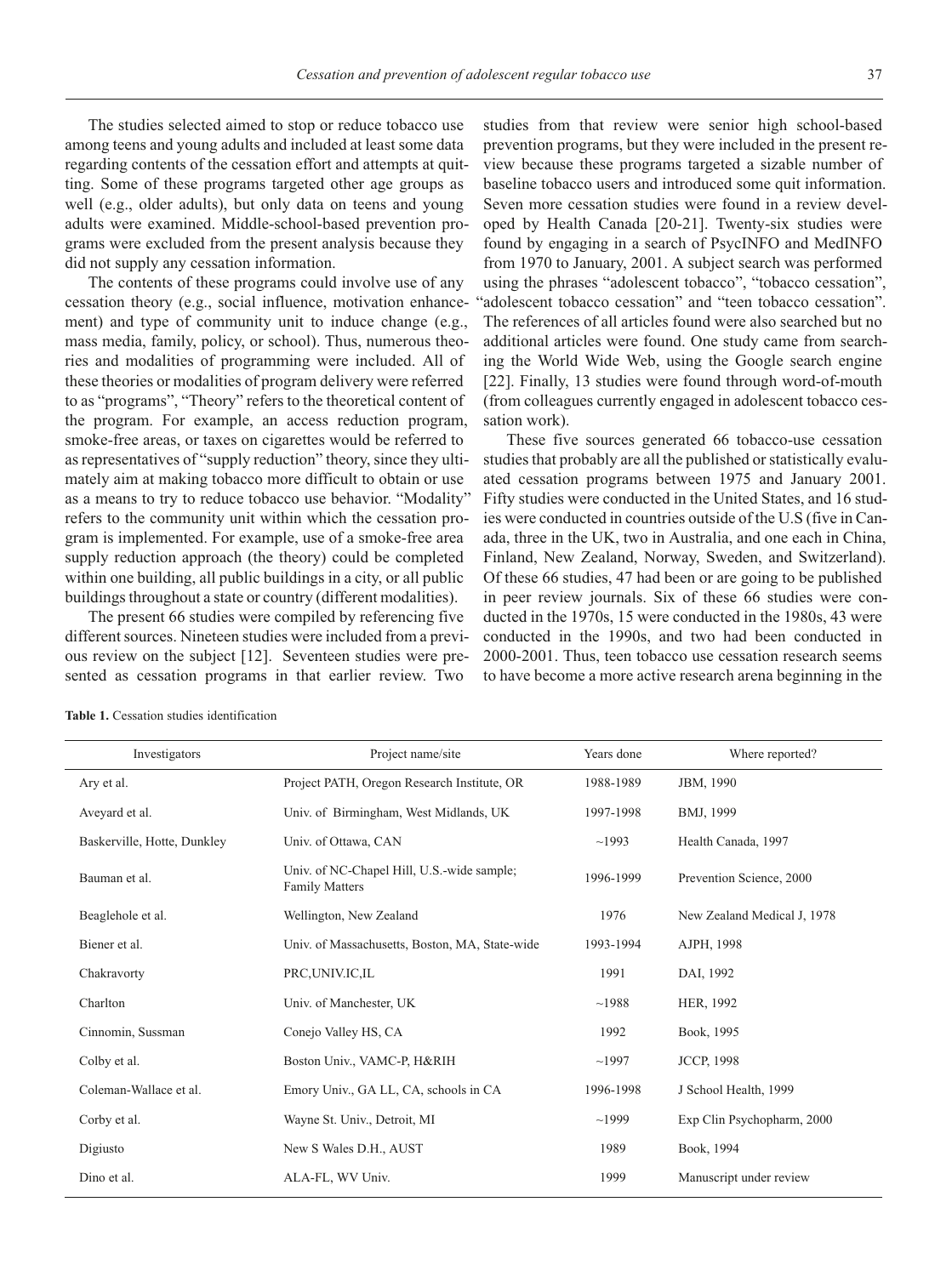| Investigators                       | Project name/site                                        | Years done     | Where reported?                                                                  |
|-------------------------------------|----------------------------------------------------------|----------------|----------------------------------------------------------------------------------|
| Eakin, Severson, Glasgow            | Oregon Research Institute, OR                            | 1986           | NCI Monographs, 1989                                                             |
| Etter, Ronchi, Perneger             | Univ. of Geneva, Geneva, Switzerland                     | 1996           | J Epid Comm Health, 1999                                                         |
| Fibkins                             | S-WRHS, NY                                               | 1990           | <b>NASSB, 1993</b>                                                               |
| Forster et al.                      | Univ. of Minnesota, 14 MN communities                    | 1993-1996      | AJPH, 1998                                                                       |
| Glasgow et al.                      | Oregon Research Institute, OR                            | ~1997          | <b>JCCP, 1999</b>                                                                |
| Glover                              | EC Univ., NC                                             | 1985           | AJPH, 1986                                                                       |
| Goldberg, Gorn                      | McGill Univ., Ouebec, CAN                                | ~1981          | J Communication, 1982                                                            |
| Greenberg, Deputat                  | St. Univ. of NY, NY                                      | 1975           | JSH, 1978                                                                        |
| Hafstad, Aaro, Langmark             | Univ. of Bergen, Buskerud County, Norway                 | 1992           | HER, 1996                                                                        |
| Horn et al.                         | ALA, WVUNIV.                                             | 1998           | HE, 1999                                                                         |
| Horswell, Horton                    | Ottawa, CAN                                              | ~1996          | Health Canada, 1997                                                              |
| Hotte et al.                        | Ottawa, CAN                                              | 1997           | Health Canada, 1997                                                              |
| Hurt et al.                         | NDC, Mayo, Rochester MN and LaCrosse, WS                 | 1997           | Arch Ped & Adol Med, 2000                                                        |
| Jason, Mollica, Ferrone             | DePaul, Chicago, IL                                      | 1978           | PM, 1982                                                                         |
| Jerome                              | Reston, VA                                               | ~1997          | www.lifesign.com, 1998                                                           |
| Johnson et al.                      | HASP, IPR, USC, LA, CA                                   | 1981-1983      | JBM, 1986                                                                        |
| Kempf, Stanley                      | Rutgers Univ., Substance Abuse Treatment Cam-<br>pus, NJ | 1994-1995      | J Addictive Diseases, 1996                                                       |
| Killen et al.                       | CRDP, Stanford, CA                                       | 1986           | JAMA, 1988                                                                       |
| Lampkin                             | AMA, 5 School-based health centers (CO, DE,<br>MI)       | 1997           | AMA Technical Report, 1998                                                       |
| Librett                             | End Nicotine Dependence, Salt Lake City, UT              | 1998-2000      | Unpublished doctoral dissertation,<br>2001                                       |
| Lotecka, McWhinney                  | Oceanside, CA                                            | ~1981          | IJA, 1983                                                                        |
| Matson-Koffman, Miller              | Atlanta, GA                                              | 1994           | Conference presentation, 1995                                                    |
| McDonald, Roberts,<br>Deeschaemaker | TCDC, Oakland, CA                                        | 1994           | J Sub Abuse Tr, 2000                                                             |
| Mills, Ewy, Dizon                   | ACS-MN                                                   | ~1977          | HE, 1978                                                                         |
| Murray, Prokhorov, Harty            | Univ. of MN, State-wide campaign, MN and WS              | 1986-1990      | PM, 1994                                                                         |
| Myers, Brown                        | Univ. of SD, VAMC-SD, CA                                 | 1986-1989      | Pediatrics, 1994                                                                 |
| Myers, Brown, Kelly                 | Univ. of SD, VAMC-SD, CA, outpatients                    | $~1997 - 1999$ | J Child Adol Substance Abuse,<br>2000                                            |
| Pallonen                            | CPRC-Univ. of RI, RI                                     | 1991-1994      | Tobacco Cessation for Youth<br>Conference, 1996; Substance<br>Use & Misuse, 1998 |
| Patten et al.                       | NDC, Mayo, catchment areas in MN                         | 1988-1997      | Unpublished data, 2001                                                           |
| Patterson                           | Mishawaka, IN                                            | ~1983          | The School Counselor, 1984                                                       |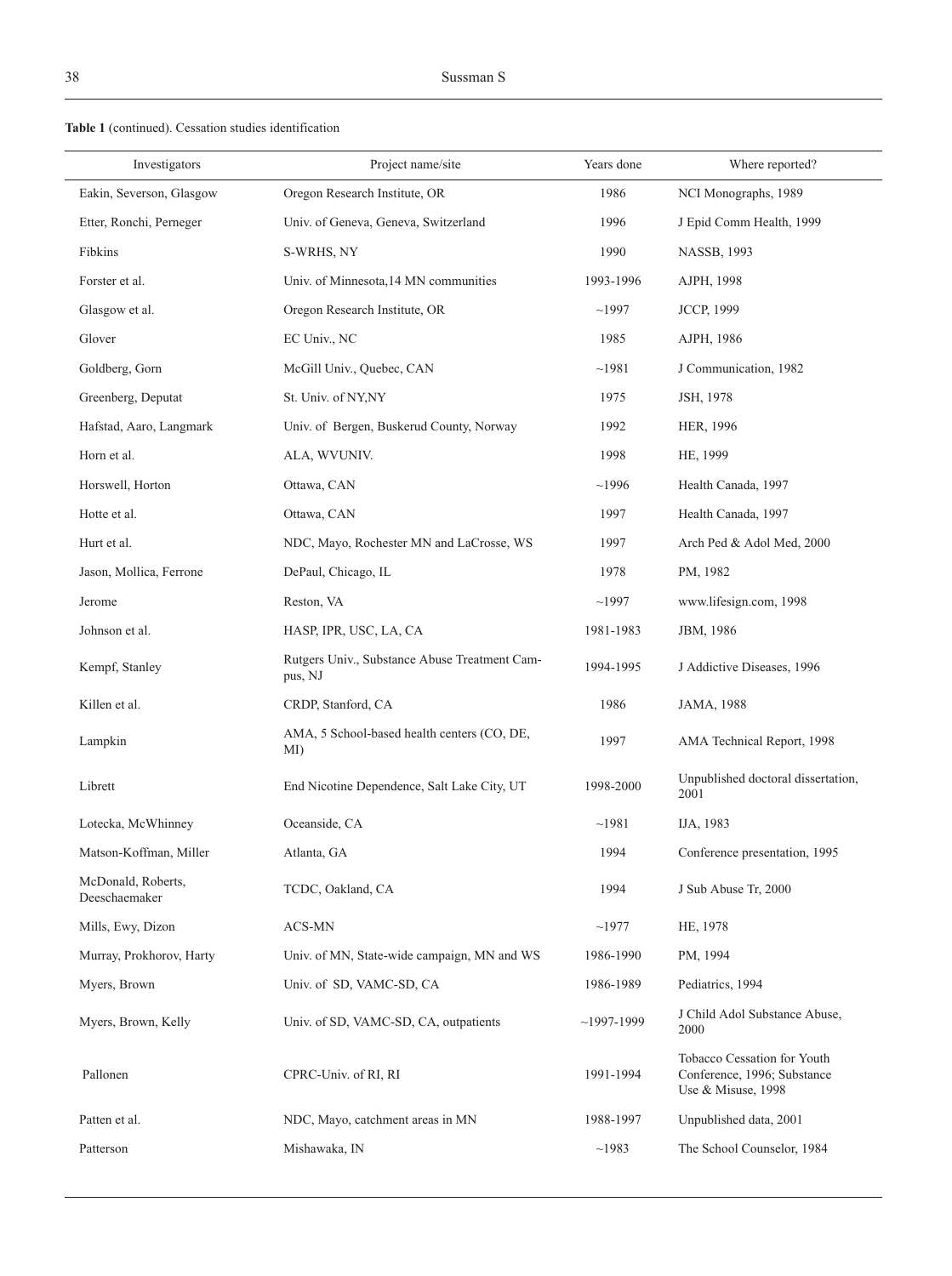| Investigators             | Project name/site                                            | Years done     | Where reported?                                            |
|---------------------------|--------------------------------------------------------------|----------------|------------------------------------------------------------|
| Pendell                   | C&I, Inc, MN                                                 | 1995-1997      | Manual material and handout at<br>CDC, 1997; Pendell, 1996 |
| Perry et al.              | SHDP-Univ. of CA SF, Univ. of CA LA, CA                      | 1978           | AJPH, 1980                                                 |
| Perry et al.              | HSPP, SU-ALA, CA                                             | 1980           | Adolescence, 1983                                          |
| Peters                    | Ottawa, CAN                                                  | ~1993          | Health Canada, 1997                                        |
| Peterson, Clark           | Melbourne, AUST                                              | ~1985          | Psych Rep, 1986                                            |
| Popham et al.             | Univ. of CA LA, CA State-wide media campaign                 | 1990-1991      | Am J Prev Med, 1994                                        |
| Prince                    | Project Tobacco, No Thanks! GGI, Ventura<br>County, CA       | ~1993          | Adolescence, 1995                                          |
| Quinlan, McCaul           | ND St. Univ.-Fargo                                           | ~1998          | Health Psych, 2000                                         |
| Rigotti et al.            | TRTC, Harvard, 6 MA communities                              | 1994-1996      | NEJM, 1997                                                 |
| Skjoldebrand, Gahnberg    | Public Dental Service, Uppsala Sweden                        | 1990-1993      | Swed Dent J, 1997                                          |
| Smith et al.              | Mayo Clinic NRC, Rochester, MN                               | 1993-1995      | Pediatrics, 1996                                           |
| St. Pierre, Shute, Jaycox | $\sim$ HS in CA                                              | 1982           | HE, 1983                                                   |
| Suedfeld et al.           | Rutgers, NJ undergraduates                                   | ~1971          | IJA, 1972                                                  |
| Sussman, Burton et al.    | Project TNT, IPR, PRC, CA, IL                                | 1990           | Book, 1995                                                 |
| Sussman, Dent, Lichtman   | Project EX IPR, CA                                           | 1998           | Addict Beh, 2001                                           |
| Sussman, Dent., Stacy     | Project TND IPR, CA                                          | 1997-1998      | AJHB, in press                                             |
| Townsend et al.           | MRC-E&MCU, Middlesex, GB                                     | 1990           | British Medical Journal, 1991                              |
| Vartiainen et al.         | Helsinki, Finland                                            | $~1997 - 1999$ | Under review, 2001                                         |
| Wakefield et al.          | Univ. of IL at Chicago, IL; U.S. Nation-wide<br>survey       | 1996           | British Medical Journal, 2000                              |
| Weissman et al.           | Oregon Research Institute, OR                                | ~1985          | Psych Add Beh, 1987                                        |
| Zavela, Harrison, Owens   | UNCT, Greeley, CO                                            | 1990           | <b>APHA Meeting Presentation, 1991</b>                     |
| Zheng                     | USC, CA- pilot data collected in Wuhan, China,<br>Project EX | 2000           | Unpublished data, 2000                                     |

 $NA = not applicable; NR = not reported; for specifies on "Where reported?" see references section;  $\sim$  = approximately.$ 

1990s. Table 1 presents the 66 studies selected including investigators, project name, project site, year data was collected, and where the data was reported (see Table 1).

This review differs from most previous reviews that are typically completed in the arena of adolescent tobacco use prevention or cessation. Most previous reviews limited their selections to relatively rigorously evaluated studies consisting of at least a quasi-experimental design, which includes a program group comparison to a control group [2, 5, 23-25]. Use of a comparison group permits a calculation of relative quit-rates (program minus control). Single-group studies assess simply how many people quit in a particular treated

group without comparison to a control [26]. These were included in the present review to increase the study sample size (considering the state of the science in this arena), and because in some cases use of a control group was not possible (e.g., in some of the policy-type studies).

A gross comparison measure was calculated by pooling control group estimates across the quasi-experimental and experimental studies. In addition, all studies that addressed teen cessation are included herein; from education-program efforts to policy or mass media efforts. Including single-group studies raised the total number of studies reviewed from 37 (15 experimental and 22 quasi-experimental) to 66 (see Table 2).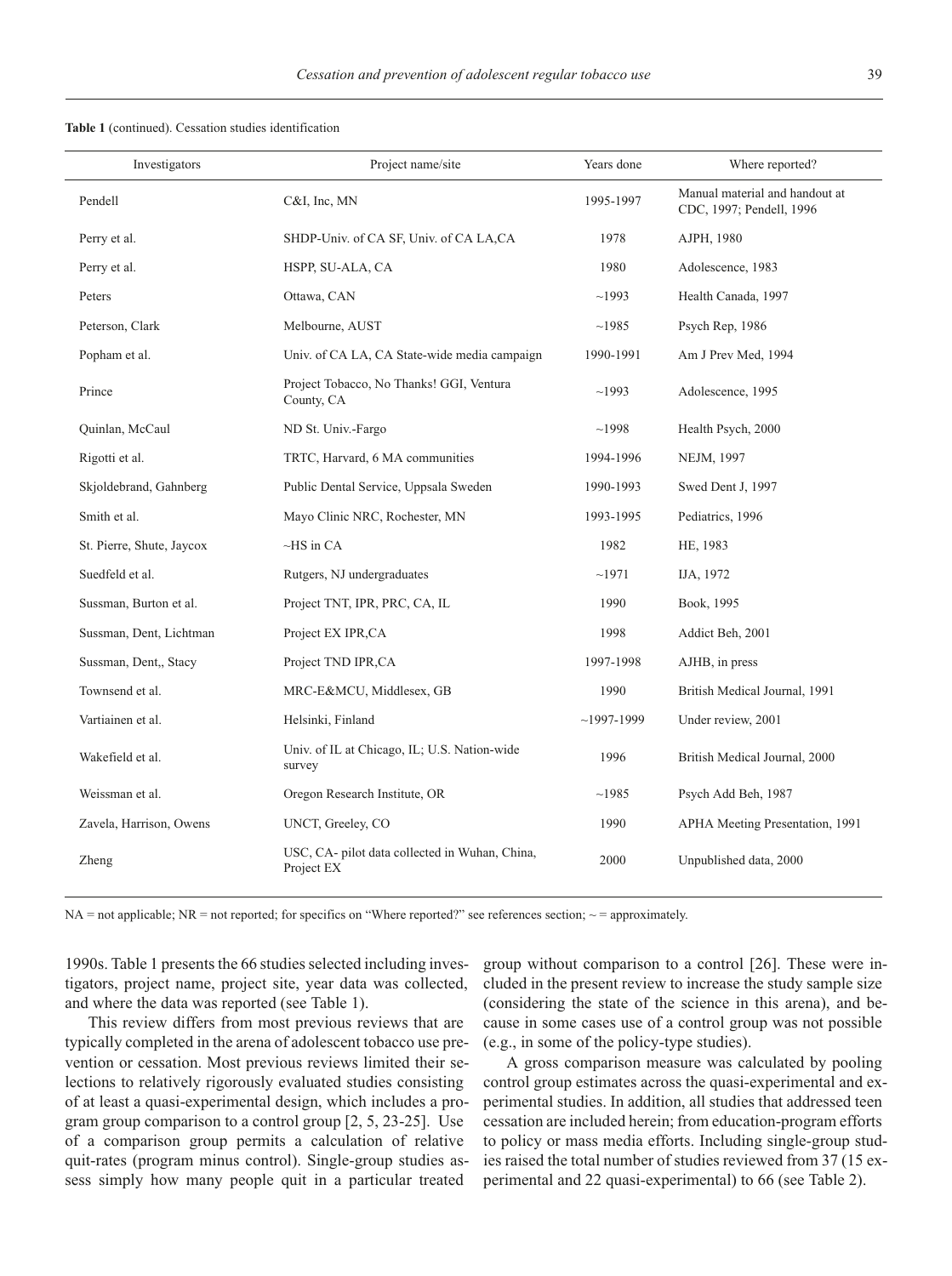|  |  |  |  | Table 2. Cessation studies - methodological design |  |
|--|--|--|--|----------------------------------------------------|--|
|--|--|--|--|----------------------------------------------------|--|

| Investigators               | Methodological design                                                                                                                                                                                | Bio-chemical validation?              |
|-----------------------------|------------------------------------------------------------------------------------------------------------------------------------------------------------------------------------------------------|---------------------------------------|
| Ary et al.                  | Experimental - two condition: multigrade level (6th through 11th) social in-<br>fluence prevention, standard care; also parent messages randomly assigned<br>to 12 schools within program condition  | Yes                                   |
| Aveyard et al.              | Experimental - two condition: expert system and three class sessions based<br>on transtheoretical model, standard health education (a little to motivate<br>quitting)                                | No                                    |
| Baskerville, Hotte, Dunkley | Quasi-experimental - quit-and-win contest and smoke free month, standard<br>care control                                                                                                             | Yes                                   |
| Bauman et al.               | Experimental - family program, standard care control                                                                                                                                                 | No                                    |
| Beaglehole et al.           | Quasi-experimental - classroom program, standard care control                                                                                                                                        | No                                    |
| Biener et al.               | Single-group - random digit dialing                                                                                                                                                                  | No                                    |
| Chakravorty                 | Experimental - three condition: mintsnuff, chewing gum control, lecture<br>only                                                                                                                      | Yes                                   |
| Charlton                    | Quasi-experimental - pilot clinic ("courses"), self-help                                                                                                                                             | Yes                                   |
| Cinnomin, Sussman           | Experimental - two condition: social influence/stress-coping, chemical<br>addiction                                                                                                                  | Yes                                   |
| Colby et al.                | Experimental - two condition: motivational interview, brief advice                                                                                                                                   | Yes                                   |
| Coleman-Wallace et al.      | Quasi-experimental - three condition: Tobacco Education Program (TEG)<br>for precontemplators, Tobacco Awareness Program (TAP) for those who<br>want to quit, control; 57% mandatory-punish (in TEG) | Yes                                   |
| Corby et al.                | Single-group - within subject replicated ABA design, 1 week each with a<br>two week follow-up                                                                                                        | Yes                                   |
| Digiusto                    | Quasi-experimental - three condition: lunchtime quit clinic, class-time quit<br>clinic, standard care control                                                                                        | Yes                                   |
| Dino et al.                 | Quasi-experimental - two condition: not on tobacco (NOT), brief<br>intervention                                                                                                                      | Yes                                   |
| Eakin, Severson, Glasgow    | Single-group - within subject replicated AB design                                                                                                                                                   | Yes                                   |
|                             | Quasi-experimental - two condition:                                                                                                                                                                  |                                       |
| Etter, Ronchi, Perneger     | smoke-free program-four buildings/limited areas/cessation counseling ser-<br>vice, control (other buildings)                                                                                         | No                                    |
| Fibkins                     | Single-group - 1 group clinic                                                                                                                                                                        | No                                    |
| Forster et al.              | Experimental - two condition: policy program, standard care control                                                                                                                                  | No                                    |
| Glasgow et al.              | Experimental - two condition: brief intervention, simple advice to quit<br>smoking                                                                                                                   | Yes                                   |
| Glover                      | Single-group - two pilot clinics                                                                                                                                                                     | Yes                                   |
| Goldberg, Gorn              | Quasi-experimental - two condition: personal involvement, standard care<br>control                                                                                                                   | No, did use behavioral<br>observation |
| Greenberg, Deputat          | Quasi-experimental - four condition: fear, facts, values, standard care<br>control                                                                                                                   | No                                    |
| Hafstad, Aaro, Langmark     | Single-group - mass media campaign for teens                                                                                                                                                         | No                                    |
| Horn et al.                 | Quasi-experimental - two condition: not on tobacco (NOT), brief<br>intervention                                                                                                                      | Yes                                   |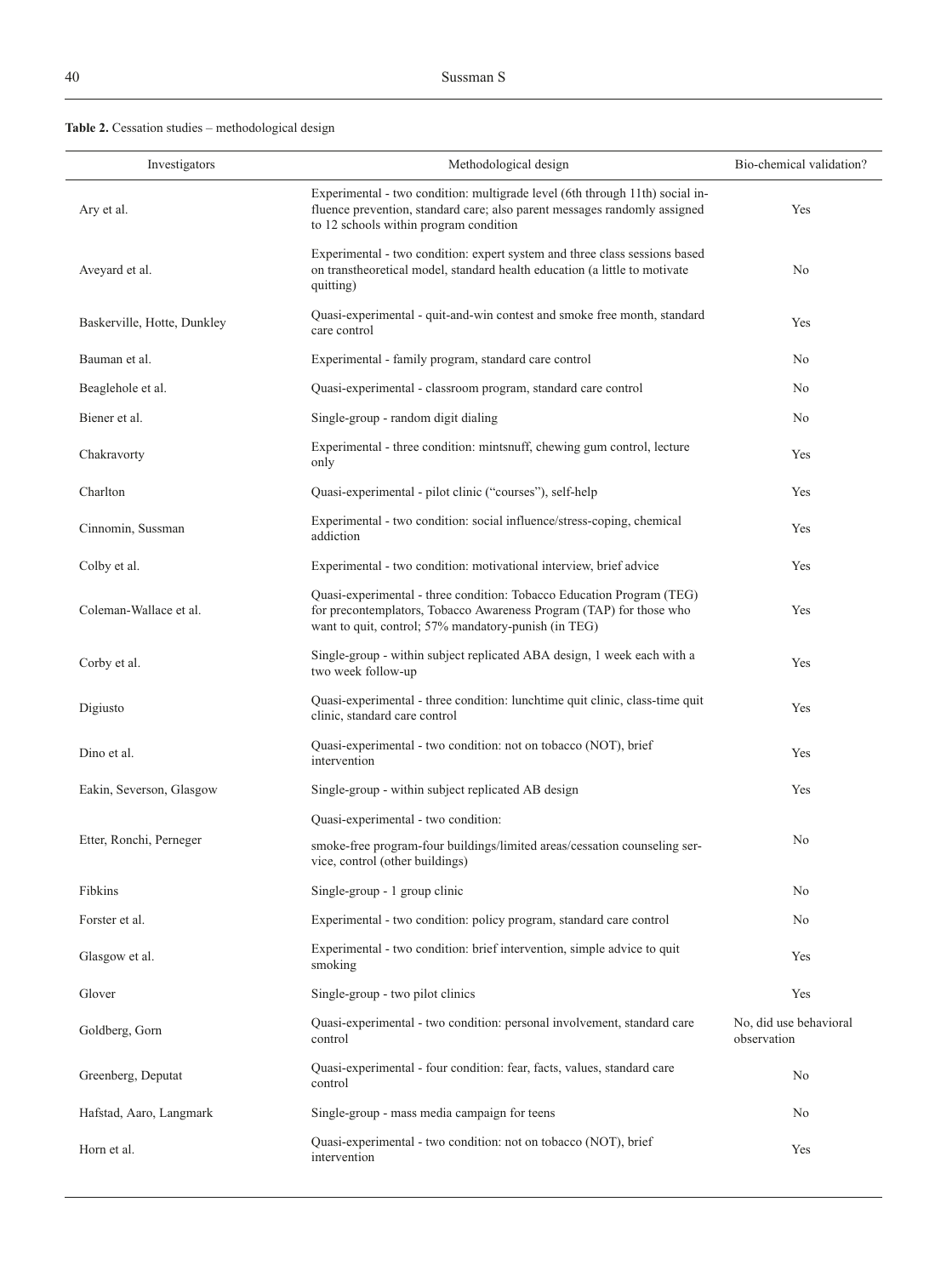# **Table 2** (continued). Cessation studies – methodological design

| Investigators                    | Methodological design                                                                                                                                                                                                                   | Bio-chemical validation? |
|----------------------------------|-----------------------------------------------------------------------------------------------------------------------------------------------------------------------------------------------------------------------------------------|--------------------------|
| Horswell, Horton                 | Quasi-experimental - peer led school clinic, standard care control                                                                                                                                                                      | No                       |
| Hotte et al.                     | Quasi-experimental - quit 4 life small groups plus kit, quit 4 life self-help<br>kit-only                                                                                                                                               | No                       |
| Hurt et al.                      | Single-group - nicotine patch therapy                                                                                                                                                                                                   | Yes                      |
| Jason, Mollica, Ferrone          | Quasi-experimental - 3 condition: role-play plus discussion, discus-<br>sion-only, control                                                                                                                                              | Yes                      |
| Jerome                           | Single-group - Life Sign computer assisted                                                                                                                                                                                              | Yes                      |
| Johnson et al.                   | Quasi-experimental - 4 condition: social curriculum/familiar media role<br>models, social curriculum/unfamiliar media role models, health curricu-<br>lum/familiar media role models, health curriculum/unfamiliar media role<br>models | Yes                      |
| Kempf, Stanley                   | Quasi-experimental - 2 condition: smoke-free policy, standard care control                                                                                                                                                              | No                       |
| Killen et al.                    | Quasi-experimental - 2 condition: special intervention, standard care<br>control                                                                                                                                                        | Yes                      |
| Lampkin                          | Single-group - pretest-posttest (averaged follow-up)                                                                                                                                                                                    | No                       |
| Librett                          | Single-group - pretest-posttest                                                                                                                                                                                                         | No                       |
| Lotecka, McWhinney               | Quasi-experimental - two condition: matched groups: coping, information                                                                                                                                                                 | No                       |
| Matson-Koffman, Miller           | Single-group - quit and win/tobacco free teens, school clinic                                                                                                                                                                           | <b>NR</b>                |
| McDonald, Roberts, Deeschaemaker | Single-group - consecutive cohorts                                                                                                                                                                                                      | No                       |
| Mills, Ewy, Dizon                | Single-group - two cohorts, senior high and junior high                                                                                                                                                                                 | No                       |
| Murray, Prokhorov, Harty         | Quasi-experimental - two condition: statewide anti-smoking campaign in<br>Minnesota, Wisconsin as control; sequential 9th grade cohorts                                                                                                 | No                       |
| Myers, Brown                     | Single-group - consecutive cohorts                                                                                                                                                                                                      | No                       |
| Myers, Brown, Kelly              | Single-group - consecutive cohorts at three facilities                                                                                                                                                                                  | Yes                      |
| Pallonen                         | Single-group - feasibility study                                                                                                                                                                                                        | Yes                      |
| Patten et al.                    | Single-group - retrospective cohort study                                                                                                                                                                                               | Yes, at baseline only    |
| Patterson                        | Single-group - feasibility study                                                                                                                                                                                                        | No                       |
| Pendell                          | Single-group - consecutive cohorts                                                                                                                                                                                                      | No                       |
| Perry et al.                     | Quasi-experimental - two condition: special intervention, standard care<br>control                                                                                                                                                      | Yes                      |
| Perry et al.                     | Experimental - three condition: long-term health effects, social conse-<br>quences, physiological effects; also two teaching modalities (teacher, col-<br>lege student)                                                                 | Yes                      |
| Peters                           | Single-group - quit 4 life self-help kit requesters                                                                                                                                                                                     | No                       |
| Peterson, Clark                  | Quasi-experimental - two condition: discussion group, standard care con-<br>trol group                                                                                                                                                  | No                       |
| Popham et al.                    | Single-group - state-wide: looks at those exposed and not exposed to<br>campaign                                                                                                                                                        | No                       |
| Prince                           | Quasi-experimental - three condition: peer led, adult led, standard care con-<br>trol group                                                                                                                                             | No                       |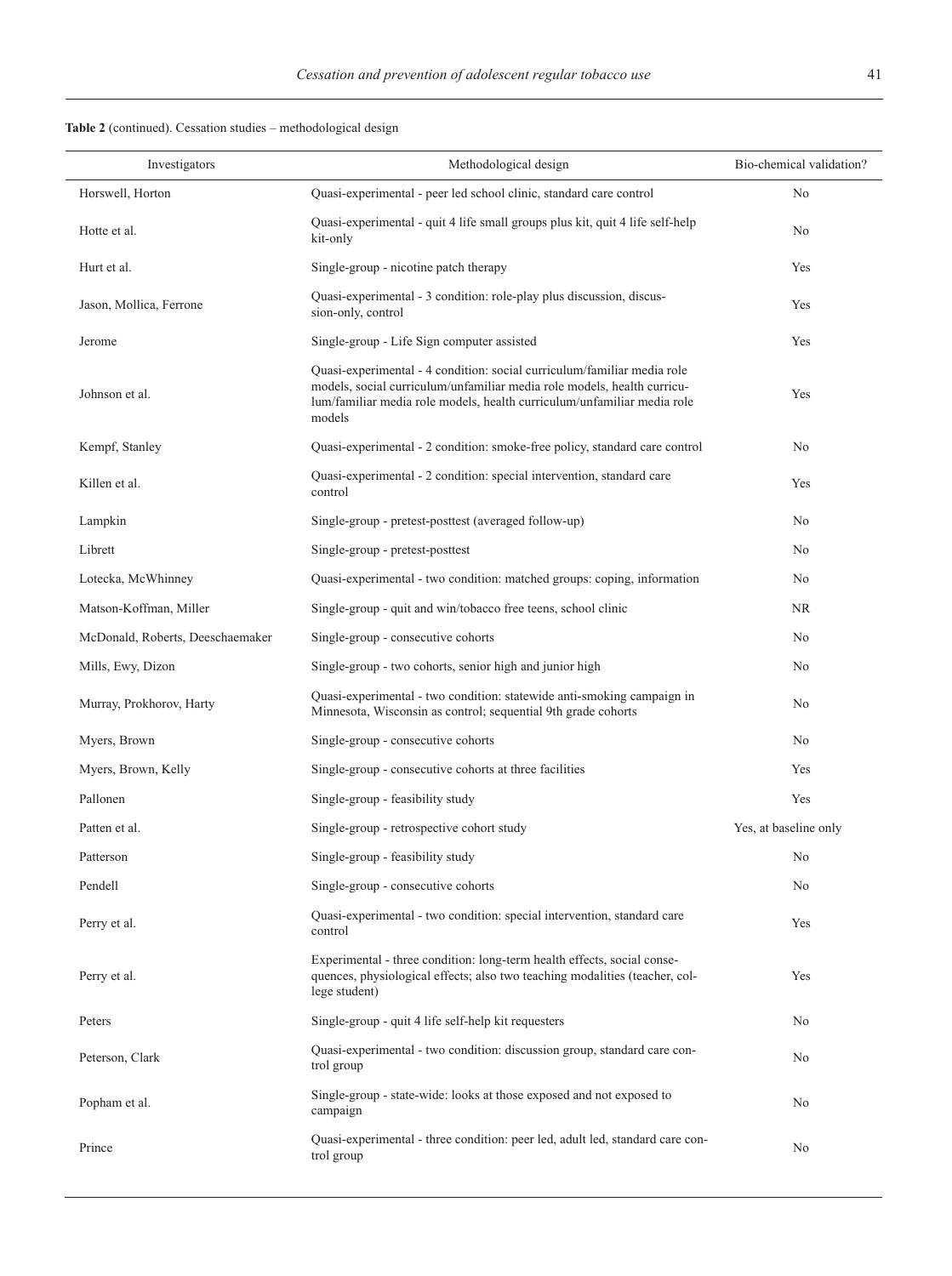|  |  |  |  | Table 2 (continued). Cessation studies – methodological design |  |
|--|--|--|--|----------------------------------------------------------------|--|
|--|--|--|--|----------------------------------------------------------------|--|

| Investigators             | Methodological design                                                                                                                                | Bio-chemical validation? |
|---------------------------|------------------------------------------------------------------------------------------------------------------------------------------------------|--------------------------|
| Quinlan, McCaul           | Experimental - three condition: stage-matched (to precontemplation stages<br>of change), stage-mismatched (action material offered), assessment only | N <sub>0</sub>           |
| Rigotti et al.            | Quasi-experimental - two condition: enforcement or non-enforcement of to-<br>bacco sales laws                                                        | No                       |
| Skjoldebrand, Gahnberg    | Single-group - all teens who came to the clinic for check-ups                                                                                        | N <sub>0</sub>           |
| Smith et al.              | Single-group - non-randomized open label trial                                                                                                       | Yes                      |
| St. Pierre, Shute, Jaycox | Single-group-group clinic pilot of ACS<br>I-Quit                                                                                                     | N <sub>0</sub>           |
| Suedfeld et al.           | Experimental - four condition: use of sensory deprivation (Senory D) cham-<br>ber or not, with a tobacco use health consequences message or not      | No                       |
| Sussman, Burton et al.    | Experimental - three condition: psychosocial dependency, chemical addic-<br>tion, wait list control                                                  | Yes                      |
| Sussman, Dent, Lichtman   | Experimental - three condition: clinic plus school-as-community, clinic<br>only, standard care control                                               | Yes                      |
| Sussman, Dent, Stacy      | Experimental - three condition: health educator led classroom, self-instruc-<br>tion, standard care control                                          | Yes                      |
| Townsend et al.           | Single-group - "1-shot"                                                                                                                              | N0                       |
| Vartiainen et al.         | Single-group- quit-and win approach                                                                                                                  | Yes                      |
| Wakefield et al.          | Nation-wide survey of the extent of smoking restrictions on teen smoking                                                                             | No                       |
| Weisman et al.            | Single-group-AB design                                                                                                                               | Yes                      |
| Zavela, Harrison, Owens   | Experimental - three condition: mint snuff, bubble gum, comparison (no<br>oral substitute lecture-only group)                                        | No                       |
| Zheng                     | Single-group - quit clinic pilot                                                                                                                     | Yes                      |

NR = not reported.

### *Program Components*

Tobacco Product Focus. One study presented data on both cigarette smoking and smokeless tobacco use [27]. Four studies pertain only to smokeless tobacco use [19, 28-30]. The remaining studies address only cigarette smoking cessation.

**Theoretical Contents.** The theoretical contents of the 66-cessation studies selected were derived from several types of behavior change theoretical frameworks. It is a difficult task to try to delineate different theoretical structures since some programs use only small "pieces" of theories and others show both overlap and non-overlap of multiple theoretical contents. However, programs were grouped together that shared a similar general theoretical perception of teen cessation. Different groups of studies, while sharing some minimal overlapping features, reflect distinct approaches. The grouping produced seems reasonable; however, future work might consider grouping studies through use of multiple reviewers.

Collapsed across different modalities of programming, a total of eight types of theoretical foci seemed reflected in these studies:

1. Social influence-oriented: to combat social influences that serve to promote or maintain teen tobacco use.

2. Cognitive-behavioral: instruction in cognitive-behavioral self-monitoring and coping skills to quit and maintain tobacco use cessation (e.g., smoking diary, stress coping).

3. Motivation enhancement: techniques to clarify desire for change and reduce ambivalence toward change. This may include, but is not restricted to, a specific strategy such as motivational interviewing.

4. Response-contingent reinforcement: reinforce quit-behavior with the chance for extrinsic rewards such as money or prizes.

5. Supply reduction: arrange the social environment such that tobacco is more difficult to obtain or use (e.g., price increases or restricted access).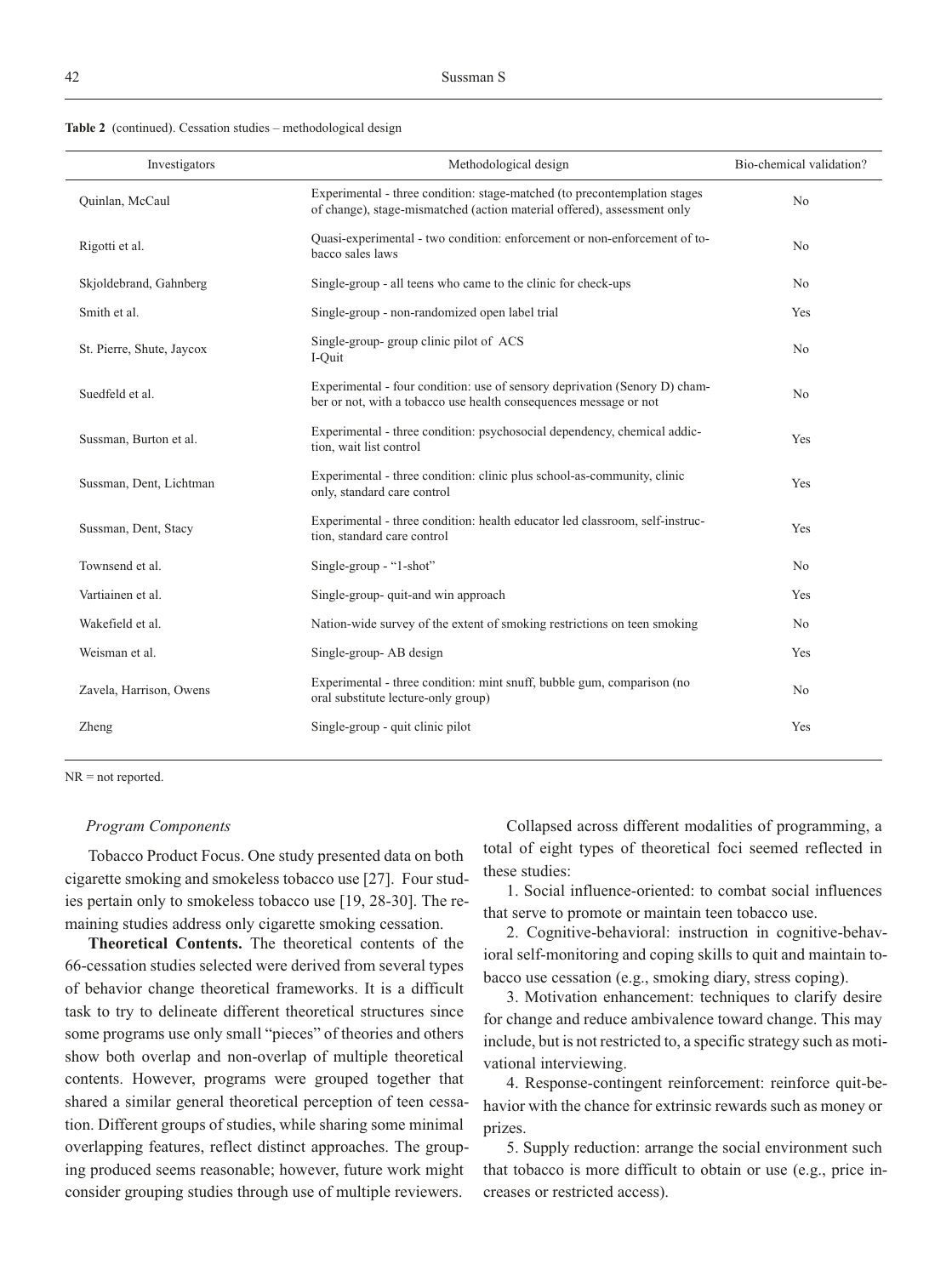6. Addiction/recovery-derived: use of means to ease physical effects of withdrawal, or emphasis on recovery from addiction.

7. Stages-of-change: techniques directly derived from the well-known model of change (e.g., tailored cost and benefit information, treating contemplation to quit and quit strategies as involving distinctly different processes of change).

8. Affect clarification: techniques to clarify and remove conflicted affect, and thereby permit pursuit of health including tobacco use cessation.

Eleven studies attempted to counteract social influences to use tobacco [15, 31-40]. In these studies, the key information provided to help youth quit smoking was focused on combating social influences that may maintain smoking behavior. Such information included refusal assertion skill instruction, instruction in awareness of tobacco industry promotions, media and peer social influences, and correction of social informational inaccuracies. While sharing this common focus on counteraction of social influences that may maintain tobacco use, some of these programs also contained notable unique features. The Beaglehole et al. study [32], for example, addressed physical consequence information as well as social influence information using the health belief model as a teaching guide. Killen and colleagues [36] focused on the social attractiveness of exercise and healthy food intake, as well as on smoking behavior. Peterson & Clark [39] focused on instruction in social influences and smoking, and also placed a focus on group decision-making to cut down on smoking levels. Finally, Townsend and colleagues [40] focused on normative social influence (i.e., conformity to achieve acceptance) by teaching skills such as refusal assertion, rather than by attempting to counteract more covert social informational influences that aim to achieve attitudinal similarity (e.g., counteracting media influence). Conducted in a medical office, this study also addressed physical consequences information and general health practices [40].

Sixteen studies [8, 13-14, 23, 27, 29, 30, 41-50] focused on instruction of cognitive-behavioral coping techniques. In particular, they focused on uncovering the topography of one's tobacco use (e.g., reasons for smoking and quitting, self-monitoring) and how to cope effectively with stress (e.g., seek out social support, relaxation, wait out urges, self-management, problem solving). While most of these programs discussed at least briefly counteraction of social influences and chemical dependence (e.g., coping with withdrawal symptoms), the emphasis was on intra-personal coping. One unique aspect here is that two studies grouped coping with different functions of tobacco use in separate conditions [27, 42]. For example, Sussman et al. [27] compared coping with psychosocial dependency on tobacco separately from coping with chemical addiction to tobacco. Eakin and colleagues [29] introduced a pneumonic device, the "Four A's": Avoid, Alter, Alternatives, and Activities, as a strategy for coping with the difficulty of cessation.

Nine studies emphasized motivation enhancement [17, 51-59]. These studies dedicate a significant percentage of the program to making an attempt to increase smokers' motivation to quit smoking prior to providing instruction in life skills, social influences, and/or chemical dependence. Motivation enhancement helps participants to clarify their direction of change and increases their willingness to change. Motivation enhancement may include such strategies as giving advice, removing cognitive impediments to change, providing choices, and reconciling discrepancies between current behavior and desired goals [60-61]. Within this set of studies, two emphasized a single type of motivation manipulation—the notion of establishing cognitive consistency. Specifically, Goldberg & Gorn [54] made use of the concept of personal involvement to try to get college-age smokers to quit by serving as mentors of younger youth, as part of a tobacco education/communications class. Hafstad, Aaro & Langmark [55] contrasted popular opinions and realities of being a smoker as part of a mass media program.

Five studies emphasized principles of response-contingent reinforcement [62- 66]. The main goal was to test whether an offer of an extrinsic reinforcement or the possibility of reinforcement to participants would decrease the frequency of tobacco use behavior [61, 67]. Among this set of studies, three made use of a Quit-and-Win Contest concept combined with a primarily a chemical addiction orientation [62, 64-65]. Two studies were contingency-based [63, 66]. Corby and colleagues [63] developed a very brief contingency-based study to learn about the effects of contingencies on initial cessation; Weissman et al. [66] designed a contingency focused study with a 15-20-session clinic program that rewarded adequate participation with money.

Seven studies took primarily a supply reduction approach. Supply reduction approaches aim to arrange the environment in such a way that tobacco is more difficult to obtain or use [68]. By making tobacco harder to obtain or use, it is theorized that costs (financial, time, or social) of tobacco use increase for users and that they may have more reason to think about quitting. In addition, supply reduction approaches provide a large social environmental statement of disapproval regarding tobacco use. There are at least three types of supply reduction approaches. One approach is taxation to raise the price of tobacco [69, 71]. One may expect that a percentage increase in the price of tobacco will result in a corresponding increase in quit-rates. A second supply reduction approach is the establishment of smoke-free areas to limit where tobacco can be smoked [16, 70]. A third approach consists of limitations on where and by whom tobacco can be purchased or obtained [72-74], reducing overall access to tobacco products. One unique study, Wakefield et al., [74] examined the effects of access reduction across multiple contexts. Another one of these studies also included social influence education, in addition to use of multiple supply reduction approaches [71].

Nine studies took a primarily addiction/recovery approach [19, 22, 28, 75-80]. These programs emphasized strategies to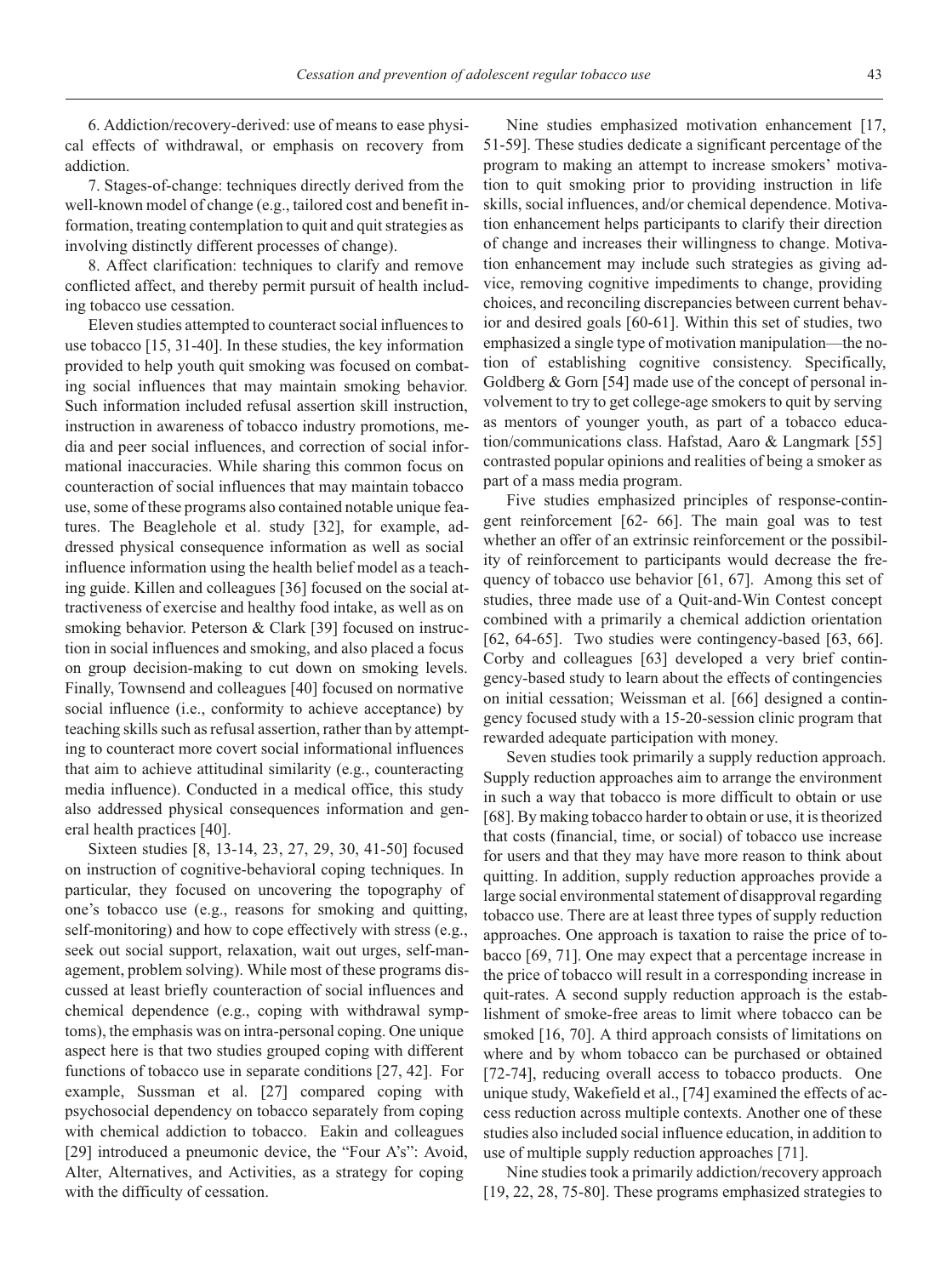ease the physical effects of withdrawal/addiction (use of pharmacological adjuncts or substitutes) or emphasized recovery from physical addiction.

Smith et al. [80] and Hurt et al. [76] studied the provision of nicotine patches to teens, and Hurt made use of a physician-assisted model developed for adults (the 4-A's, ask, advice, assist, arrange follow-up). Jerome's [22] study involved the use of a hand-held computer to facilitate gradual withdrawal from nicotine (LifeSign) combined with attendance at weekly support groups. Three studies focused on providing support groups modeled on twelve-step programs [75, 77-78]. Two studies, Chakravorty [28] and Zavela, Harrison, and Owens [19], were substitution-based studies. Both studies were developed for smokeless tobacco users, and they substituted tobacco use with use of a non-tobacco, crushed mint leaves product (Mint Snuff, Oregon Mint Snuff Co., 1-800-EAT-MINT). A final study involved screening in a dental clinic, provision of dental professional advice, and referral to a nicotine detoxification program [79].

Seven studies [7, 18, 81-85] were Transtheoretical (stages of change) model-based. In this model program material is framed for the participants stage of change, to help facilitate the subjects' movement through the quitting process [also see 86-87]. These stages are: 1) precontemplation, during which a smoker has not considered quitting; 2) contemplation, during which a smoker is thinking about quitting; 3) preparation, during which a smoker is prepared to quit; 4) action, during which a smoker is actively involved in quitting; and 5) maintenance, during which a smoker has quit and is trying to stay off tobacco. Program contents were tailored to the appropriate stages of change of participants. Early in the stages of change, subjects' costs minus benefits of smoking are calculated (e.g., financial, social costs versus withdrawal reduction benefits), and self-reevaluation and insight are obtained (the subject decides to quit when perceived costs are reliably greater than benefits). Later in the stages of change, various skill-building and quitting behaviors are learned. Pendell's work [82,85] includes two different programs, the Tobacco Education Group (TEG) and the Tobacco Awareness Program (TAP). The TEG program addresses specifically adolescents at the precontemplative or contemplative stage, while the TAP program addresses specifically those students at the preparation, action, and maintenance stages. Quinlan and McCaul [18] made use of stage of change concepts within a brief university-based quit-clinic. Mills and colleagues [83] made use of social influence and buddy-contracting concepts, as part of later stages of change action steps. Lampkin's [7] study made use of a brief motivation enhancement interview, although it focused on stages of change concepts. Aveyard et al. [81] and Pallonen's [84, 86,88] programs were computer-based and provided relatively specific tailored feedback depending on the participant's stage of change.

Finally, two studies involved an affective education-type approach. These are based on the premise that through clarification or release of conflicted - or pent-up - affect, the participant returns to a healthy affective state which would subsequently lead to elimination of unhealthy behavior such as smoking. Greenburg and Deputat's [89] study focused on an affective education/values clarification model, comparing it to information and fear approaches. Suedfeld et al. [90] involved use of a sensory deprivation chamber to "unfreeze" attitudes and permit smoking cessation.

**Modality of Programming.** Modality refers to the channels or contexts within which the cessation programming is offered. Seven modalities of programming were delineated. These were school-based clinics, medical or recovery clinics, system-wide efforts, classroom-based, computer-based, family-based, and use of a sensory deprivation chamber.

In twenty-eight studies programming was delivered in a school-based clinic, the most popular modality (43%). School-based clinics involve the implementation of highly interactive, private sessions for small groups of youth developed specifically for tobacco use cessation, on the grounds of schools. These clinics are composed of students from the school, but are delivered outside of the regular classroom context. Generally, five to 15 youths will participate in each clinic group in an empty classroom or office, and groups often will meet during school hours. Frequently, youth are released from class to attend the clinic.

Another 13 studies involved a medical or recovery clinic. These efforts often are similar to school-based clinics but involve attendance at a medical or recovery facility. In some cases, youth are treated individually in addition to or in place of within a group context.

Another 11 studies involved system-wide efforts (e.g., mass media campaigns, policy, or statewide). These efforts involve delivery of programming to complete or multiple social units (i.e., applies to everyone in a building, set of buildings, community, or even larger units such as states). As such, programming is delivered to very large numbers of people, and may involve different combinations of modalities (e.g., schools, the mass media, local business, and city leaders). Such programming may include various demand reduction and/or supply reduction components [68]. Thus, while the theory in operation may vary across different system-wide studies, the resulting program contents are delivered widely.

A total of 9 studies were classroom-based. This programming was delivered within intact classrooms as part of a classroom course. Three additional studies employed the use of computers (i.e., "expert systems" – iterative feedback from experts within a computer modality, hand-held or PC), primarily as a means of delivering a self-help program. While sometimes placed in a school setting computer lab, youth could use the computer tailored to their level of tobacco use and interest in quitting. In this case, the programming is tailored to the individual, who can set up his/her own time to use the material. One study was a family-based intervention [51], which involved self-help and telephone counseling to parents and their 12-to-14 year old children (focused on the home setting).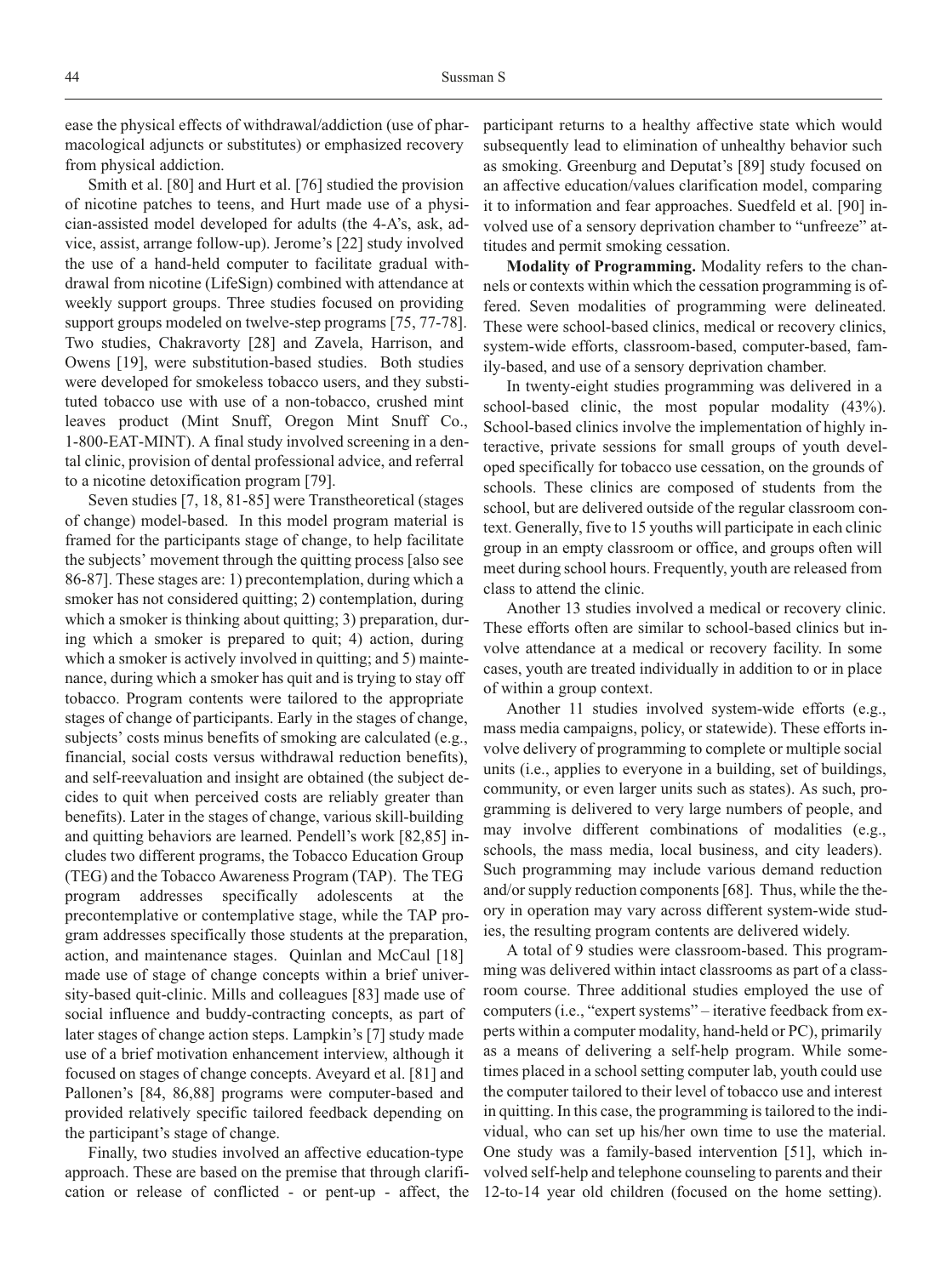# **Table 3.** Cessation studies - program contents

| Investigators                  | Theoretical guide                                                                                                                                       | Modalities                                                                                                                                                                            | #Sessions                            |
|--------------------------------|---------------------------------------------------------------------------------------------------------------------------------------------------------|---------------------------------------------------------------------------------------------------------------------------------------------------------------------------------------|--------------------------------------|
| Ary et al.                     | Social influence-oriented prevention                                                                                                                    | Classroom program, three parent messages, videos                                                                                                                                      | 10                                   |
| Aveyard et al.                 | Stages of change model - norma-<br>tive/ipsative feedback, smoking<br>pros/cons; control-information on health                                          | Three computer expert system lessons and three<br>classes                                                                                                                             | 6                                    |
| Baskerville,<br>Hotte, Dunkley | Contingency-based, quit-and-win con-<br>test contingent on smoke free month,<br>buddy support, chemical addiction                                       | System-wide, school-based contest and self-help<br>materials, youth signed up from 10 high schools                                                                                    | NA                                   |
| Bauman et al.                  | Motivation enhancement, parenting,<br>modeling, social influences                                                                                       | Family-directed, through mail and phone calls                                                                                                                                         | NA<br>(5 booklets,<br>15 activities) |
| Beaglehole et al.              | Social influence and health belief model<br>versus standard care fear information<br>and discussion                                                     | Classroom program with films                                                                                                                                                          | <b>NR</b><br>(semester)<br>course)   |
| Biener et al.                  | Supply reduction: \$0.25 excise tax                                                                                                                     | System-wide, state-wide reaction to price increase                                                                                                                                    | NA                                   |
| Chakravorty                    | Substitution (chemical addiction) and<br>education                                                                                                      | School clinic                                                                                                                                                                         | $\mathfrak{2}$                       |
| Charlton                       | Cognitive-behavioral - "Packing it in?"                                                                                                                 | School clinic or self-help                                                                                                                                                            | 6                                    |
| Cinnomin, Sussman              | Cognitive-behavioral, social influences,<br>chemical addiction                                                                                          | School clinic                                                                                                                                                                         | 6                                    |
| Colby et al.                   | Brief motivation enhancement-oriented                                                                                                                   | Medical hospital clinic                                                                                                                                                               | $\mathbf{1}$                         |
| Coleman-Wallace et al.         | Stages of change - TEG and TAP;<br>cognitive-behavioral                                                                                                 | Mostly school clinic, videos, cooperative learning                                                                                                                                    | 8                                    |
| Corby et al.                   | Contingency-based, 1-week contin-<br>gency management (\$40)                                                                                            | CO measurement at a medical-type clinic                                                                                                                                               | NA                                   |
| Digiusto                       | Cognitive-behavioral, social influences                                                                                                                 | School clinic                                                                                                                                                                         | 6                                    |
| Dino et al.                    | Cognitive-behavioral, social influences,<br>chemical addiction                                                                                          | School clinic; single-gender groups led by<br>same-gender facilitator; brief intervention - 20 min-<br>ute quit advice and self-help material                                         | 12                                   |
| Eakin,<br>Severson, Glasgow    | Cognitive-behavioral, coping skills -<br>4 As                                                                                                           | At Oregon Research Institute, school-like clinic,<br>small group meetings, 2-3 counselors, videos                                                                                     | 3                                    |
| Etter, Ronchi, Perneger        | Supply reduction, policy, information<br>campaign, self-help                                                                                            | System-wide, smoke-free areas, posters, leaflets,<br>self-help quit manuals at part of university                                                                                     | NA                                   |
| Fibkins                        | Recovery/addiction, student assistance<br>counseling model, recovery concepts:<br>"Five Hour a Day"                                                     | School clinic with counselor and nurse                                                                                                                                                | 6                                    |
| Forster et al.                 | Supply reduction; make youth tobacco<br>access a salient issue, change<br>ordinances, change retailer and parent<br>practices, enforcement of sale laws | System-wide, community organizer teams, group<br>presentations, letter and petition drives, meetings<br>with community leaders and retailers, media cam-<br>paigns, purchase attempts | NA                                   |
| Glasgow et al.                 | Brief motivation enhanced-oriented and<br>follow-up support phone calls                                                                                 | Medical-like planned parenthood clinic, short<br>video, brief counseling, 1-3 phone calls                                                                                             | $1 - 2$                              |
| Glover                         | Cognitive-behavioral-ACS Fresh Start                                                                                                                    | College/school clinic                                                                                                                                                                 | 2                                    |
| Goldberg, Gorn                 | Motivation enhancement, personal in-<br>volvement to help younger youth                                                                                 | College classroom program, films, advertisement<br>analysis, social influence texts, discussion                                                                                       | $\sim$ 16                            |
| Greenberg, Deputat             | Affect-oriented, fears, facts or values                                                                                                                 | School clinic, films                                                                                                                                                                  | 7                                    |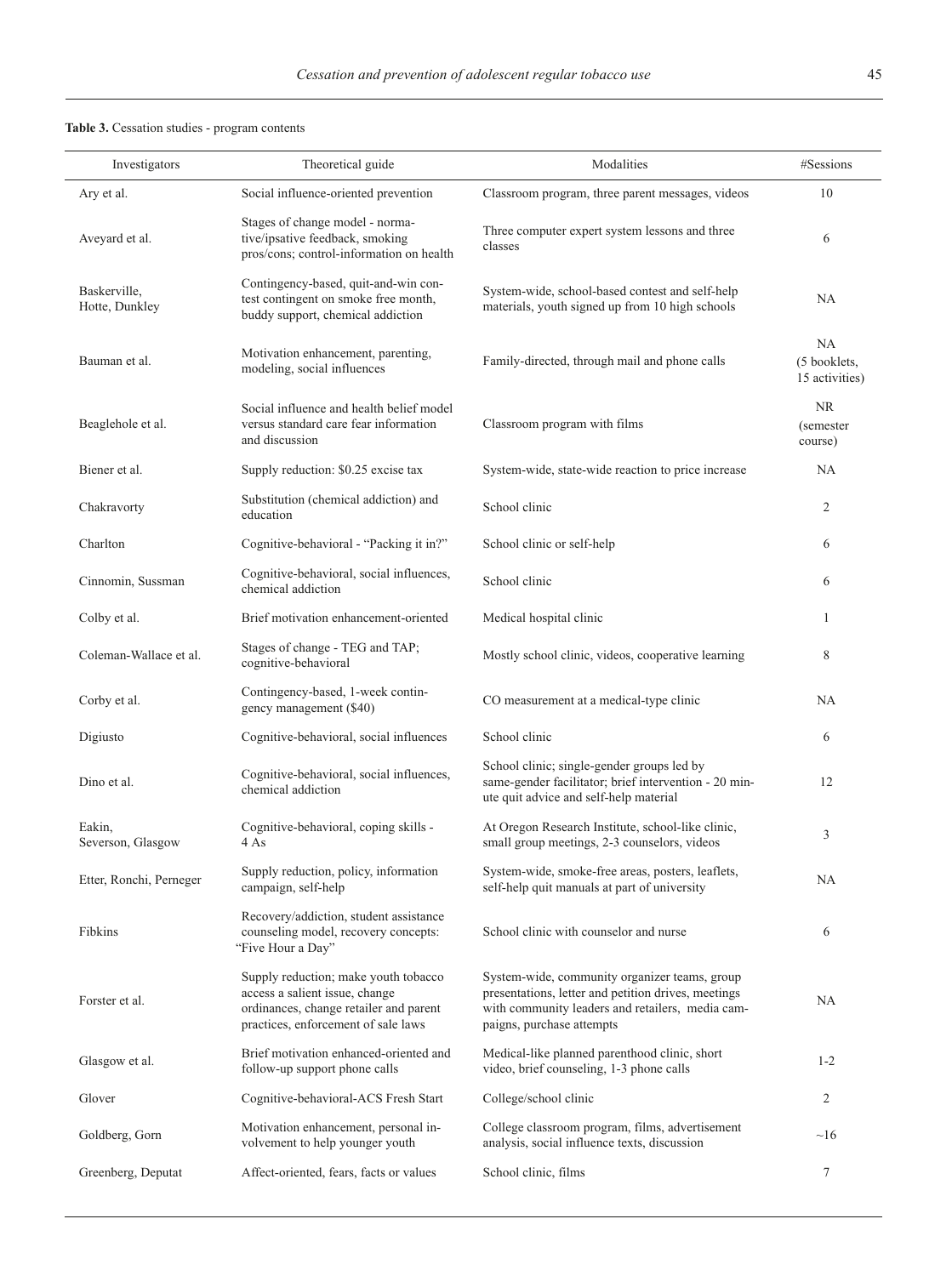| Investigators                       | Theoretical guide                                                                                                 | Modalities                                                                                                                                                                                             | #Sessions                       |
|-------------------------------------|-------------------------------------------------------------------------------------------------------------------|--------------------------------------------------------------------------------------------------------------------------------------------------------------------------------------------------------|---------------------------------|
| Hafstad, Aaro, Langmark             | Motivation enhancement, cognitive<br>consistency - popular opinions and<br>being a smoker                         | System-wide, newspaper ads, poster, 1 TV and cin-<br>ema spot; home-mailed questionnaires                                                                                                              | NA                              |
| Horn et al.                         | Cognitive-behavioral, social influences,<br>chemical addiction                                                    | School clinic; single-gender groups led by<br>same-gender facilitator; brief intervention - 20 min-<br>ute quit advice and self-help material                                                          | 14                              |
| Horswell, Horton                    | Social influence - Canadian Cancer<br>Society's Fresh Start Program                                               | School clinic: "Pack in Those Smokes"                                                                                                                                                                  | 3                               |
| Hotte et al.                        | Cognitive behavioral-consequences, cop-<br>ing with withdrawal                                                    | School clinic: "Ouit 4 life"                                                                                                                                                                           | $\tau$                          |
| Hurt et al.                         | Chemical addiction, brief 4A's interven-<br>tion: advice to quit, self-help material                              | Medical clinic; nicotine patch use                                                                                                                                                                     | $7(1)$ advice 6<br>patch checks |
| Jason, Mollica, Ferrone             | Social influence, immediate and<br>long-term consequences of smoking                                              | Classroom program                                                                                                                                                                                      | 6                               |
| Jerome                              | Chemical addiction, gradual with-<br>drawal, self-help cognitive-behavioral<br>guide                              | Hand-held computer, weekly support meetings at<br>high school                                                                                                                                          | 8                               |
| Johnson et al.                      | Social influence and short-term conse-<br>quences/long-term consequences; public<br>commitment in both conditions | Classroom program, videos                                                                                                                                                                              | $\overline{4}$                  |
| Kempf, Stanley                      | Supply reduction, smoke-free policy ver-<br>sus no regulation of smoking outside the<br>building                  | More a medical clinic context, residential therapeu-<br>tic community drug treatment programs                                                                                                          | NA                              |
| Killen et al.                       | Social influence, social-cognitive/in-<br>crease attractiveness of 4 health<br>practices                          | Classroom program                                                                                                                                                                                      | 20                              |
| Lampkin                             | Stage of change, some addiction and mo-<br>tivation enhancement                                                   | School based health center (medical context)                                                                                                                                                           | $\overline{4}$                  |
| Librett                             | Cognitive-behavioral, alter tobacco use<br>expectancies, build self-efficacy                                      | School clinic                                                                                                                                                                                          | 6                               |
| Lotecka, McWhinney                  | Cognitive-behavioral, coping                                                                                      | School clinic                                                                                                                                                                                          | $\overline{4}$                  |
| Matson-Koffman, Miller              | Contingency-based, quit and win/to-<br>bacco free teens, contest, chemical ad-<br>diction, phone counseling       | School clinic                                                                                                                                                                                          | 8                               |
| McDonald,<br>Roberts, Deeschaemaker | Therapeutic community and "I quit"<br>derived, adult cessation & recovery<br>concepts                             | Medical, inpatient treatment                                                                                                                                                                           | 5                               |
| Mills, Ewy, Dizon                   | Stages of change-pre-contemplation,<br>social influence, contract with buddy<br>control                           | School clinic                                                                                                                                                                                          | 8                               |
| Murray, Prokhorov,<br>Harty         | Social influences-oriented                                                                                        | System-wide, higher taxes on tobacco,<br>school-based with smoke-free campuses and educa-<br>tion, mass-media campaign on TV and radio and<br>newspapers and billboards, and local community<br>grants | <b>NR</b>                       |
| Myers, Brown                        | Recovery oriented                                                                                                 | Medical, inpatient treatment - generalization to<br>cigarettes                                                                                                                                         | NA; 28 - not<br>tobacco         |

**Table 3** (continued). Cessation studies - program contents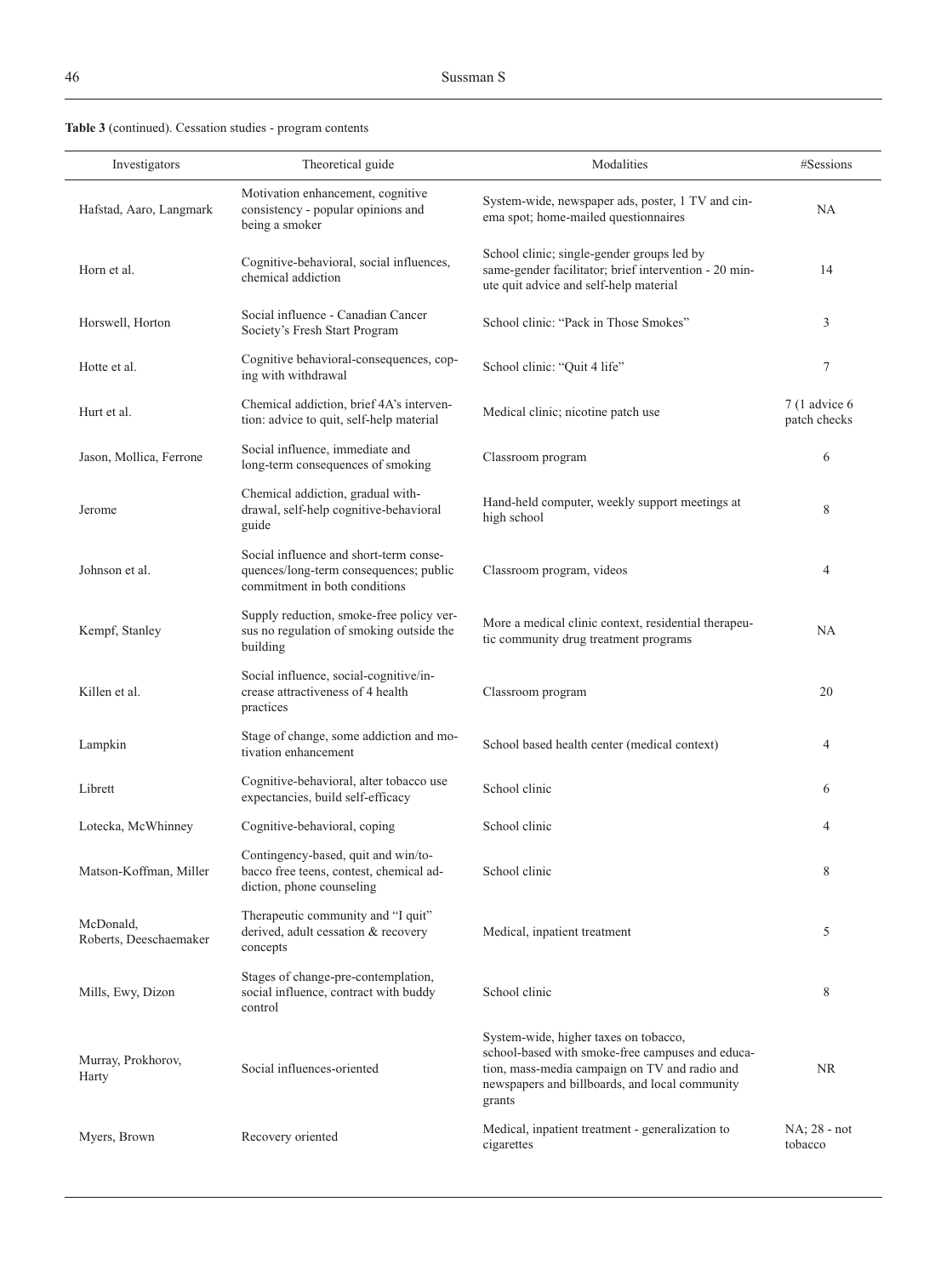|  |  | Table 3 (continued). Cessation studies - program contents |  |  |  |
|--|--|-----------------------------------------------------------|--|--|--|
|--|--|-----------------------------------------------------------|--|--|--|

| Investigators              | Theoretical guide                                                                                                      | Modalities                                                                                                                                                                                                                                                      | #Sessions                        |
|----------------------------|------------------------------------------------------------------------------------------------------------------------|-----------------------------------------------------------------------------------------------------------------------------------------------------------------------------------------------------------------------------------------------------------------|----------------------------------|
| Myers, Brown, Kelly        | Motivation enhanced, with cognitive-<br>behavioral and social influence material                                       | Medical, outpatient treatment - at three facilities                                                                                                                                                                                                             | 6                                |
| Pallonen                   | Stages of change                                                                                                       | Computer assisted                                                                                                                                                                                                                                               | 3                                |
| Patten                     | Cognitive-behavioral, chemical addic-<br>tion, social influence                                                        | Medical clinic consultation, telephone and mail<br>follow-up                                                                                                                                                                                                    | $\overline{c}$                   |
| Patterson                  | Cognitive behavioral-similar to f resh<br>start                                                                        | School clinic                                                                                                                                                                                                                                                   | 6                                |
| Pendell                    | Stages of change -TEG and TAP                                                                                          | Mostly school clinic, videos, cooperative learning                                                                                                                                                                                                              | 16                               |
| Perry et al.               | Comprehensive social influences                                                                                        | Prevention and cessation in classroom program,<br>films, self-monitoring                                                                                                                                                                                        | $\overline{4}$                   |
| Perry et al.               | Comprehensive social influences, pre-<br>vention component oriented                                                    | Prevention in senior high school classroom, films,<br>self-monitoring                                                                                                                                                                                           | 3                                |
| Peters                     | Cognitive behavioral-consequences, cop-<br>ing with withdrawal                                                         | System-wide, self-help quit kit "Quit 4 life", call a<br>toll free number to request kit                                                                                                                                                                        | NA                               |
| Peterson, Clark            | Social influence, group decision to cut<br>down                                                                        | School clinic                                                                                                                                                                                                                                                   | 3                                |
| Popham et al.              | Social influence, health and social conse-<br>quences, society's disapproval, profit<br>motivation of tobacco industry | System-wide, TV, radio, outdoor and print media.<br>13 general audience ads, 2 youth-focused ads                                                                                                                                                                | <b>NA</b>                        |
| Prince                     | Cognitive behavioral                                                                                                   | School clinic                                                                                                                                                                                                                                                   | 6                                |
| Quinlan and McCaul         | Stages of change-pre-contemplation<br>(costs and benefits), action (quit tech-<br>niques and quit date)                | Brief university clinic-two activities and take home<br>materials                                                                                                                                                                                               | 1                                |
| Rigotti et al.             | Supply reduction, enforcement<br>of no-sales laws to minors                                                            | System-wide, health department distributed written<br>information to vendors and penalized noncompli-<br>ance; minors attempted to purchase tobacco from<br>vendors, surveys                                                                                    | NA                               |
| Skjoldebrand, Gahnberg     | Addiction model                                                                                                        | Medical, 1 public dental clinic: interviews and ad-<br>vice about tobacco, waiting room posters, bro-<br>chures, and video program, some instruction by<br>dental nurses in a group-information format, refer-<br>ral to tobacco detoxification program offered | NA                               |
| Smith et al.               | Addiction model                                                                                                        | Medical clinic-like, patch, behavioral counseling<br>with group support-coping, wellness, relapse<br>prevention                                                                                                                                                 | 8                                |
| St.Pierre, Shute, Jaycox   | Cognitive-behavioral, I-quit,<br>psychosocial dependency, chemical<br>addiction                                        | School clinic, video                                                                                                                                                                                                                                            | 6                                |
| Suedfeld et al.            | Affect-oriented, SD to "unfreeze" atti-<br>tudes and permit change                                                     | University lab; sensory deprivation (Sensory D)<br>chamber                                                                                                                                                                                                      | 1 24 hour Sen-<br>sory D session |
| Sussman, Burton et al.     | Cognitive-behavioral, psychosocial de-<br>pendency and chemical addiction                                              | School clinic, videos                                                                                                                                                                                                                                           | 5                                |
| Sussman,<br>Dent, Lichtman | Motivation enhancement, with social in-<br>fluences and chemical addiction<br>material                                 | School clinic, school meetings and events in 1<br>condition                                                                                                                                                                                                     | 8                                |
| Sussman, Dent, Stacy       | Motivation enhancement-skills-decision<br>making-chemical addiction                                                    | Continuation high school classroom program                                                                                                                                                                                                                      | 12                               |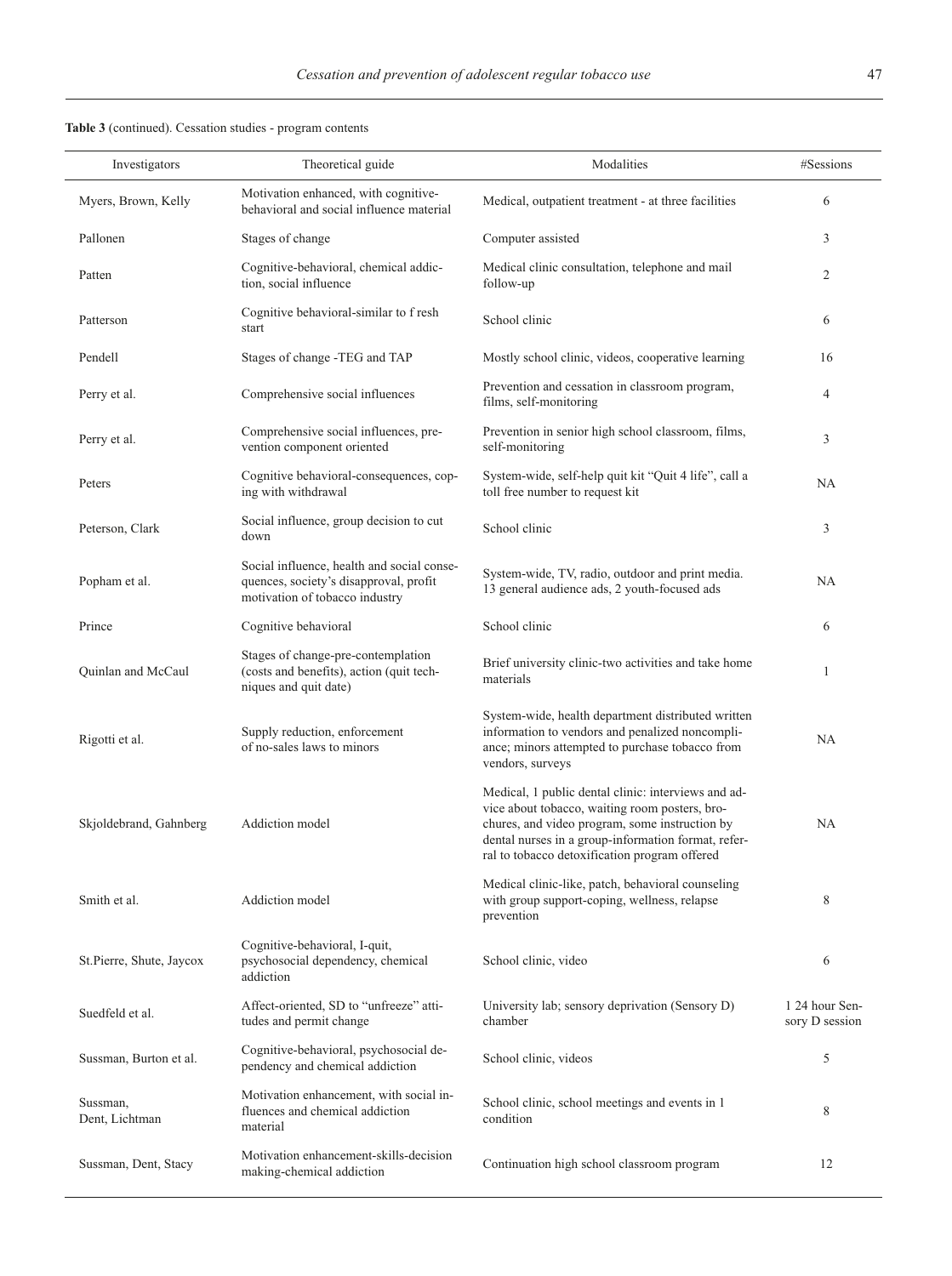| Investigators           | Theoretical guide                                                                | Modalities                                                                           | $#S$ essions |
|-------------------------|----------------------------------------------------------------------------------|--------------------------------------------------------------------------------------|--------------|
| Townsend et al.         | Social influence                                                                 | Medical, nurse or physician assisted, quit pamphlet,<br>general practice setting     |              |
| Vartiainen et al.       | Contingency-based, quit-and-Win<br>lottery (for $\sim 1,600$ )                   | System-wide, through schools, biochemically vali-<br>dated quitting to enter lottery | <b>NA</b>    |
| Wakefield et al.        | Supply reduction: restrictions on smok-<br>ing at home, school and public places | System-wide, cross-sectional survey; self-reports                                    | <b>NA</b>    |
| Zavela, Harrison, Owens | Substitution (addiction), with coping-<br>oriented material                      | College clinic                                                                       | 9            |
| Zavela, Harrison, Owens | Substitution (addiction), with coping-<br>oriented material                      | College clinic                                                                       | 9            |
| Zheng                   | Motivation enhanced, with social influ-<br>ence and addiction                    | School-based clinic setup in community center                                        | 8            |
|                         |                                                                                  |                                                                                      |              |

**Table 3** (continued). Cessation studies - program contents

NA = not applicable; NR = not reported.

Finally, one study [90] involved use of a sensory deprivation chamber at a university lab (see Table 3).

It should be mentioned that the division of programming by theory and modality is sound logically, however two theories tended to be associated with certain modalities of delivery. Social influence programming tended to be delivered in a classroom setting (in seven of 11 instances of its use) and cognitive-behavioral programming tended to be delivered in a school-based clinic setting (in 14 of 16 instances of its use). The other theories and modalities were more evenly crossed in design. Thus, interpretation of main effects findings on theory and modality needs to be tempered by this information.

**Number of Sessions.** Number of sessions was defined herein simply as the total number of meetings without respect to the length of the meetings or spacing of the meetings. Number of sessions is not an appropriate measure for 15 studies, which involved non-educational type programming such as supply reduction policy enforcement. However, amount of exposure to non-educational programming is an important factor and generally was of a year or more duration. Also, two educational-type programs failed to indicate number of sessions (see Table 3). Of the 49 programs that report number of sessions, the mean number of sessions was 6.7 (the mode was six sessions, 11 programs; then eight sessions, seven programs; then three sessions, five programs; then one or two sessions, four programs each), and the range was from one to 20 sessions. This is an important variable to measure because, for the educational-type of program, it is possible that number of sessions is related to program success. Specifically, the greater the number of sessions the more potent the effect may be. This type of relation is found among teens in drug abuse prevention programming [91] and among adults in tobacco use cessation programming [92]. The relation of number of

sessions to program outcomes will be examined in the program outcomes section below.

### *Methodological Design*

The most widely used methodological design was single-group. Twenty-nine single group studies evaluated cessation rates in a program group without comparison to a control; 22 quasi-experimental studies utilized a control group to compare naturally occurring cessation rates with those occurring in the program condition; and 15 studies utilized random assignment to conditions in order to maximize experimental validity. Reliance on single-group design was explained in one study by the difficulty encountered in recruiting enough tobacco users to create a control group [29]. Another study reported that the main purpose of the study was to test level of adolescent interest and willingness to continue participation regardless of actual cessation rates [88]. Thus, a control group of smokers may have been unwarranted considering the focus. Other studies used a single group design as a means of pilot testing a program for later work [e.g., 7]. Still, other work examined community-wide efforts [e.g., 69]. Finding an appropriate control group for community-wide efforts is very difficult and sometimes is not possible. In the case of such system-wide efforts, comparisons generally are made to nation-wide trends, based on deterioration of effects after termination of programming, or through replications in different locations. The Canadian Tobacco Control Research Initiative (CTCRI), when considering "best practice" programs, takes a widely shared stance that replications across quasi-experimental and case study designs are considered appropriate designs for evaluating community-based interventions [93]. The predominance of use of a single group design indicates a need for more rigorous research designs in adolescent tobacco cessation (see Table 2). However, wise use of quasi-experimental designs and replications of single group designs can permit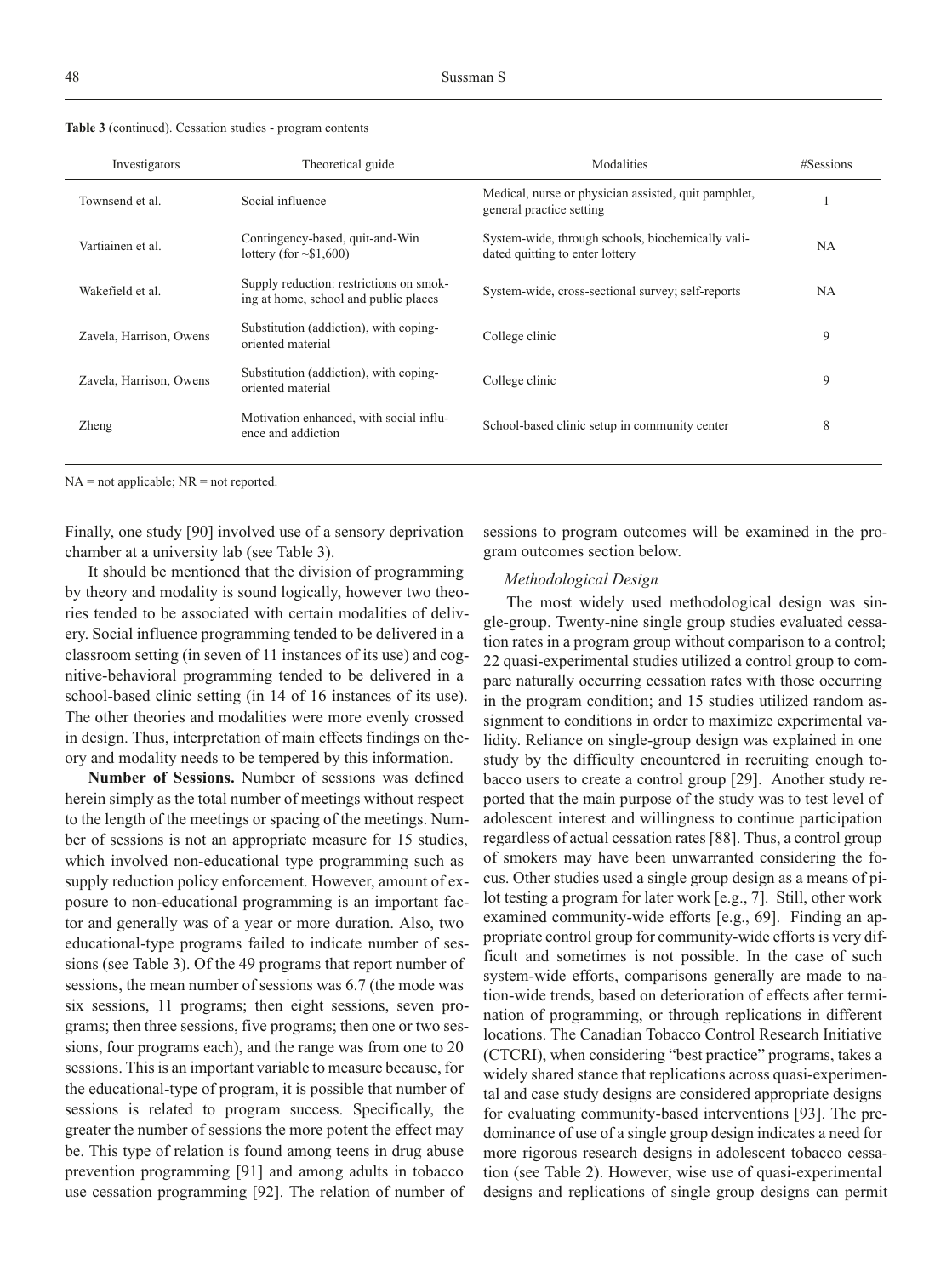# **Table 4.** Cessation studies - target population

| Ary et al.<br>776<br>Aveyard et al.<br>1090<br>Baskerville, Hotte, Dunkley<br>331<br>Bauman et al.<br>110<br>Beaglehole et al.<br>128<br>Biener et al.<br>216<br>Chakravorty<br>83-ST<br>Charlton<br>$87\,$<br>Cinnomin, Sussman<br>60<br>Colby et al.<br>40<br>Coleman-Wallace et al.<br>351 | >1 cig./week<br>$>1$ cig./week<br>NR (quit - 30 day)<br>$>1/30$ days<br>$>2$ cpd<br>$>1/30$ days<br>$>1.5$ dips/day<br>$\rm NR$<br>16 cpd (quit - 7 day)<br>10 cpd (quit - 7 day) | $12 - 18$<br>$13 - 14$<br>$14 - 18$<br>$12 - 15$<br>$12 - 15$<br>$12 - 17$<br>$14 - 18$<br>16<br>$14 - 19$<br>$14 - 17$ | ~50<br>50<br><b>NR</b><br>57<br><b>NR</b><br><b>NR</b><br>$\boldsymbol{0}$<br>$~10-75$<br>38 | 89<br>86<br>$\rm NR$<br>85<br>NR<br>NR<br>$\sim$ 95<br>NR |
|-----------------------------------------------------------------------------------------------------------------------------------------------------------------------------------------------------------------------------------------------------------------------------------------------|-----------------------------------------------------------------------------------------------------------------------------------------------------------------------------------|-------------------------------------------------------------------------------------------------------------------------|----------------------------------------------------------------------------------------------|-----------------------------------------------------------|
|                                                                                                                                                                                                                                                                                               |                                                                                                                                                                                   |                                                                                                                         |                                                                                              |                                                           |
|                                                                                                                                                                                                                                                                                               |                                                                                                                                                                                   |                                                                                                                         |                                                                                              |                                                           |
|                                                                                                                                                                                                                                                                                               |                                                                                                                                                                                   |                                                                                                                         |                                                                                              |                                                           |
|                                                                                                                                                                                                                                                                                               |                                                                                                                                                                                   |                                                                                                                         |                                                                                              |                                                           |
|                                                                                                                                                                                                                                                                                               |                                                                                                                                                                                   |                                                                                                                         |                                                                                              |                                                           |
|                                                                                                                                                                                                                                                                                               |                                                                                                                                                                                   |                                                                                                                         |                                                                                              |                                                           |
|                                                                                                                                                                                                                                                                                               |                                                                                                                                                                                   |                                                                                                                         |                                                                                              |                                                           |
|                                                                                                                                                                                                                                                                                               |                                                                                                                                                                                   |                                                                                                                         |                                                                                              |                                                           |
|                                                                                                                                                                                                                                                                                               |                                                                                                                                                                                   |                                                                                                                         |                                                                                              | ~10                                                       |
|                                                                                                                                                                                                                                                                                               |                                                                                                                                                                                   |                                                                                                                         | 58                                                                                           | 65                                                        |
|                                                                                                                                                                                                                                                                                               | 13 cpd                                                                                                                                                                            | $14 - 18$                                                                                                               | <b>NR</b>                                                                                    | NR                                                        |
| Corby et al.<br>8                                                                                                                                                                                                                                                                             | 19 cpd (quit - 7 day)                                                                                                                                                             | $15-19$                                                                                                                 | 38                                                                                           | NR                                                        |
| ~277<br>Digiusto                                                                                                                                                                                                                                                                              | $\sim$ 12 cpd (quit - 7 day)                                                                                                                                                      | $14 - 18$                                                                                                               | ~50                                                                                          | NR                                                        |
| Dino et al.<br>346                                                                                                                                                                                                                                                                            | $\sim$ 15 cpd (median quit - 8 day)                                                                                                                                               | $14 - 19$                                                                                                               | 54                                                                                           | 87                                                        |
| $25-ST$<br>Eakin, Severson, Glasgow                                                                                                                                                                                                                                                           | 5-8 dips/day (quit - $7 \text{ day}/1 \text{ slip}$ )                                                                                                                             | $14 - 18$                                                                                                               | $\boldsymbol{0}$                                                                             | NR                                                        |
| Etter, Ronchi, Perneger<br>582                                                                                                                                                                                                                                                                | 11 cpd                                                                                                                                                                            | $~24-33$                                                                                                                | 60                                                                                           | NR                                                        |
| Fibkins<br>27                                                                                                                                                                                                                                                                                 | NR                                                                                                                                                                                | $14 - 18$                                                                                                               | <b>NR</b>                                                                                    | NR                                                        |
| 660<br>Forster                                                                                                                                                                                                                                                                                | $>1$ cpd (quit - 7 day)                                                                                                                                                           | $14 - 16$                                                                                                               | <b>NR</b>                                                                                    | $\rm NR$                                                  |
| Glasgow et al.<br>506                                                                                                                                                                                                                                                                         | 12 cpd (quit $-30$ day)                                                                                                                                                           | $15 - 35$                                                                                                               | 100                                                                                          | $88\,$                                                    |
| Glover<br>$41 - ST$                                                                                                                                                                                                                                                                           | NR (quit - 6 months)                                                                                                                                                              | 18-22                                                                                                                   | $\mathbf{0}$                                                                                 | NR                                                        |
| Goldberg, Gorn<br>141                                                                                                                                                                                                                                                                         | Current, 100+life                                                                                                                                                                 | 18                                                                                                                      | 41                                                                                           | NR                                                        |
| Greenberg, Deputat<br>100                                                                                                                                                                                                                                                                     | $.5$ cpd                                                                                                                                                                          | $16 - 18$                                                                                                               | 57                                                                                           | NR                                                        |
| Hafstad, Aaro, Langmark<br>497                                                                                                                                                                                                                                                                | >1 per week                                                                                                                                                                       | $14 - 15$                                                                                                               | 65                                                                                           | NR                                                        |
| Horn et al.<br>163                                                                                                                                                                                                                                                                            | $\sim$ 17 cpd                                                                                                                                                                     | 14-19                                                                                                                   | 55                                                                                           | 92                                                        |
| Horswell, Horton<br>36                                                                                                                                                                                                                                                                        | $\rm NR$                                                                                                                                                                          | $12 - 18$                                                                                                               | NR                                                                                           | $\rm NR$                                                  |
| Hotte et al.<br>632                                                                                                                                                                                                                                                                           | 12 cpd                                                                                                                                                                            | $14 - 15$                                                                                                               | 49                                                                                           | NR                                                        |
| 101<br>Hurt et al.                                                                                                                                                                                                                                                                            | $\sim$ 20 cpd (quit - 7 days)                                                                                                                                                     | $13 - 17$                                                                                                               | 41                                                                                           | 95                                                        |
| 32<br>Jason, Mollica, Ferrone                                                                                                                                                                                                                                                                 | $~\sim$ 4 cpd                                                                                                                                                                     | $14 - 16$                                                                                                               | $\sim$ 56                                                                                    | ~1sim35                                                   |
| 17<br>Jerome                                                                                                                                                                                                                                                                                  | 13 cpd (quit - 7 days)                                                                                                                                                            | $15 - 17$                                                                                                               | 47                                                                                           | $82\,$                                                    |
| Johnson et al.<br>448                                                                                                                                                                                                                                                                         | Monthly smoking - 13%                                                                                                                                                             | $16 - 18$                                                                                                               | <b>NR</b>                                                                                    | NR                                                        |
| Kempf, Stanley<br>132                                                                                                                                                                                                                                                                         | 14 cpd                                                                                                                                                                            | $13 - 17$                                                                                                               | 18                                                                                           | 28                                                        |
| Killen et al.<br>$\sim\!\!180$                                                                                                                                                                                                                                                                | Weekly smoking - 16%                                                                                                                                                              | $14 - 16$                                                                                                               | 45                                                                                           | 69                                                        |
| Lampkin<br>121                                                                                                                                                                                                                                                                                | 9 cpd<br>$\left($ quit - 30 days)                                                                                                                                                 | $15 - 18$                                                                                                               | 66                                                                                           | 64                                                        |
| Librett<br>212                                                                                                                                                                                                                                                                                | 9 cpd                                                                                                                                                                             | $11 - 18$                                                                                                               | 59                                                                                           | 77                                                        |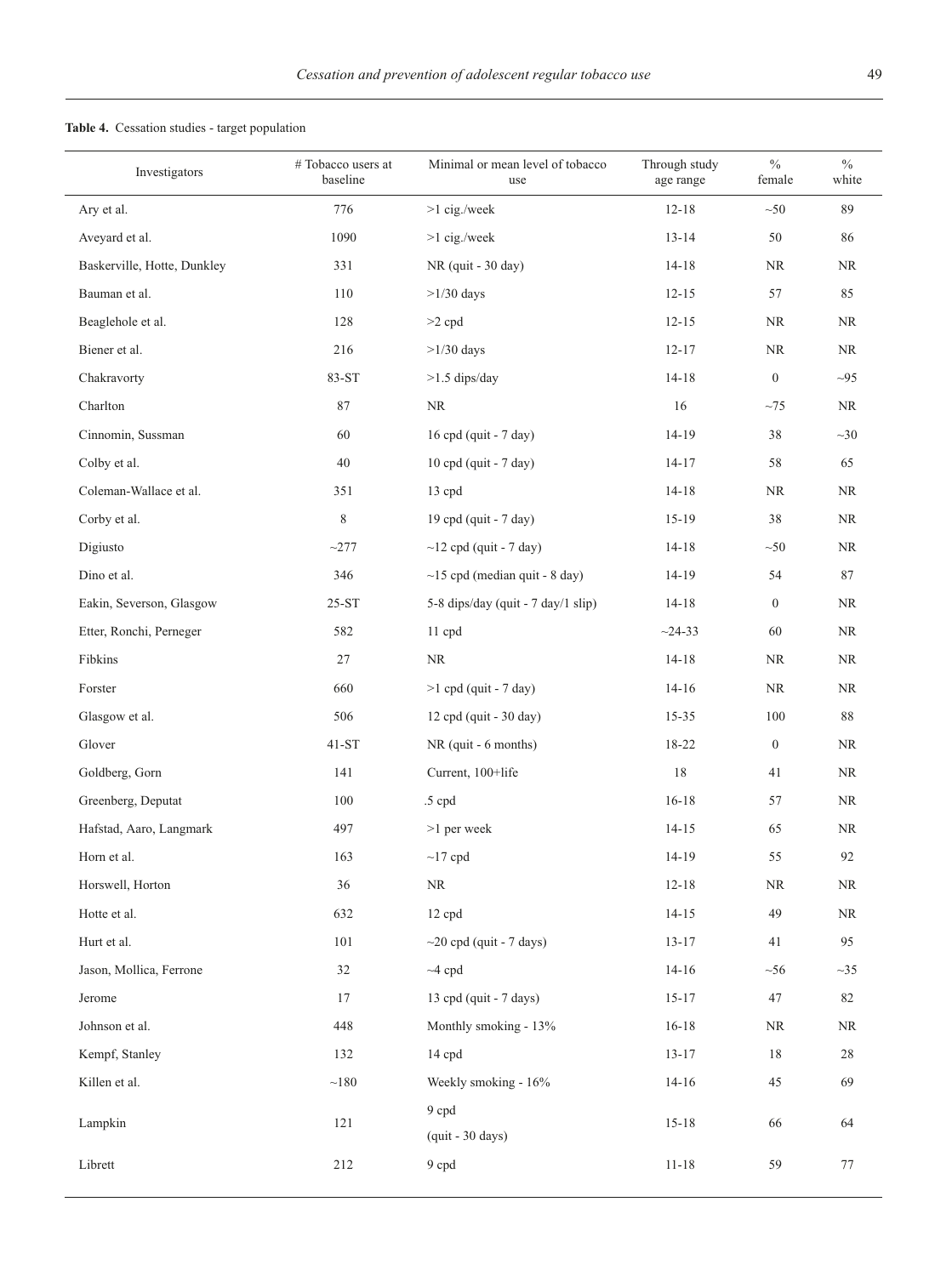# **Table 4** (continued). Cessation studies - target population

| Investigators             | # Tobacco users at<br>baseline | Minimal or mean level of tobacco<br>use | Through study<br>age range       | $\%$<br>female   | $\frac{0}{0}$<br>white |
|---------------------------|--------------------------------|-----------------------------------------|----------------------------------|------------------|------------------------|
| Lotecka, McWhinney        | 49                             | 7 cpd (quit - 7 days)                   | $14 - 18$                        | $\rm NR$         | NR                     |
| Matson-Koffman, Miller    | $80\,$                         | NR.                                     | $14 - 18$                        | NR               | NR                     |
| McDonald, Roberts,        | 51                             | 27 cpd                                  | $12 - 19$                        | 46               | <b>NR</b>              |
| Deeschaemaker             |                                | $(quit - 7 days)$                       |                                  |                  |                        |
| Mills, Ewy and Dizon      | 34                             | $\sim$ 14 cpd                           | $12 - 18$                        | NR               | <b>NR</b>              |
| Murray, Prokhorov, Harty  | 450                            | $>1$ per week                           | $14 - 15$                        | $\rm NR$         | NR                     |
| Myers, Brown              | 141 (last 3 months)            | 13 cpd (quit $-7$ days)                 | $12 - 18$                        | 40               | 79                     |
| Myers, Brown, Kelly       | 35                             | $>1$ per week                           | $13 - 18$                        | 40               | 71                     |
| Pallonen                  | 135                            | 10 cpd (quit - 7 days)                  | $16 - 18$                        | 54               | 90                     |
| Patten et al.             | 96                             | $\sim$ 17 cpd (quit - 7 days)           | $11 - 17$                        | 38               | 92                     |
| Patterson                 | 21                             | NR (quit - 2 days)                      | $14 - 18$                        | NR.              | NR                     |
| Pendell                   | 3955                           | <b>NR</b>                               | $12 - 18$                        | NR               | NR                     |
| Perry et al.              | 243                            | $>1$ per month - 27%                    | 16                               | 54               | NR                     |
| Perry et al.              | 82                             | >1 per week                             | 16                               | ~50              | <b>NR</b>              |
| Peters                    | 635                            | $>1$ cpd (quit - 7 days)                | $15-19$                          | $\rm NR$         | NR                     |
| Peterson, Clark           | 22                             | 8 cpd                                   | $14 - 16$                        | 100              | NR                     |
| Popham et al.             | 7000                           | $>1$ per month - 13%                    | $9 - 18$                         | 53               | 50                     |
| Prince                    | 110                            | 12 cpd                                  | $16 - 18$                        | 46               | NR                     |
| Quinlan and McCaul        | 94                             | $\sim$ 13 cpd                           | $18-55$ ; mean =<br>$22(SD = 7)$ | 64               | 100                    |
| Rigotti et al.            | ~2,900                         | $>1$ cpd                                | $13 - 17$                        | 52               | 76                     |
| Skjoldebrand, Gahnberg    | 101                            | $>1$ cpd                                | $12 - 17$                        | 38               | NR                     |
| Smith et al.              | 22                             | 23 cpd (quit - 7 days)                  | $13 - 17$                        | 68               | NR                     |
| St. Pierre, Shute, Jaycox | 12                             | NR.                                     | $16 - 18$                        | 42               | <b>NR</b>              |
| Suedfeld et al.           | 40                             | 18 cpd                                  | 19-22                            | $\boldsymbol{0}$ | <b>NR</b>              |
| Sussman, Burton et al.    | 244                            | NR (quit - 7 days)                      | $14 - 18$                        | 50               | 60                     |
| Sussman, Dent, Lichtman   | 335                            | 8 cpd (quit - 30 days)                  | 14-19                            | 36               | $27\,$                 |
| Sussman, Dent, Stacy      | 583                            | $\sim$ 8 cpd (quit - 30 days)           | $14 - 19$                        | 34               | 43                     |
| Townsend et al.           | 68                             | 7 or more cpd                           | $13 - 17$                        | 54               | NR                     |
| Vartiainen et al.         | 3241                           | $> 1$ per month ( $\sim$ 8 per month)   | $15 - 24$                        | 45               | NR                     |
| Wakefield et al.          | 14,746                         | $> 1$ per month                         | $14 - 17$                        | 54               | 47                     |
| Weissman et al.           | 11                             | 18.5 cpd (quit - 7 days)                | $13 - 18$                        | 46               | <b>NR</b>              |
| Zavela, Harrison, Owens   | 42-ST                          | 7.6 dips per day                        | 18-39<br>$(mean = 20.7)$         | 3                | NR                     |
| Zheng                     | 46                             | $5$ cpd (quit - $7$ day)                | $16 - 17$                        | $\tau$           | $\boldsymbol{0}$       |

NA = not applicable; NR = not reported; cpd = cigarettes per day; ST = smokeless tobacco users; SD = standard deviation; ~ = approximately; > = greater than.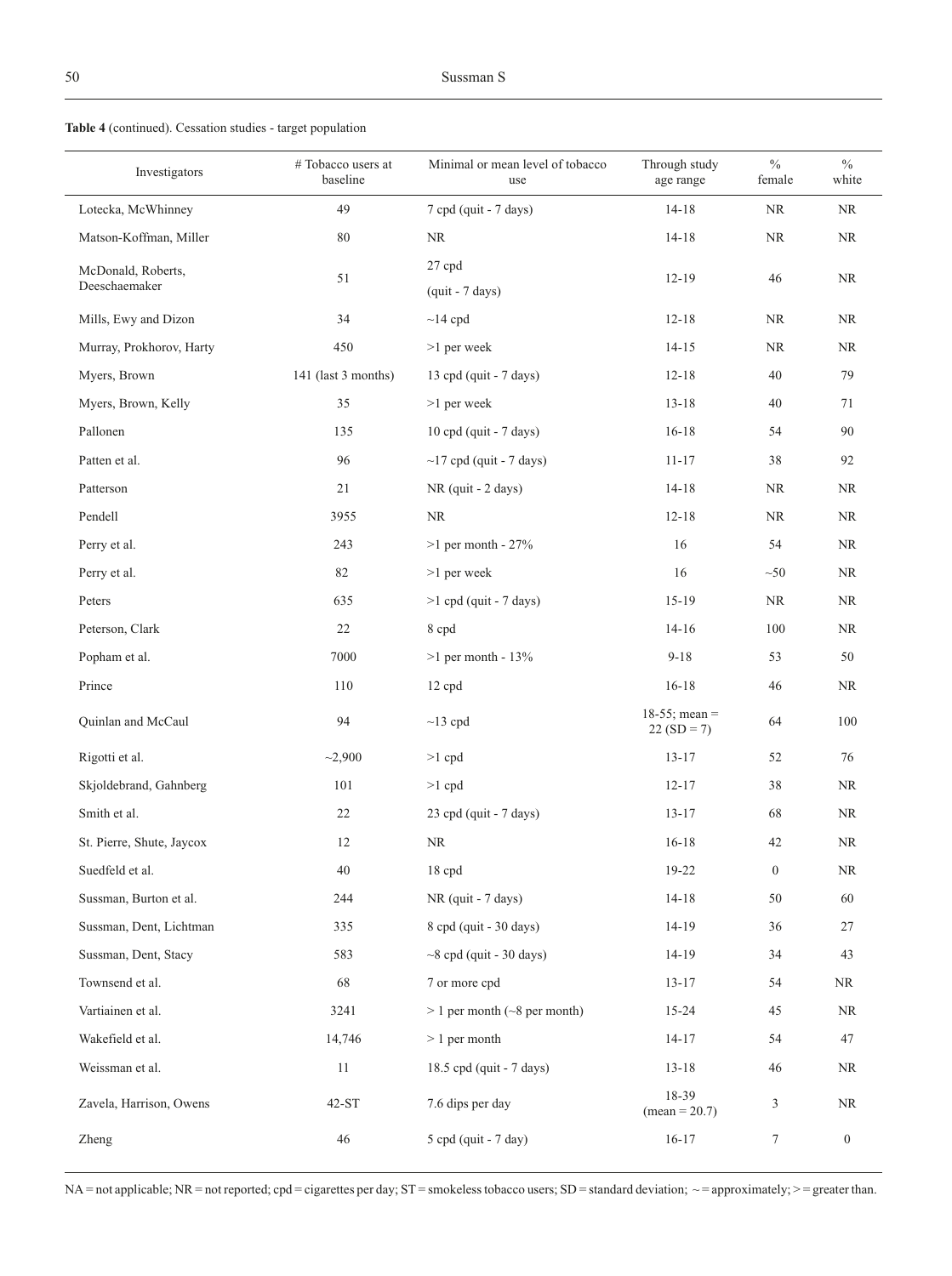inferences regarding relatively strong or weak programming [26].

**Biochemical Validation.** Three biochemical methods that have been used for over 10 years with adults and teens include exhaled carbon monoxide (CO), saliva thiocyanate (SCN), and saliva cotinine measurement [27]. Most teen cessation studies have used CO measurement perhaps because cost of analysis is the least expensive, even though it has a relatively brief half-life of three to five hours. Biochemical validation was reported in 30 studies (see Table 2). There is recent debate concerning applicability of biochemical validation to adolescent regular tobacco users considering that teens may metabolize nicotine differently (e.g., more quickly) than adults (suggested by Henningfield at CDC, 1997, personal communication). Further, some researchers suggest that use of this procedure may discourage participation in cessation programming [e.g., 46], or may not be imperative if multiple self-report measures are used [e.g., 94]. Still, approximately 15% of adolescents who report cessation are detected as still using tobacco when concurrent biochemical validation measures are collected [e.g., 27, collected saliva cotinine; 57, collected carbon monoxide (CO) breath samples]. Since biochemical validation may produce more accurate rates of cessation, this means of validation should be considered when reporting adolescent tobacco use cessation data.

### *Target Population*

**Number of Baseline Tobacco Users.** Across all 66 studies, a mean of 659.5 adolescent or young adult tobacco users participated at baseline in the cessation studies (range = eight to 14,746). Tobacco use was defined for this statistic as the total number of users of any type of tobacco product, regardless how tobacco "use" was defined by the individual studies. The number of tobacco-using subjects at baseline was 90 or fewer subjects in 26 studies, was between 91 and 150 subjects in 13 studies, was between 151 and 400 subjects in 11 studies and was 401 or greater in 16 studies. Half the studies  $(n = 33)$  contained 120 or fewer subjects, two-thirds of the studies contained fewer than 211 subjects, and 75% of the studies contained fewer than 400 subjects (see Table 4). Of the 25 studies that contained more than 200 subjects, four were a classroom-based modality, one was expert system based, 11 were system-wide programs, eight were school-based clinics, and one was a medical-oriented clinic. Thus, all modalities except for family based and sensory deprivation (one study in each category) contained at least one study with a large sample size.

The fact that half of the studies included 120 or fewer participants, many involving two or more conditions in the design, highlights that much of the work completed in teen cessation research is completed with under-powered samples. (For example, to achieve an effect size  $= 0.2$  with 80% power, in a simple two-group design, a sample size of approximately 190 would be needed in each group, 1-tailed,  $p < .05$ ; or 380 subjects would be needed if the study was two-tailed).

**Age.** As mentioned previously, the target age for these adolescent cessation studies was between 12 and 25 years old. However, seven studies were included in which target ages were outside this range. These exceptions were made because most of the youth in these seven studies fell within the targeted 12-24 years old age range, and the review was designed to be as inclusive as possible. Thus, age in the study set ranged from nine to 55 years old. Collapsing age range across studies, the modal ages are as follows: 16 years old (54 studies), 15 (51 studies), 14 (46 studies), 17 (46 studies), 18 (40 studies), 13 (19 studies), 12 (13 studies) and 19 years old (13 studies). A total of three or fewer studies looked at people 11 years old or younger. Among the studies that included nine to 11 year olds (as well as older youth), one was a school-based clinic [13], one was a medical-based clinic [14], and one was a system-wide study (statewide campaign; [15]). A total of seven studies looked at people 20 years or older. The Etter, Ronchi, & Perneger [16], Glasgow et al. [17], Glover [30], Quinlan & McCaul [18], Suedfeld et al. [90], Vartiainen et al. [65], and Zavela, Harrison, & Owens [19] studies, which examined older youth and adults, primarily were college-based studies. Within-study ranges reflect the "through-study" age range or the youngest age of those who were participating at the beginning of the study and the oldest age of those who were participating at the end of the study (see Table 4).

**Gender and Ethnicity.** Gender of participants was not reported or could not be estimated in 15 studies. Females were a majority of the sample in 21 studies (41% of studies that reported gender). Ethnicity was not reported in 38 studies. Majority white ethnicity was reported in 20 studies. Thus, eight studies reported white participants as being a minority of those represented. It can be tentatively suggested that teen cessation research needs to provide more demographic specifics (see Table Four). Such specifics are needed to discern variation in strength of effects as a function of gender or ethnicity [e.g., 43].

### *Recruitment*

**Means of Recruitment.** Five studies failed to report any recruitment data, including means of recruitment (Table 5). Among those studies that did report means of recruitment, the most widely used form was person-to-person, which was employed in 16 studies. With person-to person recruitment, researchers utilized word of mouth to interest subjects in cessation clinics. Smokers were approached by researchers, staff, or other youth at lunch, in a smoking section, or at other locations (e.g., youth "hang-out" areas) during the day and were encouraged to bring friends or spread the word. The next most popular method, employed by 15 studies, offered monetary incentives or compensation (four of these studies made use of a monetary contest or lottery).

Twelve studies made use of PA announcements or classroom announcements. Eleven studies made use of screening as a means to recruit subjects. In this approach, a pool of subjects is examined through interview or file data. Those who are teen tobacco users are then asked directly to participate in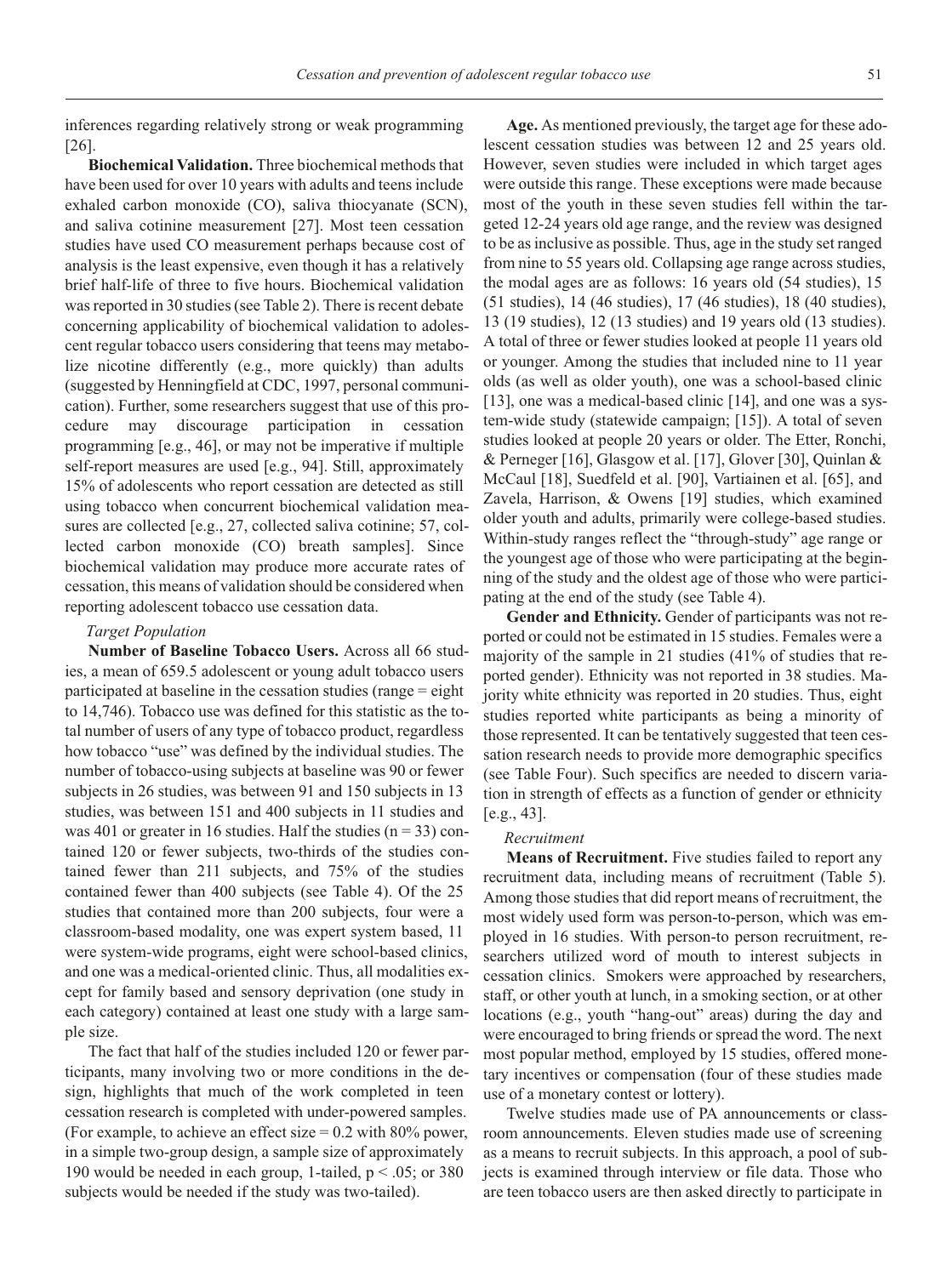a study. Ten studies made use of referrals. As defined by Sussman, Lichtman, Ritt, & Pallonen [12], referrals are similar to person-to-person recruitment in that they involve approaching particular smokers and trying to interest them or their friends in a cessation clinic. However, a person-to-person approach involved an informal means of recruitment whereas referrals involved a "push" by an official for a youth to attend a clinic. Ten studies used flyers, and seven studies used newspaper advertisements. Six studies used posters, and six studies made use of class release time. Six studies used mandatory recruitment. Students were required to attend a tobacco program either to fulfill class requirements or to avoid suspension or other negative consequences [30, 54, 77, 82-83, 89].

Five studies provided class credit, and five studies made use of TV or radio advertisements. Four studies involved presentations, in which a facilitator presented information about the project. Three studies involved assembly announcements; three studies involved policy enforcement to "place" people in a program; three studies involved administrative support; and one study each provided assistance with reminders, mentioned the program was free, or included a clinical interview (see Table 5). Multiple means of recruitment were utilized in 42 of the 61 studies that reported it.

**Reach.** Reach is defined as the number of participants who attend the first session relative to the number of adolescents notified. A total of 46 studies reported reach, or provided sufficient information such that it could be estimated, and among them a wide range exists. Reports of reach vary from six to 100%, with a mean of approximately 61%. (Reach data for studies that included mandatory attendance at programming was only available in three of six such studies and was a mean  $= 24\%$ ).

In 16 studies, the whole unit was treated (e.g., classrooms, school systems) such that special recruitment efforts were not necessary and participation rates were very high (mean reach  $= 94\%$  of 13 studies for which reach could be calculated; see Table 5). Eleven studies made use of screening techniques to identify smokers and potential participants. Screening occurred in contexts within which the intervention was telephone based (three studies), was within a medical clinic-type setting (five studies), or was in a university setting within which administrative files or survey responses of students were screened (three studies). The mean reach was equal to 65% across eight studies for which reach could be calculated (three of these eight studies also involved whole units but are not included in the previous calculation because they made use of a screening technique).

Generally reach is calculated in school-based clinics by calculating the percentage of smokers at the school who are enrolled as participants. The mean reach could be calculated at 21 of 28 school-clinics, and it was 34%. Making brief classroom presentations by clinic facilitators seemed to show somewhat better reach (completed in five of these 21 studies, mean reach = 39%), and offering money may have improved reach

(completed in two of these 21 studies, mean reach  $= 74\%$ ). Also, in the one study that reported it, principal encouragement led to an estimated reach of 40% of tobacco-using youths in the school [89]. Otherwise, reach did not appear to vary by type of recruitment method used in this school-based clinic context (see Table 5).

The nine studies with a reach of 15% or less were all school clinic-based, except for one very large Quit-and-Win study from Finland (3%) and a system-wide school-based Quit-and-Win study (13%). The mean number of tobacco users at baseline in the two Quit-and-Win contest studies was 3,241 and 331. The average number of tobacco users served across all studies equals 659.5 mean baseline users times a mean reach of 61%, which equals 402 subjects. Based on these overall mean data, the reach was small in these two studies, and the number of tobacco users served also was relatively small.

Of the remaining two studies in which reach was calculated, one was a hand-held computer study at a school context that relied mainly on person-to-person recruitment with some principal support (23%) [22]. The other study was a medical clinic study that involved press releases, referrals and monetary payment (53%) [80]. In summary, reach appears to be partly a function of intervention modality as opposed to type of strategy used, although there are strategies that might assist in maximizing reach within a context.

### *Retention*

Posttest retention represents the percentage of tobacco users at the baseline first session that were present at the last posttest session immediately after involvement in the program and prior to follow-up data collection. Retention was not a planned statistic for 15 studies. These studies were either those that collected only pretest and follow-up data (six studies), those which made use of cross-sectional cohorts over time to assess effects of supply reduction trials, or those which involved system-wide modalities. Twelve studies failed to report retention. However, 10 of these studies did report follow-up statistics. The other two studies failed to provide any reach, retention, or follow-up statistics (see Table 5). These two studies did, however, provide quit-data [33, 85]. A total of 39 studies reported retention. The range was from 33-100%, with a mean of 78%. The highest retention rates were reported in the classroom-based programs (except for the Johnson et al. [35] study, at 36%), and the lowest retention rates were reported in the school-based clinic programs.

### *Follow-up*

The mean percentage of tobacco users at pretest who were present for follow-up was not reported in five studies, in which follow-up quit data were reported. Thus, for these studies, it is not clear who the subjects were that composed the quit-data. In a sixth study, follow-up data were collected but quit-rate information was not provided (odds ratios were provided [74]. In addition, follow-up data were not collected or reported in 14 studies. Of the 46 studies that did collect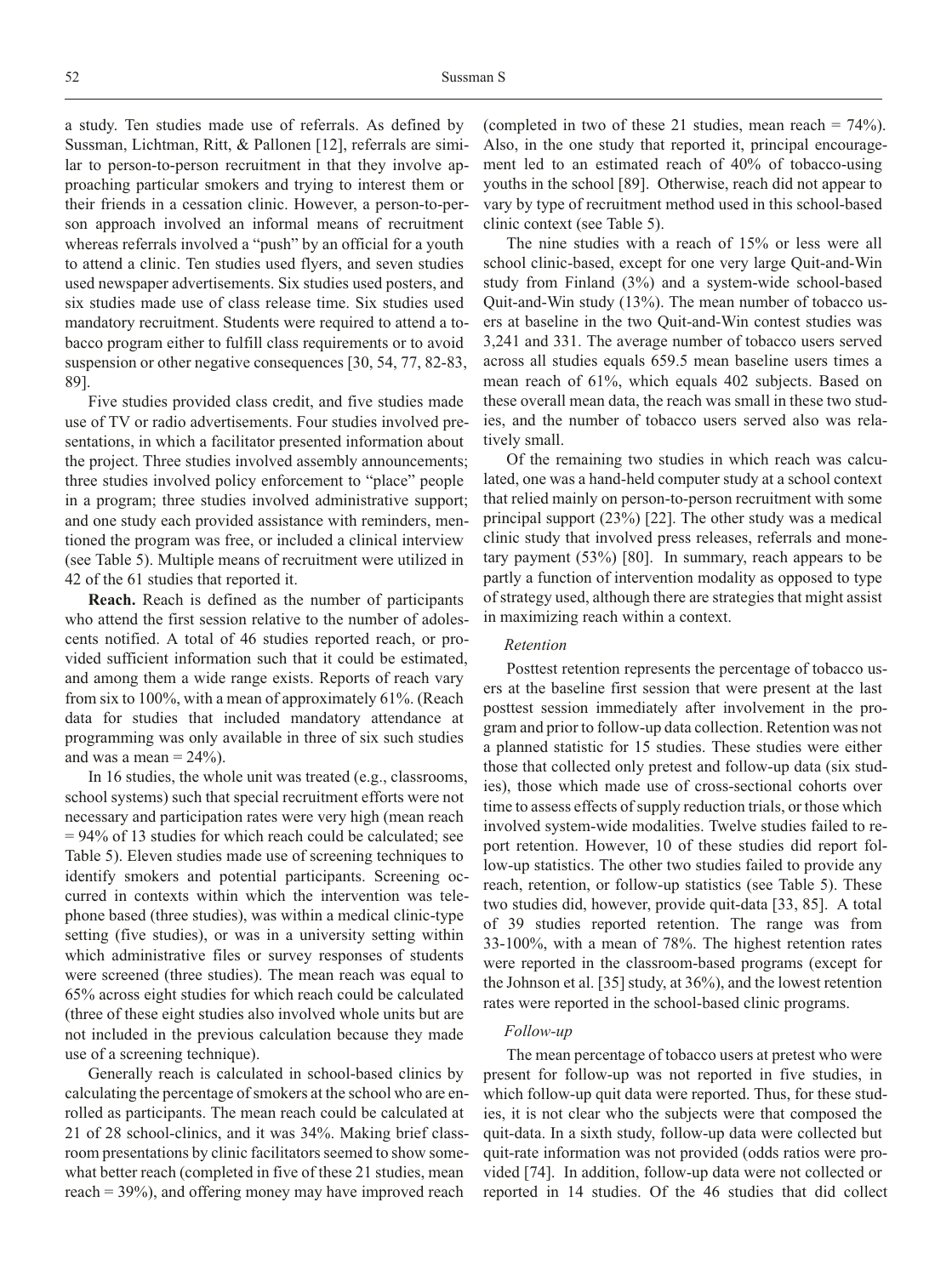# **Table 5.** Cessation studies - recruitment

| Investigators                                                            | Means of recruitment                                                                                                                                       | Reach<br>(recruited/total<br>tobacco users<br>notified) | Retention<br>$\frac{6}{6}$ at posttest/<br>attended 1st<br>session) | Follow-up<br>(% at follow-up/<br>completed<br>pretest) |  |
|--------------------------------------------------------------------------|------------------------------------------------------------------------------------------------------------------------------------------------------------|---------------------------------------------------------|---------------------------------------------------------------------|--------------------------------------------------------|--|
| Ary et al.                                                               | 1. classroom prevention program                                                                                                                            | 92%                                                     | 100%                                                                | 76%                                                    |  |
| Aveyard et al.                                                           | 1. use of whole classes as part of personal<br>health and social education lessons                                                                         | 90%                                                     | <b>NR</b>                                                           | 89%                                                    |  |
| Baskerville, Hotte, Dunkley                                              | 1. contest<br>2. home room class announcement                                                                                                              | 13%                                                     | 66%                                                                 | <b>NR</b>                                              |  |
| Bauman et al.                                                            | 1. telephone screening                                                                                                                                     |                                                         | NA                                                                  | 73%                                                    |  |
| Beaglehole et al.                                                        | 1. classroom education program                                                                                                                             | 99%                                                     | NR                                                                  | 92%                                                    |  |
| 1. telephone screening based on<br>Biener et al.<br>random-digit-dialing |                                                                                                                                                            | $~10^{-7}$                                              | NA                                                                  | NA                                                     |  |
| 1. person-to-person<br>Chakravorty<br>2. PA announcement<br>3. flyer     |                                                                                                                                                            | NR.<br>95%                                              |                                                                     | NA                                                     |  |
| Charlton                                                                 | 1. class presentation                                                                                                                                      | 26% joined<br>clinic                                    | $\sim$ 33% of clinic<br>attendees                                   | 39%                                                    |  |
| Cinnomin, Sussman                                                        | 1. class presentation<br>2. person-to-person                                                                                                               | 55%                                                     | 100%                                                                | 85%                                                    |  |
| Colby et al.                                                             | 1. patient assessment (screening) and<br>information about project<br>2. money (\$20)                                                                      | 85%                                                     | NR                                                                  | 95%                                                    |  |
| Coleman-Wallace et al.                                                   | 1. school district support and announcements<br>2. money (\$3) for control group<br>3. mandatory to avoid suspension<br>$(57\%$ subjects)                  |                                                         | 77%                                                                 | NA                                                     |  |
| Corby et al.                                                             | 1. newspaper ads<br>2. money (\$135 total possible)<br>3. referrals from community agencies<br>4. person-to-person                                         | <b>NR</b>                                               | 100%                                                                | 100%                                                   |  |
| Digiusto                                                                 | 1. posters<br>2. assembly announcement<br>3. classroom announcement<br>4. class release time in 1 condition                                                | 21% (39% in<br>class time,<br>$11\%$ in<br>lunchtime)   | 80%                                                                 | $\sim 80\%$                                            |  |
| Dino et al.                                                              | 1. poster "ads" placed in likely smoking areas<br>and public areas around the school<br>2. PA announcement<br>3. person-to-person<br>4. class release time | $~10\%$                                                 | 65%                                                                 | 48%                                                    |  |
| Eakin, Severson, Glasgow                                                 | 1. person-to-person<br>2. referrals<br>3. money (\$60)                                                                                                     | 76% agreed to<br>be in study/<br>approached             | 84%                                                                 | 80%                                                    |  |
| Etter, Ronchi, Perneger                                                  | 1. names of university administrative files<br>(screening)<br>2. surveys by mail                                                                           | 77%                                                     | NA.                                                                 | 83%                                                    |  |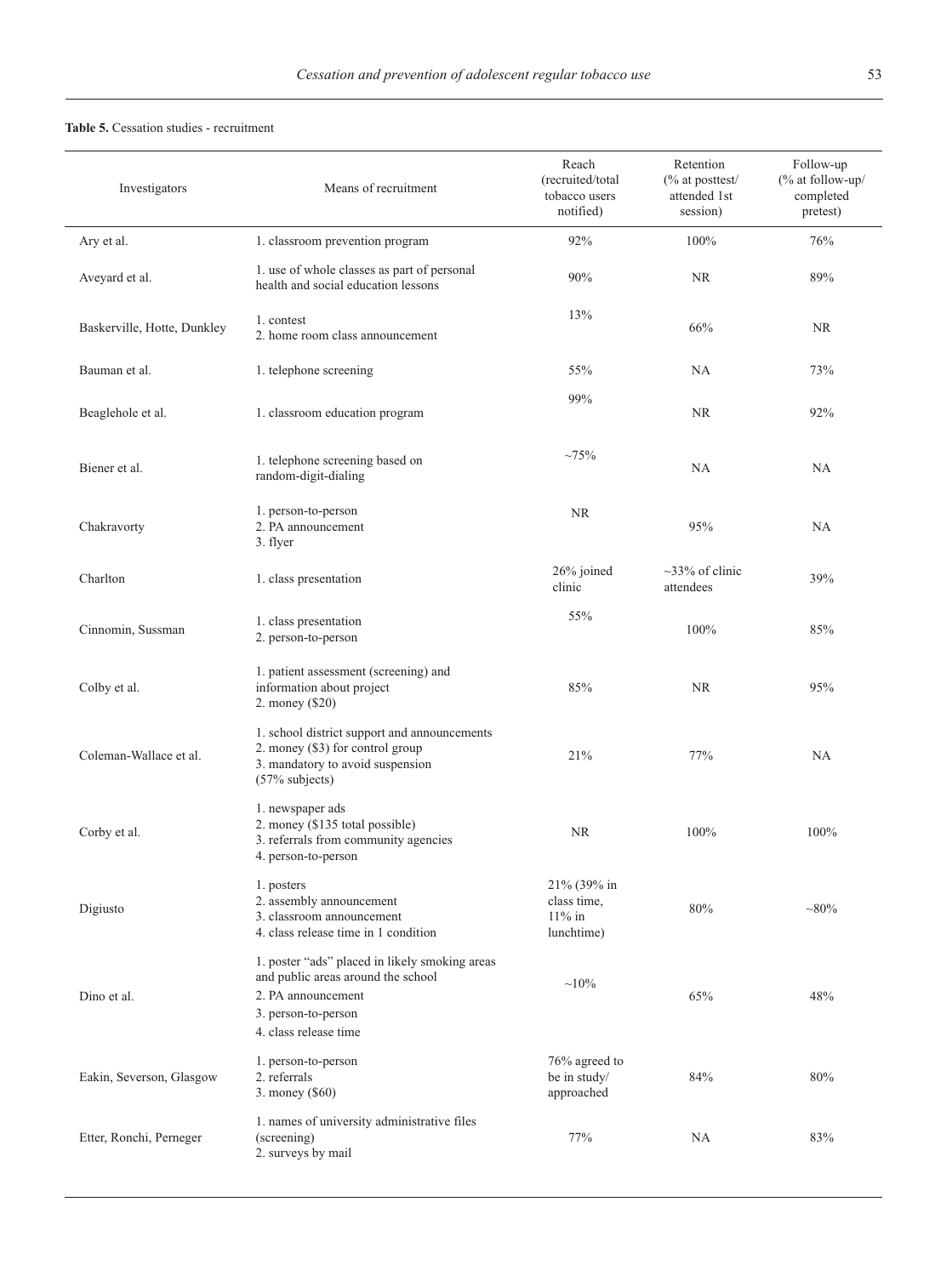# **Table 5** (continued). Cessation studies - recruitment

| Investigators           | Means of recruitment                                                                                                                                       | Reach<br>(recruited/total<br>tobacco users<br>notified)                               | Retention<br>$\frac{6}{6}$ at posttest/<br>attended 1st<br>session) | Follow-up<br>(% at follow-up/<br>completed<br>pretest) |
|-------------------------|------------------------------------------------------------------------------------------------------------------------------------------------------------|---------------------------------------------------------------------------------------|---------------------------------------------------------------------|--------------------------------------------------------|
| Fibkins                 | 1. person-to-person<br>2. referrals to school counselor and nurse                                                                                          | 9%                                                                                    | 100%                                                                | <b>NA</b>                                              |
| Forster et al.          | 1. classroom surveys (whole classes)<br>2. media campaigns<br>3. policy enactment and enforcement                                                          | 93%                                                                                   | NA                                                                  | 93%                                                    |
| Glasgow et al.          | 1. chart review/screening (approach subject at<br>contraceptive visit)<br>2. money (\$70)                                                                  | 74% agreed to be<br>in study/<br>approached                                           | <b>NR</b>                                                           | 91%                                                    |
| Glover                  | 1. mandatory                                                                                                                                               | NR.                                                                                   | 100%                                                                | 100%                                                   |
| Goldberg, Gorn          | 1. mandatory                                                                                                                                               |                                                                                       | 100%                                                                | ~100                                                   |
| Greenberg, Deputat      | 1. person-to-person<br>2. referrals<br>3. 2 unit credit for complete participation<br>4. mandatory<br>5. principal support                                 | $100\%$ - stopped<br>at first $100$ ;<br>perhaps 40%<br>of tobacco users<br>at school | 95%                                                                 | 78%                                                    |
| Hafstad, Aaro, Langmark | 1. county-wide mass media campaign<br>2. home-mailed questionnaire, with three<br>reminders                                                                | NR                                                                                    | <b>NA</b>                                                           | 66%                                                    |
| Horn et al.             | 1. poster "ads" placed in likely smoking areas<br>and public areas around the school<br>2. PA announcement<br>3. person-to-person<br>4. class release time | $~10\%$                                                                               | 72%                                                                 | <b>NA</b>                                              |
| Horswell, Horton        | <b>NR</b>                                                                                                                                                  | NR                                                                                    | NR                                                                  | <b>NR</b>                                              |
| Hotte et al.            | 1. class credit<br>2. some type of school-wide announcements                                                                                               | 74%                                                                                   | 46%                                                                 | 31%                                                    |
| Hurt et al.             | 1. flyers in schools<br>2. press releases, TV and radio announcements,<br>3. telephone interview/screening<br>4. \$100 compensation                        | NR                                                                                    | 70%                                                                 | 57%                                                    |
| Jason, Mollica, Ferrone | 1. classroom program                                                                                                                                       | $~100\%$                                                                              | $~100\%$                                                            | 84%                                                    |
| Jerome                  | 1. person-to-person<br>2. referral by assistant principal                                                                                                  | $~23\%$                                                                               | 88%                                                                 | NA                                                     |
| Johnson et al.          | 1. classroom program                                                                                                                                       | $~100\%$                                                                              | 36%                                                                 | 17%                                                    |
| Kempf, Stanley          | In-patient facility - NA                                                                                                                                   | 98%                                                                                   | NA                                                                  | 77%                                                    |
| Killen et al.           | 1. classroom program                                                                                                                                       | $~100\%$                                                                              | NR.                                                                 | 78%                                                    |
| Lampkin                 | 1. screened at school health center<br>2. provider referral<br>3. clinical interview<br>4. \$2500 offered to participating sites                           |                                                                                       | NR ~68% com-<br>pleted at least 2<br>sessions                       | 69%                                                    |
| Librett                 | 1. posters<br>2. flyers<br>3. PA announcements<br>4. person-to-person<br>5. mandatory at 1 of 5 schools                                                    | $~24\%$                                                                               | 67%                                                                 | NA                                                     |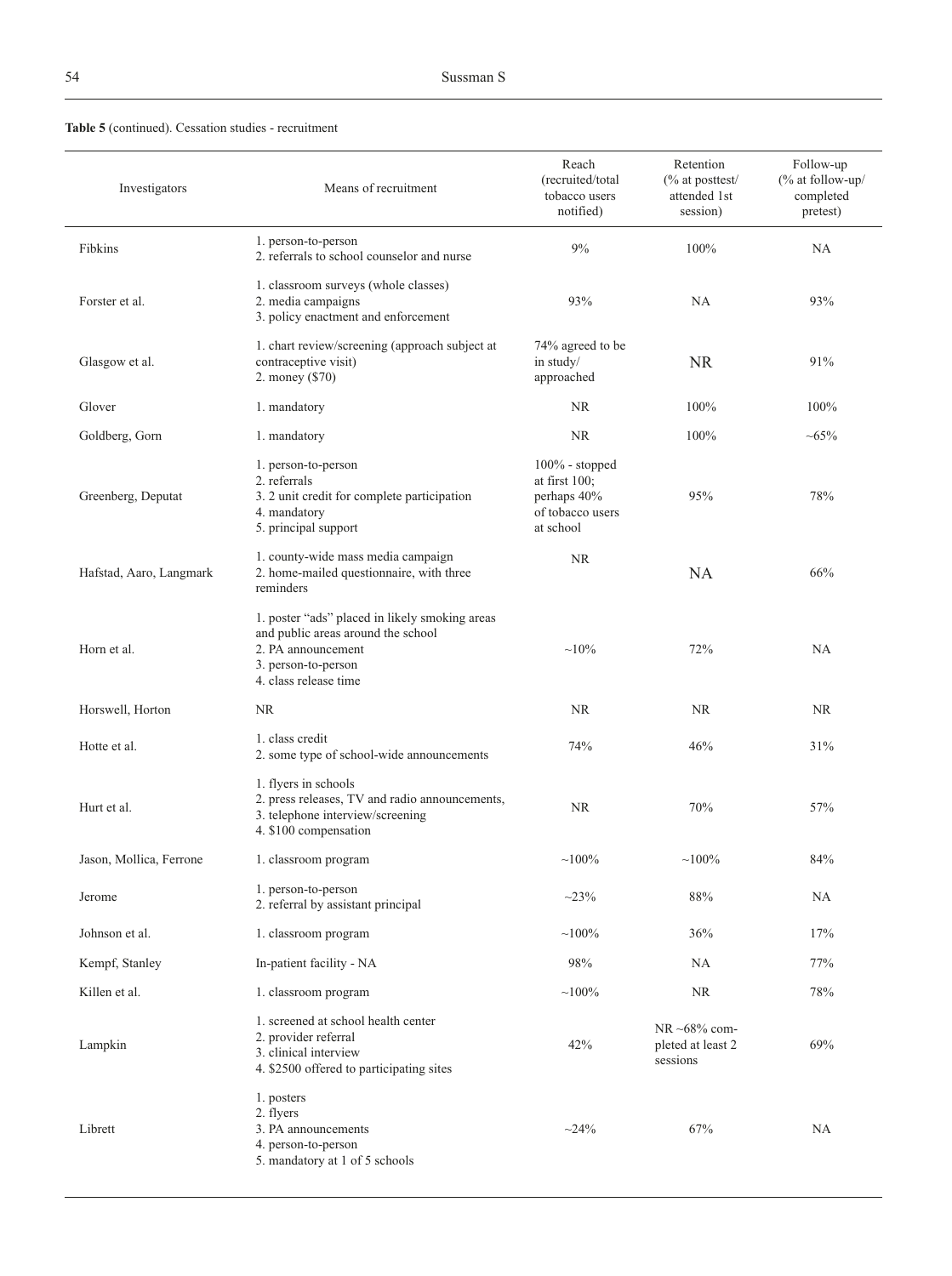# **Table 5** (continued). Cessation studies - recruitment

| Investigators                       | Means of recruitment                                                                                                                                                   | Reach<br>(recruited/total<br>tobacco users<br>notified)                   | Retention<br>$\frac{6}{6}$ at posttest/<br>attended 1st<br>session) | Follow-up<br>(% at follow-up/<br>completed<br>pretest) |
|-------------------------------------|------------------------------------------------------------------------------------------------------------------------------------------------------------------------|---------------------------------------------------------------------------|---------------------------------------------------------------------|--------------------------------------------------------|
| Lotecka, McWinney                   | 1. person-to-person<br>2. class release time                                                                                                                           | 78%                                                                       | $46% - 1$ month<br>later                                            | <b>NR</b>                                              |
| Matson-Koffman, Miller              | 1. contest with prizes                                                                                                                                                 | 27%                                                                       | <b>NR</b>                                                           | 44%                                                    |
| McDonald,<br>Roberts, Deeschaemaker | 1. posters<br>2. mandatory tobacco classes                                                                                                                             | <b>NR</b>                                                                 | 46%                                                                 | <b>NR</b>                                              |
| Mills, Ewy, Dizon                   | 1. mandatory to avoid disciplinary action<br>2. school referral                                                                                                        | ${\sim}11\%$                                                              | 53%                                                                 | 53%                                                    |
| Murray, Prokhorov, Harty            | 1. state-wide campaign; 90% school<br>participation, 95% of youth heard or saw at<br>least 1 TV or radio ad<br>2. funds available for programs - \$0.50 per<br>student |                                                                           | NA                                                                  | NA                                                     |
| Myers, Brown                        | In-patient facility $- NA$                                                                                                                                             |                                                                           | NA                                                                  | 78%                                                    |
| Myers, Brown, Kelly                 | 1. announcements at outpatient facilities<br>2. intake interview/screening,<br>child and parent                                                                        |                                                                           | <b>NR</b><br>89%                                                    |                                                        |
| Pallonen                            | NR - vocational high school students                                                                                                                                   | NR.                                                                       | $63\%$ - 4 months<br>after baseline                                 | NA                                                     |
| Patten                              | 1. sometimes flyers in schools<br>2. sometimes press releases, TV and radio an-<br>nouncements<br>3. for Nicotine Dependence Center<br>consultation                    | <b>NR</b>                                                                 | $89\%$ - 6 months<br>after baseline                                 | 50%                                                    |
| Patterson                           | <b>NR</b>                                                                                                                                                              | <b>NR</b>                                                                 | 100%                                                                | 100%                                                   |
| Pendell                             | <b>NR</b>                                                                                                                                                              | <b>NR</b>                                                                 | <b>NR</b>                                                           | <b>NR</b>                                              |
| Perry et al.                        | 1. classroom program                                                                                                                                                   | $~100\%$                                                                  | $~100\%$                                                            | 97%                                                    |
| Perry et al.                        | 1. classroom program                                                                                                                                                   | $~100\%$                                                                  | <b>NR</b>                                                           | $~100\%$                                               |
| Peters                              | 1. widely advertised through TV and print<br>media<br>2. free to any teen who reported smoking at<br>least 18 months                                                   | 94% of request-<br>ers agreed to do<br>baseline survey;<br>total reach NR | 63%                                                                 | 52%                                                    |
| Peterson, Clark                     | 1. classroom presentation                                                                                                                                              | $~10^{-39\%}$                                                             | NR                                                                  | 100%                                                   |
| Popham et al.                       | 1. state-wide campaign; 50% of youth heard or<br>saw at least 1 TV or radio ad<br>2. youth contacted through school districts                                          | NR                                                                        | NA                                                                  | NA                                                     |
| Prince                              | 1. PA announcements<br>2. person-to-person<br>3. referrals                                                                                                             | $~10^{-6}$                                                                | 85%                                                                 | 85%                                                    |
| Quinlan and McCaul                  | 1. screening questionnaire<br>2. ad in university newspaper<br>3. posters<br>4. extra credit or \$10-15<br>5. person-to-person<br>6. lottery (\$100)                   | 66%                                                                       | NA                                                                  | 98%                                                    |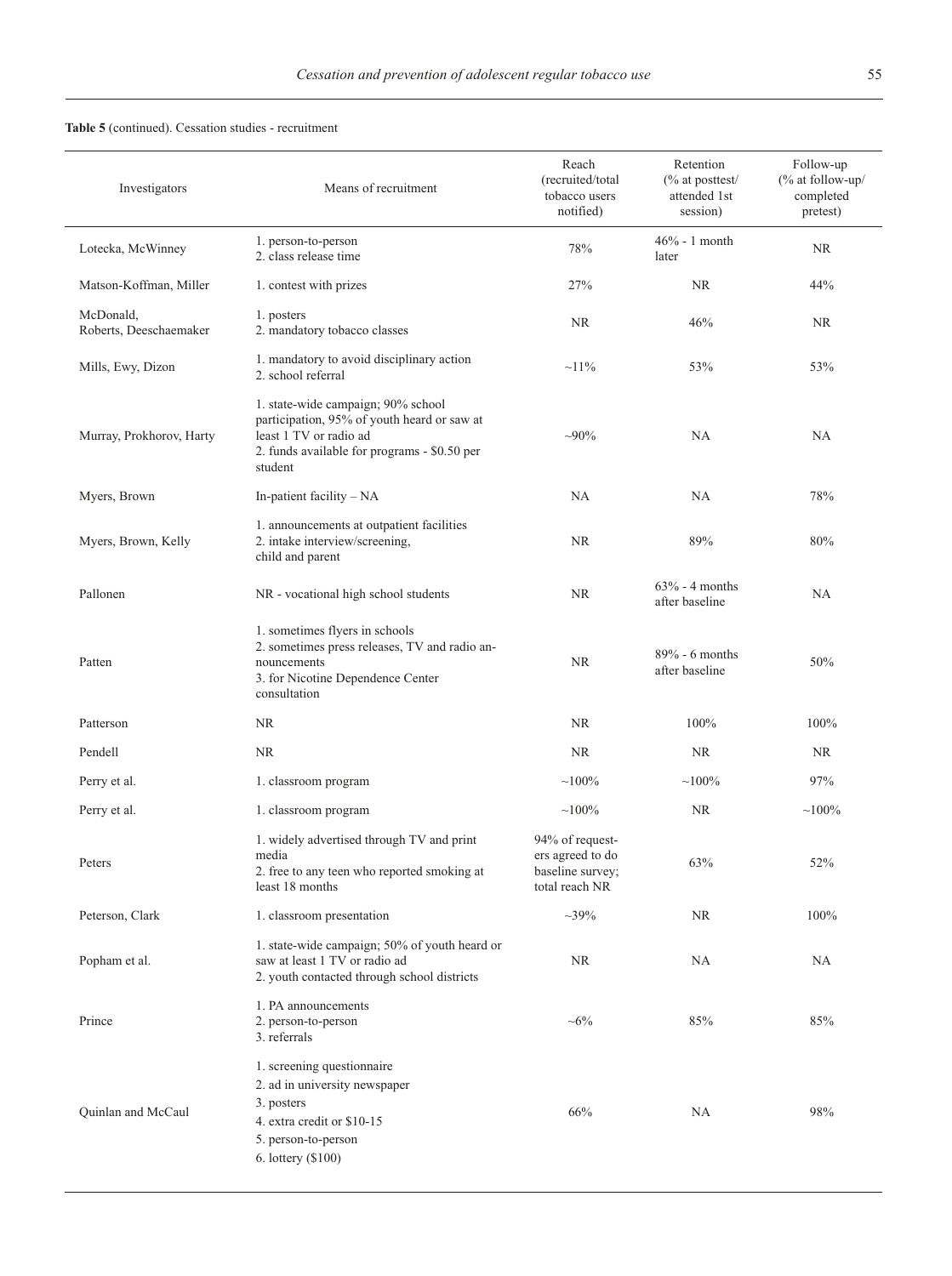# **Table 5.** (continued) Cessation studies - recruitment

| Investigators             | Means of recruitment                                                                                                                                        | Reach<br>(recruited/total<br>tobacco users<br>notified) | Retention<br>(% at posttest/<br>attended 1st<br>session) | Follow-up<br>(% at follow-up/<br>completed<br>pretest) |
|---------------------------|-------------------------------------------------------------------------------------------------------------------------------------------------------------|---------------------------------------------------------|----------------------------------------------------------|--------------------------------------------------------|
| Rigotti et al.            | 1. written information sent from health<br>departments<br>2. minor sting operation                                                                          | NR.                                                     | NA                                                       | 76% annual<br>survey rate                              |
| Skjoldbrand, Gahnberg     | All youth who were seen at the clinic for<br>check-ups, NA                                                                                                  | 100%                                                    | NA                                                       | NA                                                     |
| Smith et al.              | 1. flyers<br>2. press releases<br>3. referrals<br>4. money (\$50)                                                                                           | 56%                                                     | 86%                                                      | 77%                                                    |
| St. Pierre, Shute, Jaycox | <b>NR</b>                                                                                                                                                   | 8%                                                      | 100%                                                     | NA                                                     |
| Suedfeld et al.           | 1. college newspaper advertisement<br>2. screening of smokers, blind to study                                                                               | NR                                                      | <b>NR</b>                                                | 70%                                                    |
| Sussman, Burton et al.    | 1. flyers<br>2. PA announcements<br>3. person-to-person<br>4. class release time                                                                            | $\sim 9\%$                                              | 52%                                                      | 29%                                                    |
| Sussman, Dent, Lichtman   | 1. classroom presentation<br>2. elective class credit<br>3. person-to-person<br>4. class release time<br>5. flyers                                          | 34%                                                     | 54%                                                      | 51%                                                    |
| Sussman, Dent, Stacy      | 1. classroom program<br>2. class credit                                                                                                                     | 70%                                                     | 70%                                                      | 68%                                                    |
| Townsend et al.           | 1. voluntary $-$ invitation                                                                                                                                 | 73%                                                     | NA                                                       | NA                                                     |
| Vartiainen et al.         | 1. campaign letter sent to schools<br>2. youth fill out registration cards<br>3. two prizes of ~\$800 at 1-month,<br>2 prizes of $\sim$ \$1,600 at 6-months | $\sim 3\%$                                              | NA                                                       | 55%                                                    |
| Wakefield et al.          | 1. contacted school districts<br>2. voluntary survey; strong<br>restrictions: 57% public places,<br>48% home, 91% school                                    | 80% took annual<br>survey                               | NA                                                       | NA                                                     |
| Weissman et al.           | 1. person-to-person<br>2. voluntary - invitation                                                                                                            | NR                                                      | 55%                                                      | 55%                                                    |
| Zavela, Harrison, Owens   | 1. flyers<br>2. PA announcements<br>3. ads in college newspapers<br>4. referrals<br>5. money (\$20)                                                         | NR                                                      | 100%                                                     | 100%                                                   |
| Zheng                     | 1. school staff announcements at two schools<br>2. money (\$10)                                                                                             | 72%                                                     | 98%                                                      | NA                                                     |

 $NA = not applicable; NR = not reported; \sim = approximately.$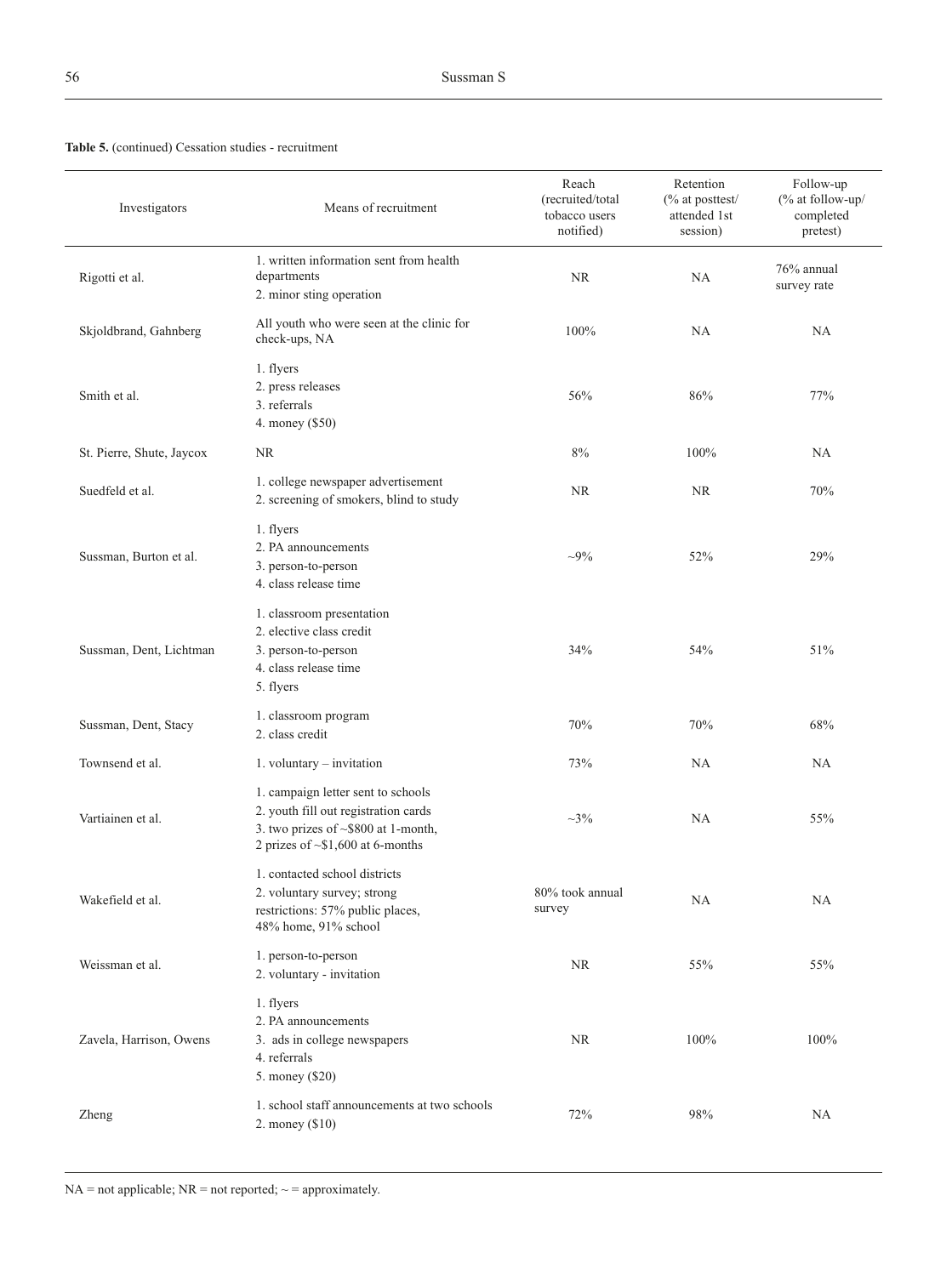follow-up data, the pretest-follow-up completion rate was an average of 75% (see Table 5). Generally, highest rates of follow-up were in studies with the smallest sample sizes. For example, of the 10 studies with follow-up rates of at least 90%, sample sizes were under 100 for seven of them. The reasonably high retention and follow-up percentages indicate that cessation studies have fewer problems keeping subjects in the study than getting them enrolled. Future cessation studies possibly might best concentrate on improving reach.

Length of follow-up for the 52 studies that reported it was impressive with a mean of 8.6 months (see Table 6). Modal length of follow-up was six months (10 studies), 12 months (eight studies), three months (eight studies), five months (six studies), and one month (five studies). On average, studies exceeded the recommended adult cessation follow-up length of five months [92]. The six of eight studies with a follow-up of one month or less were pilot study clinics, in school-based or medical contexts (one was a mass media campaign and one was a smoke-free hospital study). The 15 studies with 12 months or greater follow-up included five classroom-based studies, three supply reduction studies, three communityscale studies, two medical-based clinics, one school-based clinic, and one family-based study.

### *Outcomes*

This section reviews the outcomes of the 66 program studies. The main outcome measures are quit-rate and percentage reduction. Immediate quit-rate refers to percentage that reported quitting tobacco use, ideally for at least seven days at an immediate posttest (point prevalence abstinence), of those who attended the first session or were surveyed at baseline. An intent-to-treat approach was taken, in which those not measured at immediate posttest or at follow-up were assumed to still be using tobacco. Biochemical confirmation also was used when available. Percentage consumption reduction at immediate posttest refers to amount of reduction in tobacco use among those who did not quit at posttest. The specific statistic is the posttest level of tobacco use minus baseline level of tobacco use divided by baseline level of tobacco use. The quit-rate and percentage reduction measures are also reported at follow-up. These measures are estimated based on those who attended the first session, as well, and are calculated the same way as the immediate posttest measures.

Unfortunately, as with other data, cessation is not defined consistently. Generally, it is defined in a parallel manner to tobacco use (see Table 4). For example, if tobacco use is defined as use greater than once in the last week, cessation is defined as no use in the last week. In most studies that define tobacco use as daily use, cessation refers to no use in the last seven days or the last 30 days. (Quit results did not vary by this seven versus 30-day variation in quit-duration.) There were 16 studies in which subjects were reported to have quit tobacco but the definition of "tobacco cessation" provided is ambiguous. Four studies used the word "quit" and seemed to refer to no smoking on that day; these did use biochemical validation [18, 34, 41, 82]. Goldberg & Gorn [54] used behavioral observation and seemed to be looking at continuous quitting. The subjects in one study were asked simply "Do you smoke cigarettes?" and two other studies mentioned that "quitting" was assessed without describing the specific assessment used [45, 64, 89]. Finally, eight studies reported cessation if the number of cigarettes smoked per day at posttest or follow-up was 0 [13, 32, 39, 49, 79, 83, 85, 90].

The order of presentation of results is as follows. First, the overall level of baseline tobacco use among this sample is considered. Second, overall measures of control group cessation and reduction are estimated. Third, overall program condition cessation measures are considered. Fourth, cessation is considered as a function of program theory and modality. Fifth, cessation is considered as a function of number of program sessions. Sixth, the most effective and methodologically rigorous programs are identified. Finally, seventh, variation in effectiveness is explored as a function of gender, ethnicity, age range, and baseline tobacco use by examining the most effective program subgroup ( $n = 34$ ), against the full group of programs ( $n = 66$ ).

**Baseline Tobacco Use.** Level of tobacco use was defined as greater than one cigarette per week in seven studies, greater than one cigarette per month in seven studies, and simply as "current smoking" and greater than 100 lifetime cigarettes in one study. However, level of tobacco use was defined in most studies as daily use. Specifically, it was defined as at least one cigarette per day in 71% ( $n = 40$ ) of the 56 studies that reported it (see Table 4). Specifically, it was defined as greater than one cigarette (or dip) per day in five studies. Also, it was defined as two to four cigarettes per day in three studies, five to nine cigarettes per day in 10 studies, 10-14 cigarettes per day in 13 studies, 15-19 cigarettes per day in seven studies, and 20 or greater cigarettes per day in three studies.

In the program studies in general, the subjects were fairly heavy smokers. An approximate grand mean of 8.4 cigarettes per day is estimated for baseline use. This mean was calculated by giving a value of once every 30 days or more a value of .033 cigarettes per day, once every seven days or more a value of .14 cigarettes per day, and current smoking a value of .14 cigarettes per day. (The estimate that current smoking is .14 may be an underestimate or an overestimate.) In addition, "greater than" statistics were estimated as being "equal to" measures. This variation in baseline tobacco use is troublesome but by making these few assumptions, one obtains a general idea of range and mean of tobacco use in cigarette per day units.

**Consideration of Control Group Cessation and Consumption Reduction Rates.** Cessation (quit) rates for the intervention studies need to be compared to cessation rates of those at comparable baseline levels of tobacco use, who have not received the programming. A strong comparison is one in which subjects can be compared directly to a randomly assigned or matched control group. That is, a control group that is measured at the same time-points as the program and that has the same baseline characteristics as the program group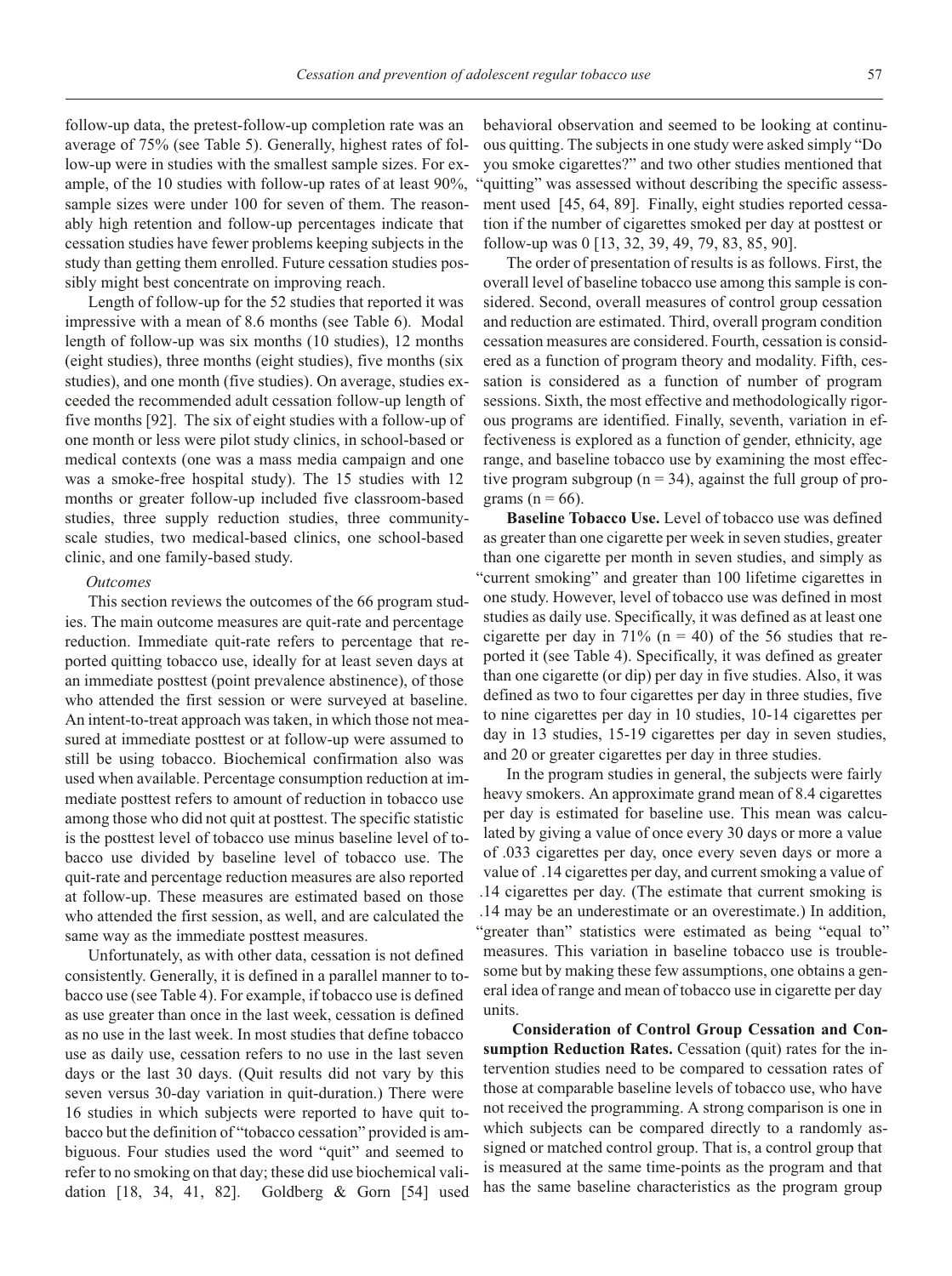# **Table 6.** Cessation studies-outcomes

| Investigators                  | % quit at posttest<br>(Attended first session)                                                | Mean reduction<br>at posttest<br>(Non-quitters/<br>attended first<br>session) | Length of<br>follow-up                | % quit at follow-up<br>(Attended first<br>session)                               | Mean reduction at<br>follow-up<br>(Non-quitters/attended<br>first session)       |
|--------------------------------|-----------------------------------------------------------------------------------------------|-------------------------------------------------------------------------------|---------------------------------------|----------------------------------------------------------------------------------|----------------------------------------------------------------------------------|
| Ary et al.                     | <b>NR</b>                                                                                     | <b>NR</b>                                                                     | 12 months                             | 35% - program<br>$31\%$ - control                                                | 31%                                                                              |
| Aveyard et al.                 | <b>NR</b>                                                                                     | <b>NR</b>                                                                     | 5 months<br>(1 year after<br>pretest) | $20%$ -<br>transtheoretical<br>program<br>20% - control                          | <b>NR</b>                                                                        |
| Baskerville, Hotte,<br>Dunkley | 22% - Quit-and-Win<br>participants<br>$6\%$ - intervention<br>schools<br>5% - control schools | <b>NR</b>                                                                     | 6 months                              | 2% - Quit-and Win<br>participants<br>NR - intervention or<br>control schools     | <b>NR</b>                                                                        |
| Bauman et al.                  | <b>NA</b>                                                                                     | NA                                                                            | 1 year                                | $31\%$ - family<br>program<br>22% - control (not<br>significant)                 | <b>NR</b>                                                                        |
| Beaglehole et al.              | <b>NR</b>                                                                                     | <b>NR</b>                                                                     | $\sim$ 3 months                       | $1\%$<br>increase-program<br>1% decrease-control                                 | <b>NR</b>                                                                        |
| Biener et al.                  | NA                                                                                            | NA                                                                            | $\sim$ 1 year                         | $0\%$                                                                            | NR - 29% decrease<br>overall                                                     |
| Chakravorty                    | 13% - both conditions                                                                         | <b>NR</b>                                                                     | NA                                    | NA                                                                               | NA                                                                               |
| Charlton                       | <b>NR</b>                                                                                     | NR                                                                            | 6 months                              | 17% - clinic course<br>10% - individual<br>package (control)                     | <b>NR</b>                                                                        |
| Cinnomin, Sussman              | <b>NR</b>                                                                                     | <b>NR</b>                                                                     | 1 month                               | 17% - cognitive-<br>behavioral/social<br>influence<br>0% - chemical<br>addiction | 42% - cognitive-<br>behavioral/social<br>influence<br>5% - chemical<br>addiction |
| Colby et al.                   | <b>NR</b>                                                                                     | <b>NR</b>                                                                     | 3 months                              | 20% - motivation<br>interviewing<br>10% - brief advice                           | $10\%$ - both conditions                                                         |
| Coleman-Wallace<br>et al.      | $12\%$ - TEG<br>$15\%$ - TAP<br>$0\%$ - control (small n)                                     | $18\%$ - TEG<br>$24\%$ - TAP<br>$0\%$ - control                               | NA                                    | <b>NA</b>                                                                        | NA                                                                               |
| Corby et al.                   | 100%                                                                                          | NA                                                                            | 3 weeks                               | 0%                                                                               | $0\%$                                                                            |
| Digiusto                       | 8% - both program<br>conditions                                                               | NR.                                                                           | 3-4 months                            | 14% - both program<br>7% control                                                 | <b>NR</b>                                                                        |
| Dino et al.                    | 17% - NOT,<br>8% brief intervention                                                           | 59% - NOT,<br>42% - brief<br>intervention                                     | 5 months                              | $10\%$ - NOT<br>7% - brief<br>intervention                                       | 57% - NOT,<br>51% - brief<br>intervention                                        |
| Eakin, Severson,<br>Glasgow    | 28%                                                                                           | 77%                                                                           | 6 months                              | 12%                                                                              | 45%                                                                              |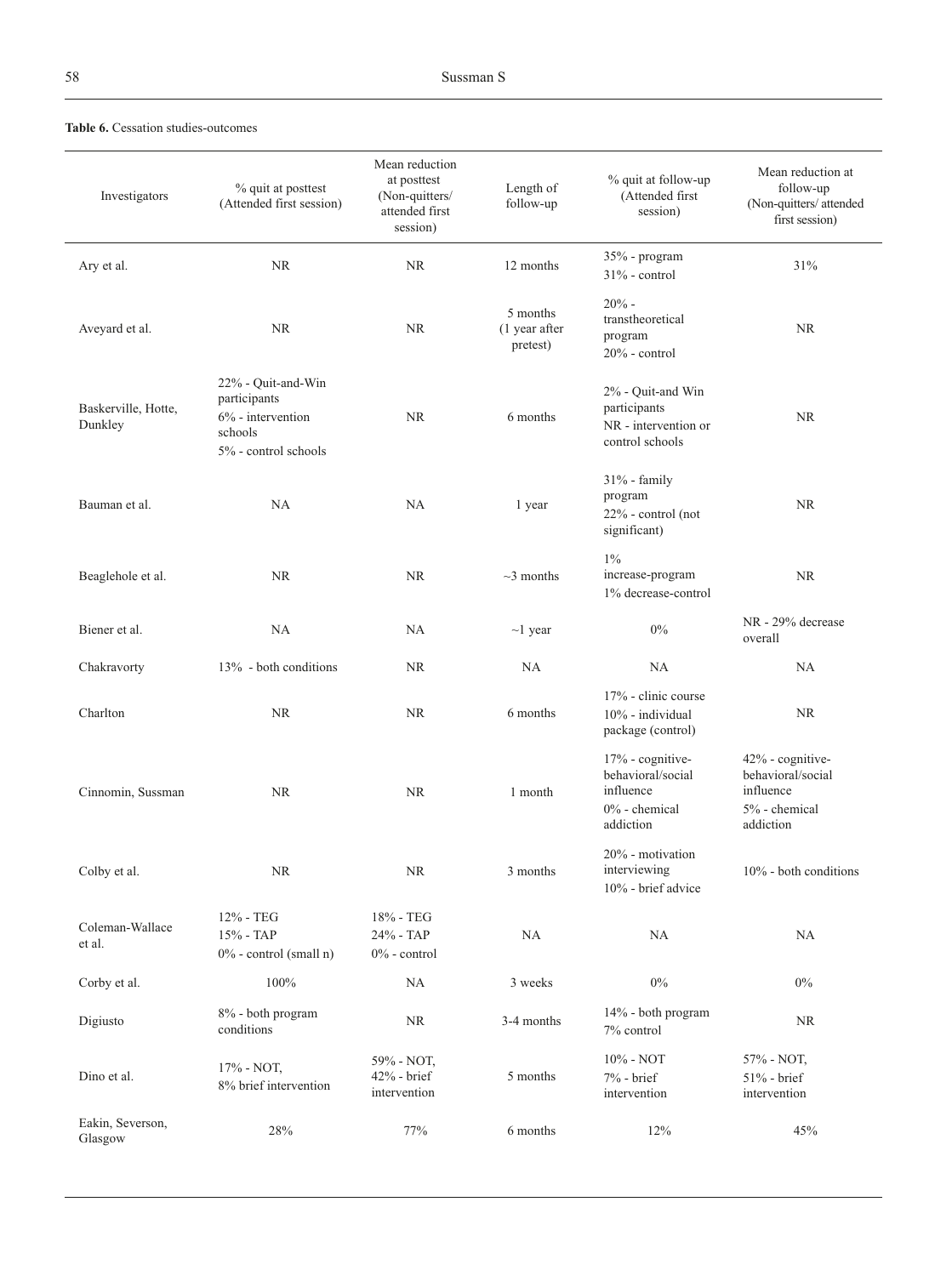| Investigators              | % quit at posttest<br>(Attended first session)                      | Mean reduction<br>at posttest<br>(Non-quitters/<br>attended first<br>session) | Length of<br>follow-up                              | % quit at follow-up<br>(Attended first<br>session)                  | Mean reduction at<br>follow-up<br>(Non-quitters/attended<br>first session) |
|----------------------------|---------------------------------------------------------------------|-------------------------------------------------------------------------------|-----------------------------------------------------|---------------------------------------------------------------------|----------------------------------------------------------------------------|
| Etter, Ronchi,<br>Perneger | NA                                                                  | NA                                                                            | 7 months after<br>baseline                          | 0% - both program<br>and control<br>conditions                      | 3% increase in pro-<br>gram, 5% increase in<br>control                     |
| Fibkins                    | 19%                                                                 | $~10\%$                                                                       | NA                                                  | NA                                                                  | NA                                                                         |
| Forster et al.             | <b>NA</b>                                                           | NA                                                                            | 36 months                                           | 2% increase<br>program<br>7% increase control                       | 6% relative reduction                                                      |
| Glasgow et al.             | NR                                                                  | <b>NR</b>                                                                     | 6 months                                            | 10% program<br>6% control                                           | <b>NR</b>                                                                  |
| Glover                     | $2\%$                                                               | <b>NR</b>                                                                     | 6 months                                            | $2\%$                                                               | <b>NR</b>                                                                  |
| Goldberg, Gorn             | 20%                                                                 | <b>NR</b>                                                                     | 3 months                                            | 11%                                                                 | <b>NR</b>                                                                  |
| Greenberg, Deputat         | $40%$ - fear<br>$27%$ - facts<br>$36\%$ - values<br>$6\%$ - control | <b>NR</b>                                                                     | 5 months                                            | $12\%$ - fear<br>$16%$ - facts<br>$24%$ - values<br>$4\%$ - control | <b>NR</b>                                                                  |
| Hafstad, Aaro,<br>Langmark | NR                                                                  | NR.                                                                           | 2 weeks<br>(5 weeks)<br>since start<br>of campaign) | 12%                                                                 | <b>NR</b>                                                                  |
| Horn et al.                | 14% - NOT, 4% brief<br>intervention                                 | 76% - NOT,<br>54%-brief<br>intervention                                       | NA                                                  | <b>NA</b>                                                           | NA                                                                         |
| Horswell, Horton           | $\sim 6\%$ - Pack In Those<br>Smokes (PITS)<br>$0\%$ - control      | 63% - PITS<br>0% - control                                                    | 6 months                                            | $~6\%$ - PITS<br>$0\%$ - control                                    | 46% - PITS<br>0% - control                                                 |
| Hotte et al.               | $8\%$ - group<br>$2\%$ - kit-only                                   | $7\%$ - group<br>$3% - kit-only$                                              | 6 months                                            | $4\%$ - group<br>NA - kit-only                                      | $4\%$ - group<br>NA - kit-only                                             |
| Hurt et al.                | $11\%$                                                              | $~149\%$                                                                      | 6 months                                            | $5\%$                                                               | $\sim$ 19%                                                                 |
| Jason, Mollica,<br>Ferrone | 55% - both program<br>groups<br>$0\%$ - control group               | $14\%$ - both pro-<br>gram groups<br>$50\%$ - control                         | 17 months                                           | 41% - both program<br>groups<br>$0\%$ - control                     | 0% - both program<br>groups<br>400% increase-control                       |
| Jerome                     | 29%                                                                 | 41%                                                                           | $_{\rm NA}$                                         | NA                                                                  | NA                                                                         |
| Johnson et al.             | 0% for all groups                                                   | NR                                                                            | 24 months                                           | 0% for all groups                                                   | NR                                                                         |
| Kempf, Stanley             | NA                                                                  | NA                                                                            | 2 weeks                                             | NR - "as-if" 100%<br>in smoke-free pro-<br>gram but not stated      | NR                                                                         |
| Killen et al.              | NR                                                                  | NR                                                                            | 2 months                                            | $4\%$ - program<br>9% - control                                     | NR                                                                         |
| Lampkin                    | NR                                                                  | NR                                                                            | $\sim$ 5 months                                     | 14%                                                                 | 18%                                                                        |
| Librett                    | 17%                                                                 | 39%                                                                           | $_{\rm NA}$                                         | $\rm NA$                                                            | NA                                                                         |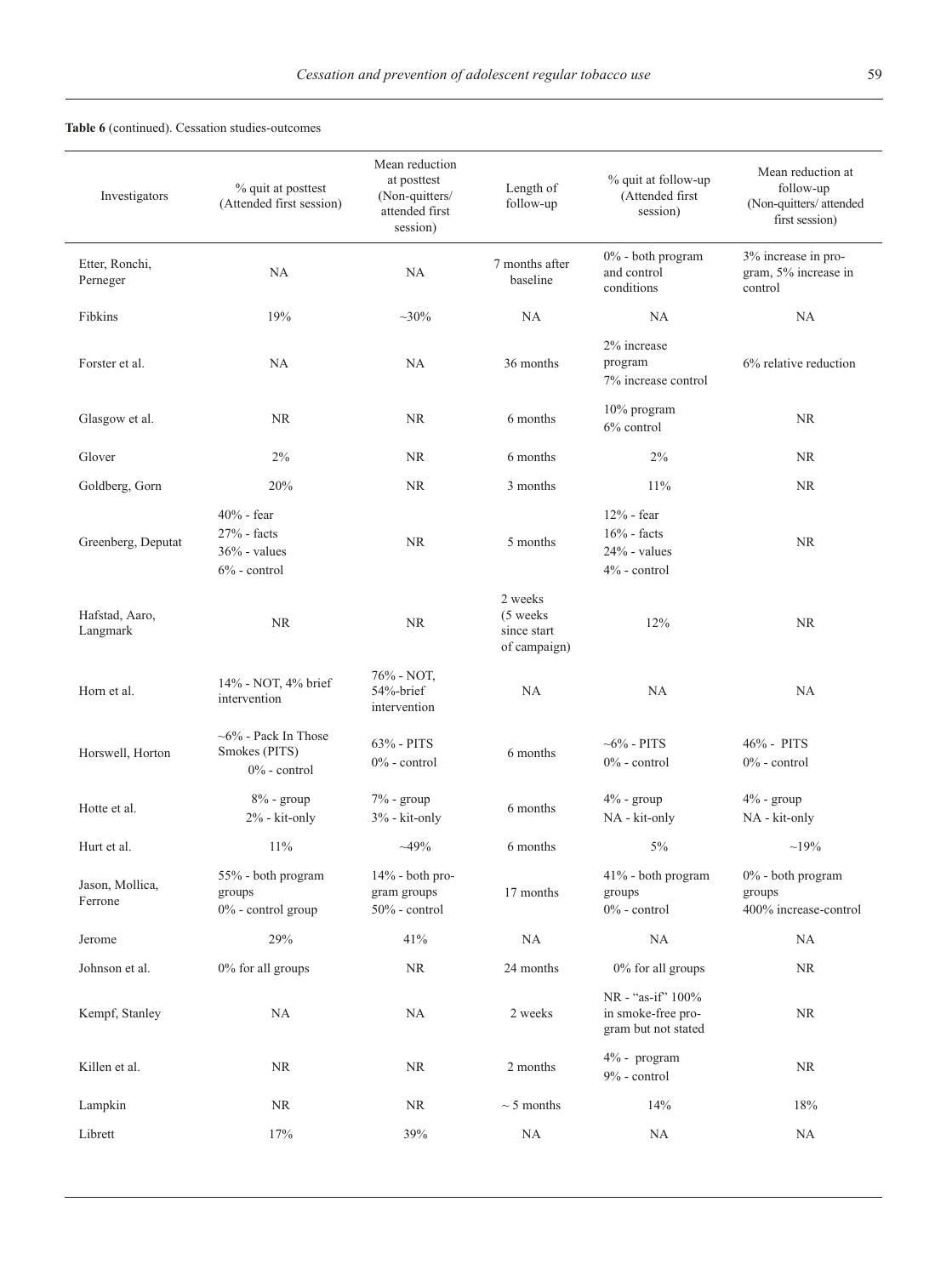| Investigators                       | % quit at posttest<br>(Attended first session)                                           | Mean reduction<br>at posttest<br>(Non-quitters/<br>attended first<br>session) | Length of<br>follow-up | % quit at follow-up<br>(Attended first<br>session)                                                                                                                | Mean reduction at<br>follow-up<br>(Non-quitters/attended<br>first session)                                        |
|-------------------------------------|------------------------------------------------------------------------------------------|-------------------------------------------------------------------------------|------------------------|-------------------------------------------------------------------------------------------------------------------------------------------------------------------|-------------------------------------------------------------------------------------------------------------------|
| Lotecka,<br>McWhinney               | <b>NR</b>                                                                                | $64\%$ - coping<br>0% - informa-<br>tion (control)                            | NA                     | <b>NA</b>                                                                                                                                                         | NA                                                                                                                |
| Matson-Koffman,<br>Miller           | <b>NR</b>                                                                                | <b>NR</b>                                                                     | 12 months              | 16%                                                                                                                                                               | $~12\%$                                                                                                           |
| McDonald, Roberts,<br>Deeschaemaker | 16%                                                                                      | 61%                                                                           | <b>NA</b>              | NA                                                                                                                                                                | NA                                                                                                                |
| Mills, Ewy, Dizon                   | 15% (all were senior<br>high youth)                                                      | 8%                                                                            | 3 months               | 7%                                                                                                                                                                | 7%                                                                                                                |
| Murray, Prokhorov,<br>Harty         | 2.3% - program State<br>$0.1\%$ increase-control<br>State; difference not<br>significant | NR.                                                                           | NA                     | NA                                                                                                                                                                | NA                                                                                                                |
| Myers, Brown                        | <b>NR</b>                                                                                | <b>NR</b>                                                                     | 24 months              | 5%                                                                                                                                                                | 19%                                                                                                               |
| Myers, Brown,<br>Kelly              | <b>NR</b>                                                                                | <b>NR</b>                                                                     | 3 months               | 17%                                                                                                                                                               | $~100\%$                                                                                                          |
| Pallonen                            | $\sim$ 20%                                                                               | <b>NR</b>                                                                     | 6 months               | 6%                                                                                                                                                                | NR                                                                                                                |
| Patten et al.                       | 18%                                                                                      | NR                                                                            | mean of 64<br>months   | 12%                                                                                                                                                               | $~18\%$                                                                                                           |
| Patterson                           | 14% - last 48 hours                                                                      | <b>NR</b>                                                                     | 3 months               | 14%                                                                                                                                                               | NR.                                                                                                               |
| Pendell                             | 14% across TEG<br>and TAP                                                                | 50% across<br>TEG and TAP                                                     | <b>NA</b>              | <b>NA</b>                                                                                                                                                         | NA                                                                                                                |
| Perry et al.                        | <b>NR</b>                                                                                | <b>NR</b>                                                                     | 4 months               | 5.7% quit (below<br>monthly use) in pro-<br>gram condition<br>4.1% increase in con-<br>trol condition                                                             | <b>NR</b>                                                                                                         |
| Perry et al.                        | NR                                                                                       | NR.                                                                           | 1-2 months             | 23% across<br>conditions<br>$(27% - long-term$<br>health, 17% - social<br>consequences,<br>29% - immediate ef-<br>fects, not significant<br>differences, small n) | 7% - long-term health,<br>increased 16% - social<br>consequences, 17% -<br>immediate effects (not<br>significant) |
| Peters                              | 17% at 6 months                                                                          | <b>NR</b>                                                                     | 12 months              | 15%                                                                                                                                                               | NR                                                                                                                |
| Peterson, Clark                     | 0% program and con-<br>trol groups                                                       | NR                                                                            | 1 month                | 0% program and con-<br>trol groups                                                                                                                                | 44% discussion group<br>9% control                                                                                |
| Popham et al.                       | <b>NR</b>                                                                                | NR                                                                            | 12 months              | $2\%$ - 1% difference<br>as a function of<br>exposure                                                                                                             | NR                                                                                                                |
| Prince                              | 16%                                                                                      | 42%                                                                           | 1 month                | 16%                                                                                                                                                               | 42%                                                                                                               |

# **Table 6** (continued). Cessation studies-outcomes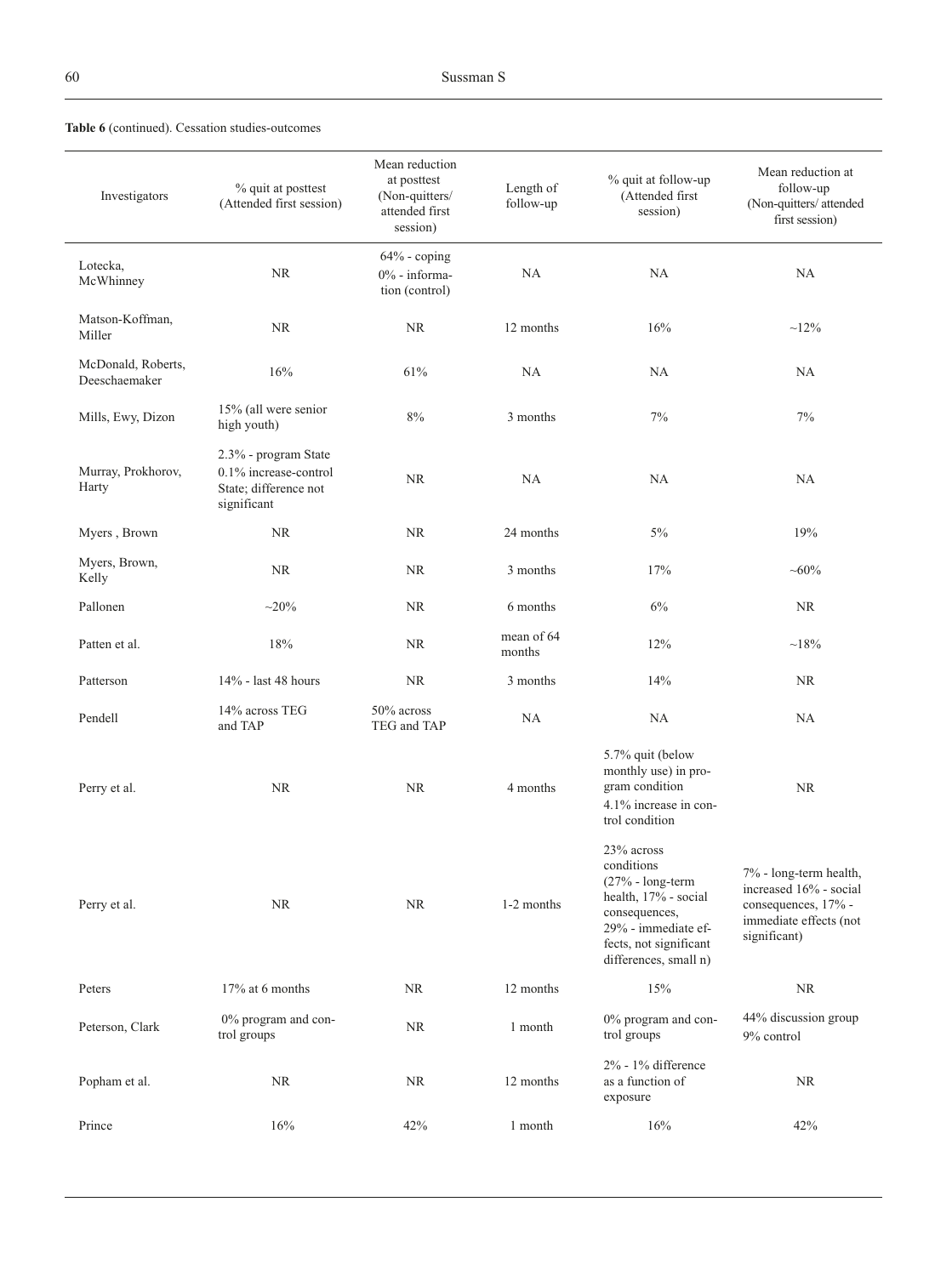**Table 6** (continued). Cessation studies-outcomes

| Investigators                | % quit at posttest<br>(Attended first session)                                                                                                                                                              | Mean reduction<br>at posttest<br>(Non-quitters/<br>attended first<br>session) | Length of<br>follow-up             | % quit at follow-up<br>(Attended first<br>session)                                                                                                                                | Mean reduction at<br>follow-up<br>(Non-quitters/attended<br>first session)                           |
|------------------------------|-------------------------------------------------------------------------------------------------------------------------------------------------------------------------------------------------------------|-------------------------------------------------------------------------------|------------------------------------|-----------------------------------------------------------------------------------------------------------------------------------------------------------------------------------|------------------------------------------------------------------------------------------------------|
| Quinlan, McCaul              | NA                                                                                                                                                                                                          | NA                                                                            | 1 month                            | 3% - stage matched<br>$14\%$ - stage<br>mismatched<br>$0\%$ - control                                                                                                             | <b>NR</b>                                                                                            |
| Rigotti et al.               | $0\%$ - program<br>$1\%$ - control                                                                                                                                                                          | <b>NR</b>                                                                     | 24 months-<br>anonymous<br>surveys | 3% increase-<br>program<br>$0\%$ - control                                                                                                                                        | <b>NR</b>                                                                                            |
| Skjoldebrand,<br>Gahnberg    | $-4\%$                                                                                                                                                                                                      | <b>NR</b>                                                                     | NA                                 | NA                                                                                                                                                                                | NA                                                                                                   |
| Smith et al.                 | 14%                                                                                                                                                                                                         | 93%                                                                           | 12 months                          | $5\%$                                                                                                                                                                             | 59%                                                                                                  |
| St. Pierre, Shute,<br>Jaycox | $0\%$                                                                                                                                                                                                       | $-31\%$                                                                       | NA                                 | NA                                                                                                                                                                                | NA                                                                                                   |
| Suedfeld et al.              | NA                                                                                                                                                                                                          | NA                                                                            | 3 months                           | 0%                                                                                                                                                                                | Sensory D-Message<br>28%<br>Sensory D-No Message<br>22%<br>No Sensory D-Message<br>22%<br>Control 0% |
| Sussman, Burton<br>et al.    | 35% - chemical addition-<br><b>ST</b><br>11% - chemical<br>addiction - smoking<br>24% - psychosocial<br>dependency - ST<br>26% - psychosocial<br>dependency - smoking<br>8% - wait-list control-<br>smoking | <b>NR</b>                                                                     | 3 months                           | 15% - program condi-<br>tions - $\operatorname{ST}$<br>7% - program condi-<br>tions - smoking<br>$0\%$ - wait list control-<br><b>ST</b><br>8% - wait list control<br>$-$ smoking | <b>NR</b>                                                                                            |
| Sussman, Dent,<br>Lichtman   | 14% - both program<br>conditions<br>NA - control                                                                                                                                                            | $23%$ - both pro-<br>gram conditions<br>NA - control                          | 4-5 months                         | 17% - both program<br>conditions<br>8%-control                                                                                                                                    | $23%$ - in all conditions                                                                            |
| Sussman, Dent,<br>Stacy      | NR                                                                                                                                                                                                          | NR                                                                            | 12 months                          | 34% - health educator<br>21% - self-instruction<br>$21\%$ - control                                                                                                               | 15% - health educator<br>0% - self-instruction<br>and control                                        |
| Townsend et al.              | $60\%$ - agreed to try to<br>quit NA                                                                                                                                                                        | NA                                                                            | NA                                 | NA                                                                                                                                                                                | NA                                                                                                   |
| Vartiainen et al.            | NA                                                                                                                                                                                                          | NA                                                                            | 6 months                           | 28%                                                                                                                                                                               | NR.                                                                                                  |
| Wakefield et al.             | NA                                                                                                                                                                                                          | <b>NA</b>                                                                     | $\sim$ 24 months                   | Odds ratios<br>Public place .90<br>Home ban .78<br>Enforce school ban<br>.89                                                                                                      | NA                                                                                                   |
| Weisman et al.               | 36%                                                                                                                                                                                                         | 25%                                                                           | 5 months                           | 36%                                                                                                                                                                               | NR                                                                                                   |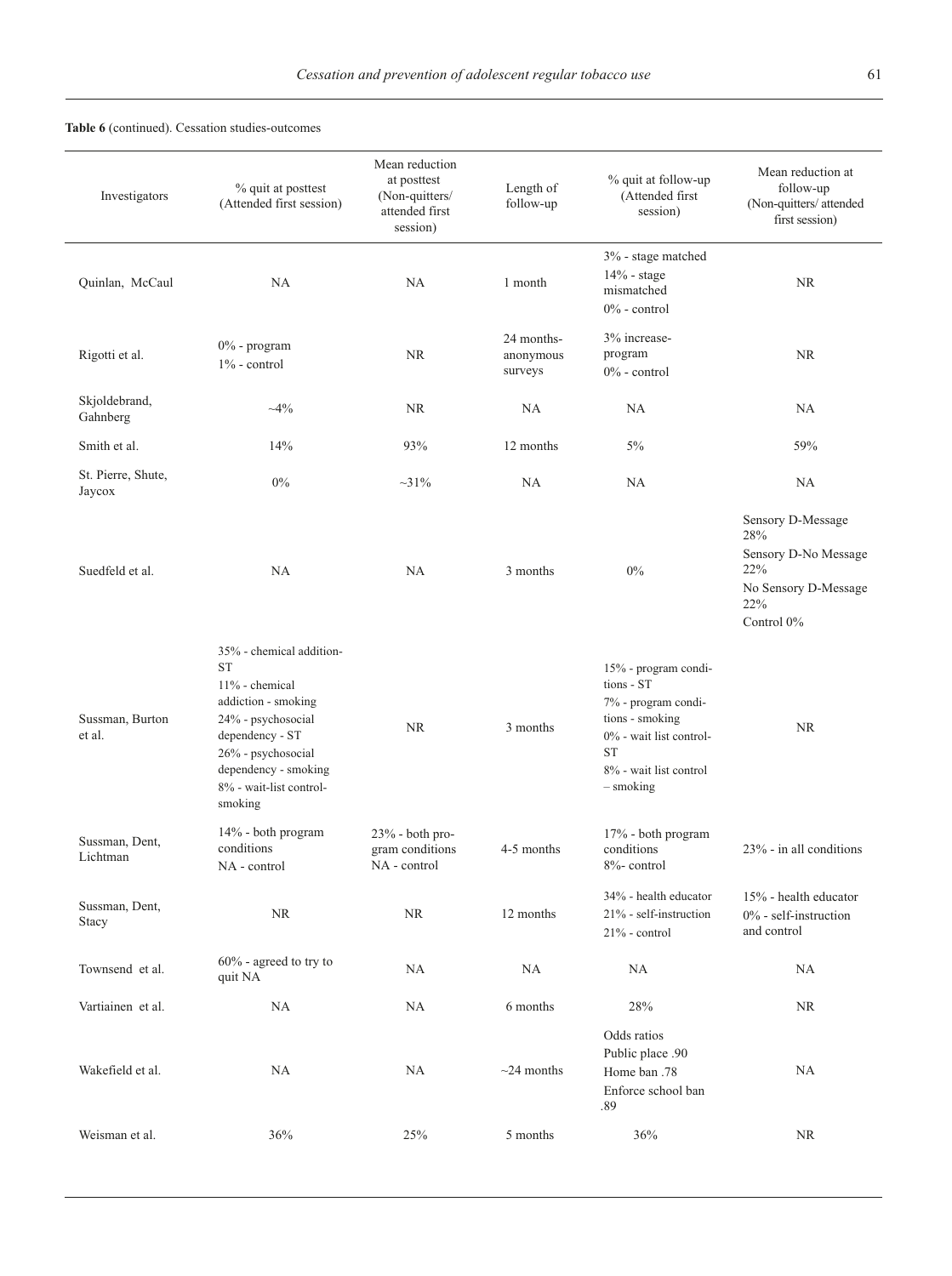| Investigators              | % quit at posttest<br>(Attended first session) | Mean reduction<br>at posttest<br>(Non-quitters/<br>attended first<br>session) | Length of<br>follow-up | % quit at follow-up<br>(Attended first<br>session) | Mean reduction at<br>follow-up<br>(Non-quitters/attended<br>first session)                                                                                         |
|----------------------------|------------------------------------------------|-------------------------------------------------------------------------------|------------------------|----------------------------------------------------|--------------------------------------------------------------------------------------------------------------------------------------------------------------------|
| Zavela, Harrison,<br>Owens | <b>NR</b>                                      | NR.                                                                           | 1 month                | <b>NR</b>                                          | mean days abstinent<br>mint snuff - 18.8 (63%<br>of month)<br>bubble gum $-21.5$<br>$(72\% \text{ of month})$<br>No substitute - 23.5<br>$(78\% \text{ of month})$ |
| Zheng                      | 13% 7-day quit rate<br>$4\%$ 30-day quit rate  | 20%                                                                           | <b>NA</b>              | <b>NA</b>                                          | <b>NA</b>                                                                                                                                                          |

#### **Table 6** (continued). Cessation studies-outcomes

 $NA = not applicable; NR = not reported; \sim = approximately.$ 

(i.e., in demographic composition and baseline tobacco use). The ideal comparison would be random assignment to a control group; however, when not practical, design modifications and statistical techniques can help control for possible third variable confounds [see 26].

One other means to provide a control quit rate would be to establish an overall quit rate at a given level of tobacco use, assuming minimal program exposure. One might plot naturally occurring quit-rate as a function of baseline level of tobacco use in prospective studies. This quit-rate is likely to fluctuate over time and location, but it may be better than no use of a control quit statistic at all. Alternatively, this overall quit-rate can be determined by averaging quit-rates across all control groups in studies that do provide quasi-experimental or experimental designs. This latter type of control group quit-rate was calculated for the present review. While only a minority of the studies utilized control groups, those that did included control groups similar to the program groups, i.e., from a similar population with equivalent levels of baseline tobacco use.

Control group cessation rates at follow-up ranged from 0 to  $31\%$  in the 23 program studies that reported it (mean = 7.2%). Of these 23 studies, the breakdown of control group quit-rates is as follows. Eight studies report 0%, two studies report 1%, one study reports 4%, one study reports 6%, two studies report 7%, two studies report 8%, one study reports 9%, two studies report 10%, and one study each reports 10%, 20%, 21%, 22%, and 31%.

For three of four studies which reported a control group cessation rate of 20% or greater, baseline smoking was defined as greater than one cigarette in the last month (one study) or in the last week (two studies). Smokers were relatively young in these studies compared to other program studies. (Without those three studies composed of "light smokers" the mean cessation rate would be 5%). Thus, a control group quit rate of 7% could be considered a reasonable (even liberal) proxy for cessation in the program studies for which mean

baseline smoking is at least one cigarette per day, and is a mean of approximately eight cigarettes per day, at three-to-12 months follow-up. Immediate post-program quit-rates in control groups unfortunately were reported in only 12 studies. Examining control group quit rates at follow-up, and using immediate quit-rate as a proxy if follow-up quit rate is missing (which in theory should not differ since little or no programming is offered), the mean cessation rate is  $6.5\%$  (n = 26 studies). Data is presented with and without use of this proxy measure in Tables 7 and 8.

In several studies no one quit in the control group, whereas in other studies quit- rates hover around 7% or slightly higher. Zero quit rates in control groups generally occurred in classroom-based or system-wide modality studies (the Ary et al. study [31] is an exception, with a 31% control group quit-rate), whereas higher control group quit rates occurred in clinic studies. Those in clinic control groups generally were either on a wait-list for participation in the program, or were provided with minimal information to support cessation. One may infer that persons who are more motivated to quit - and hence seek assistance at a clinic - show higher quit-rates in a control condition. Still, as a single estimate, a 7% control group quit rate can be used as a proxy across immediate posttest and follow-up time-points.

**Percentage reduction in amount of tobacco used control group statistics** were only reported in seven studies at immediate posttest, and eight studies at follow-up. Using the follow-up measures, and using immediate posttest data as a proxy for missing data at follow-up, these data are reported in 12 studies (overall mean reduction = 10.9%). Rates reported were 0% reduction in five studies, 400% increase in one study (Jason and colleagues (1982), over a 17-month period among a very small sample of 14-16 year olds) and a 5% increase in another study (increases are assumed to be treated as 0% reduction). Also, rates were 3% reduction in one study, a 9% reduction in one study, a 23% reduction in one study, a 42%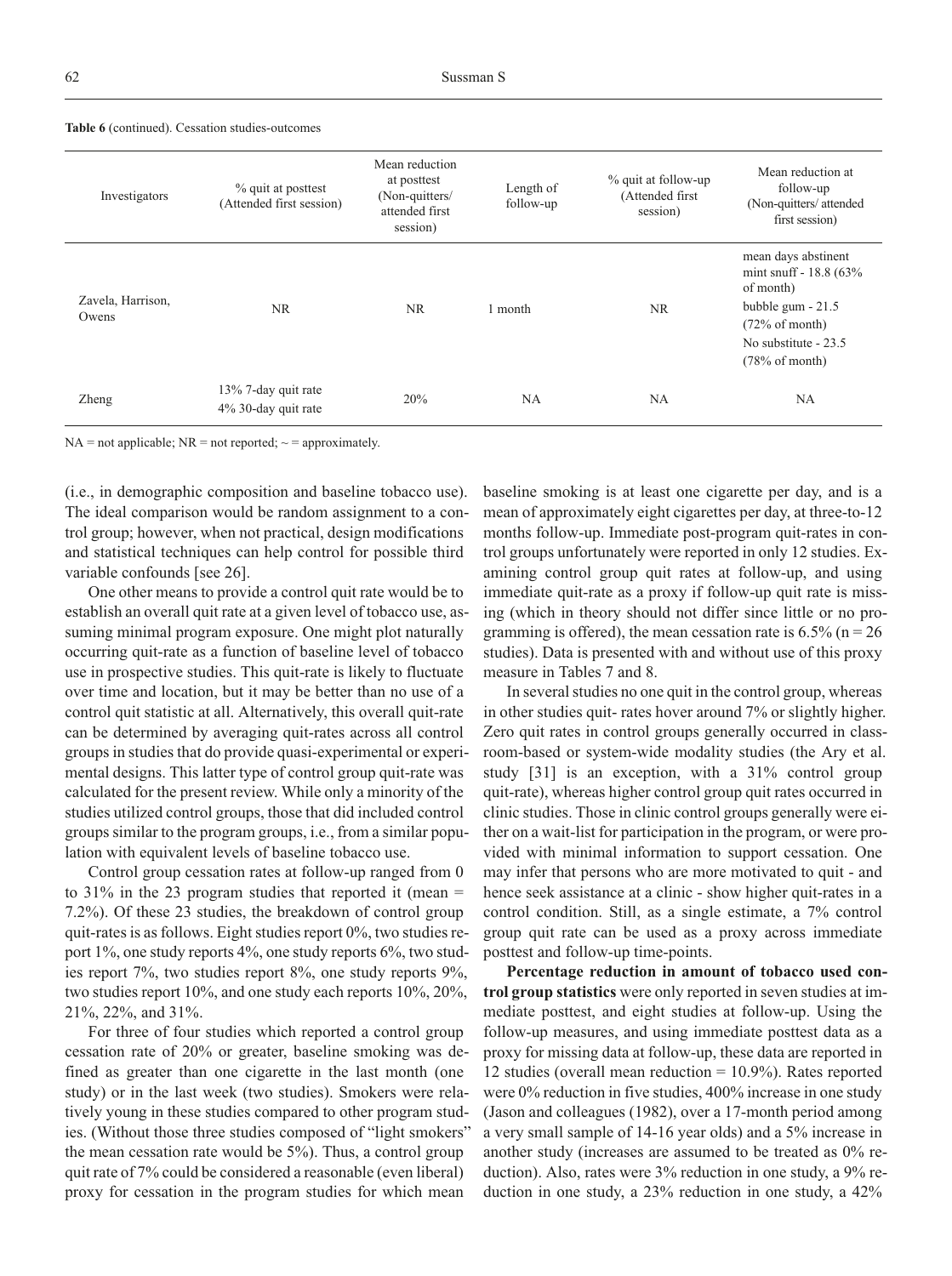| Theory                       | $#$ studies    | Ouit $\%$ (#s) | Ouit $2\%$ (#s) | $\%$ reduct $(\#s)$ | $\%$ reduct 2 (#s) |
|------------------------------|----------------|----------------|-----------------|---------------------|--------------------|
| Motivation enhancement       | 9              | 19(8)          | 18(9)           | 27(4)               |                    |
| Contingency-based reinforced | 5              | 16(5)          |                 | 6(2)                | 13(3)              |
| Social influences            | 11             | 12(10)         |                 | 27(5)               |                    |
| Cognitive behavioral         | 16             | 11(12)         | 11(15)          | 32(6)               | 44(10)             |
| Stage of change              | 7              | 11(5)          | 12(7)           | 13(2)               | 24(4)              |
| Affect-oriented              | $\overline{2}$ | 9(2)           |                 | 23(1)               |                    |
| Addiction/recovery           | 9              | 5(3)           | 12(9)           | 42(4)               | 43(7)              |
| Supply reduction             | 7              | 0(4)           | 0(5)            | 15(2)               |                    |

**Table 7.** Follow-up outcomes of the 66 studies as a function of theory

Quit % (#s) = % quit at follow-up (# studies that provided data); Quit  $2\%$  (#s) = % quit at follow-up, and immediate posttest quit rates used if data is missing (# studies that provided data); % reduct (#s) = % reduction among non-quitters, at follow-up (# studies that provided data); % reduct 2 (#s) = % reduction among non-quitters at follow-up, and immediate posttest percentage reduction rates used if data is missing (# studies that provided data).

reduction in one study, and a 54% reduction in one study. As a rough, conservative rule of thumb, we can expect a percentage reduction in a control group from immediate posttest to 12 months later of 11%, particularly if offered any minimal programming. If no programming is offered, among teens it is reasonable to expect no reduction. Rather, as these teens grow older, amount of tobacco consumed is expected to increase [27].

**Overall Program Quit Rates and Reduction.** A total of 19 studies failed to report **immediate program quit rates** (i.e., right after the end of a program; generally a couple of weeks post-baseline) and 34 studies failed to report percentage reduction at immediate posttest. In addition, 10 studies did not plan to report immediate quit rates or percentage reduction by design; rather they were looking for a cumulative effect of exposure to a program or campaign over a long period

of time (supply reduction or several system-wide efforts). Of the 37 studies that reported immediate program quit rates, the mean quit rate at posttest for program groups was 17.5%  $(range = 0 to 100\%).$ 

There were two studies with very high quit-rates and very small sample sizes. One contingency-based reinforcement study achieved 100% cessation with a sample size of eight subjects [63], which dropped off to 0% at follow-up. A second, classroom-based study  $(n = 32)$  achieved an immediate post-program quit rate of 55% [34]. Other than these two studies, the highest immediate post-program quit-rate was at 34%. A recalculation of average immediate quit rate, removing these two studies is  $14.1\%$  (n = 35 studies). Essentially, it would appear that teen cessation programs can double immediate quit rates compared to a control condition (14% versus 7%).

**Table 8.** Follow-up outcomes of the 66 studies as a function of modality

| Modality                 | $#$ studies | Quit $\%$ (#s) | Quit $2\%$ (#s) | $\%$ reduct $(\#s)$ | $\%$ reduct 2 (#s) |
|--------------------------|-------------|----------------|-----------------|---------------------|--------------------|
| Classroom                | 9           | 17(9)          |                 | 15(4)               |                    |
| School clinics           | 28          | 12(18)         | 12(26)          | 34(11)              | 37(19)             |
| Medical/recovery clinics | 13          | 10(9)          | 10(11)          | 27(8)               | 14(9)              |
| Family                   |             | 31             | _               | 9                   | ___                |
| System-wide              | 11          | 6(9)           | 7(8)            | 15(2)               | ___                |
| Computer                 | 3           | 13(2)          | 18(3)           |                     | 41(1)              |
| Sensory deprivation      |             | $\overline{0}$ | _               | 24                  | _                  |

Quit % (#s) = % quit at follow-up (# studies that provided data); Quit 2% (#s) = % quit at follow-up, and immediate posttest quit rates used if data is missing (# studies that provided data).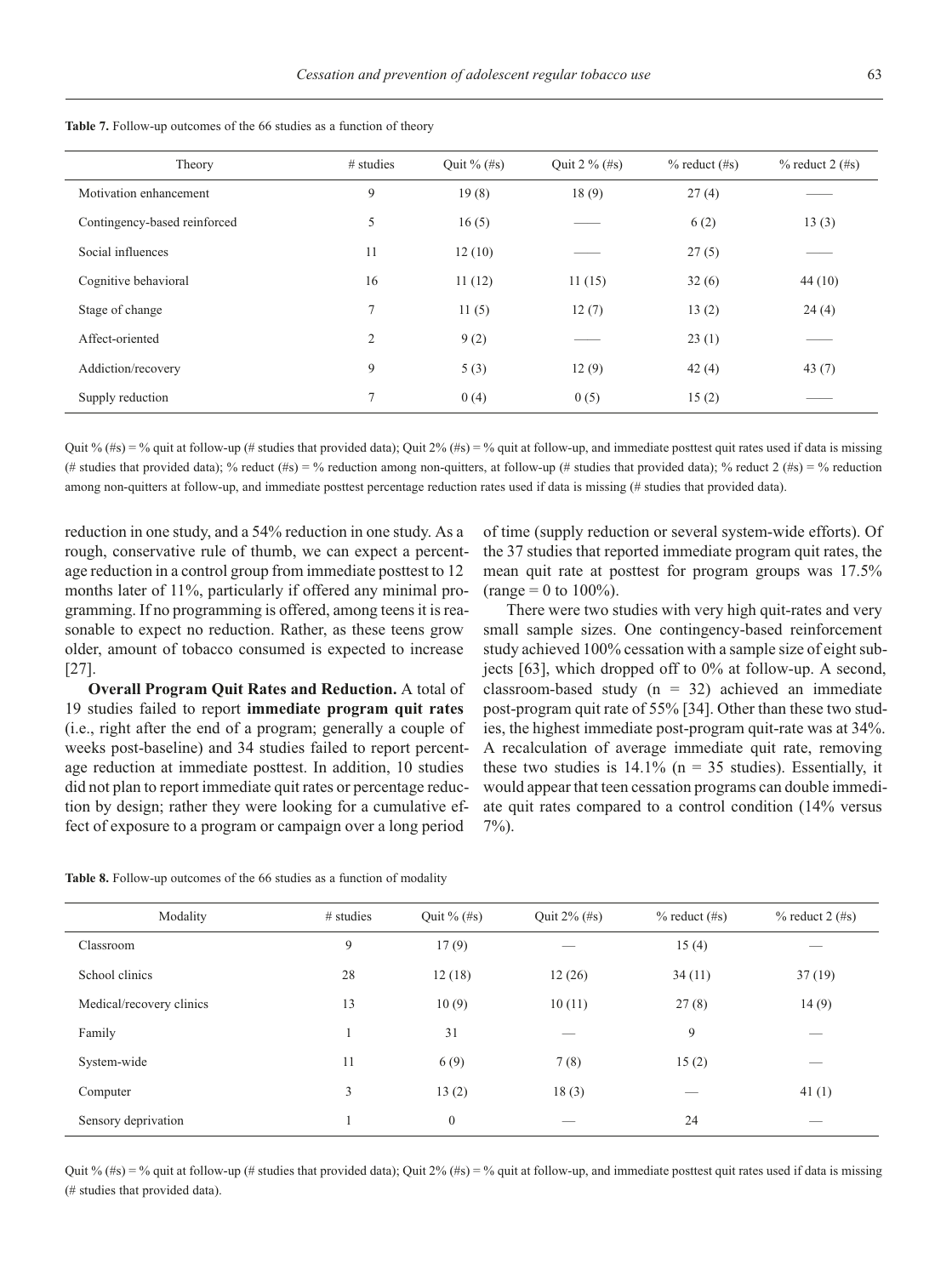Of the 21 studies that did report **immediate posttest percentage consumption reduction**, mean percentage reduction was 42.6% with a very wide range across studies (range  $= 7\%$ to 93%). Still, this is higher than a 0-11% control group range. Very tentatively, it would seem that programs quadruple percentage reduction compared to a control (43% versus 11%).

A total of 48 studies reported program **quit rates at follow-up**. Of the 48 studies that did provide data, an overall quit rate at time of follow-up was a mean of  $11.5\%$  (range = 0-41%; the highest quit rate was in the study by Jason and colleagues [34]. Arguably, maintenance of program effects is achieved in teen cessation studies (12% versus 7%), with a near doubling of cessation relative to controls. An examination of the six programs that required mandatory attendance revealed a mean quit-rate of 11%, which is about the same as the overall mean quit rate at follow-up.

Only 2% lower cessation overall was found at follow-up compared to immediate post-program). This result would tend to suggest that relapse rates in teen cessation studies tend to be low (15%). However, examining the 22 programs that provide quit-rate data at both immediate post-program and follow-up time-points (mean  $= 8.4$  months follow-up), reveals a more conservative 36% relapse rate. Still, this relapse rate is much lower than with adults, which is as high as 70% over a similar time duration [27, 92].

Of the 24 studies that did provide program **percentage consumption reduction data at follow-up**, the mean reduction rate was  $25.8\%$  (range = 0 to 60%). Arguably, it would seem that programs can double percentage reduction compared to a control at follow-up (26% versus 11%). For outcome data, see (see Table 6).

**Outcomes As A Function of Theory or Modality.** Differences in cessation rates as a function of theory or modality of programming is shown in Tables 7 and 8. Regarding theory-based quit-rates at follow-up, above the grand program cessation mean of 12% are the motivation enhancement (19%) and contingency-based reinforcement (16%) programs. Programs that involve manipulation of intrinsic or extrinsic motivation do the best at changing behavior over a three to 12 month follow-up period. Programs that achieved the lowest quit-rates were supply reduction (0%) and addiction/recovery-based (5%). Apparently, more impersonal programs (supply reduction), or programs that relied on use of pharmacological adjuncts or recovery from addiction themes did not work as well with teen smokers in these set of studies. Regarding percentage reduction, however, addiction/recovery-based programs, achieved relatively good results (42%; above the grand program percentage reduction mean of 26%).

Regarding program modality, classroom-based programs achieved the best quit-rates (17%). Expert system/ computer-type programs (tailored self-help) also achieved high quit-rates relative to the grand program quit-rate (13%). Programming that was implemented system wide (6%), at medical-based clinics (10%) and in sensory deprivation chamber (university lab; one study, 0% quit-rate) all did relatively

poorly. Programs delivered in school-based clinics (34%) and medical/recovery clinics (27%) achieved the highest percentage reductions, while other modalities did relatively poorly. Possibly, a clinic-based environment is able to encourage decreases in level of tobacco use, if not total quitting. The system-wide programs, while involving relatively more subjects, did not demonstrate a stronger overall effect (i.e., a weaker effect, but on more subjects) than did other modalities. The Wakefield et al. study [74] may provide an exception in that a 10-20% reduction in the odds of smoking was found over a very large population when access reduction was enforced; however, no quit data were provided.

One caveat with these comparisons is that they are made against a grand program mean (12%). Of course, if compared against a grand control-group mean (7%), several of these programs would seem to have tripled quit rates. A superior comparison would be to aggregate data across within-study program minus control group differences. There were far too few data points to present this analysis.

However, a few of the theory or modality sets do provide some information in this regard. For the motivation enhancement studies, the average program quit-rate minus the grand control quit rate mean of 7% is equal to 11% at follow-up. Data were available from four studies that provided program minus control group quit-rate, within-study comparisons. The average difference achieved across these studies was 8% and, if data from five studies is used (one data point from immediate posttest as a proxy), of 10%.

For the supply reduction studies, the average program quit-rate minus the grand control quit rate mean of 7% is equal to -6% at follow-up. Data were available from three studies that provided program minus control group quit-rate, within-study comparisons. A difference of 1% favoring the program condition was achieved involving three studies.

For the classroom modality programs, the average program quit-rate minus the grand control quit rate mean is equal to 10% at follow-up. Data were available from seven studies that provided program minus control group quit-rate, within-study comparisons. These studies also revealed a difference of 10%.

Likewise, a 5% difference would be expected across school clinic programs, and these exact results were achieved, involving nine studies in the program minus control group direct-comparisons. Thus, it seems that the results presented show promise in terms of accuracy.

**Program Outcomes As A Function of Number of Sessions**. Another question is whether program results vary as a function of number of sessions. Number of sessions was not indicated in two programs. For programs in which there were no sessions involved (15 programs; e.g., media or policy interventions), the follow-up quit rate was 8% and the percentage reduction was 12%. Where one to four sessions were delivered (17 programs), the follow-up quit-rate was 9% (based on 15 program data points) and the percentage reduction was 33% (based on eight program data points). Where five to eight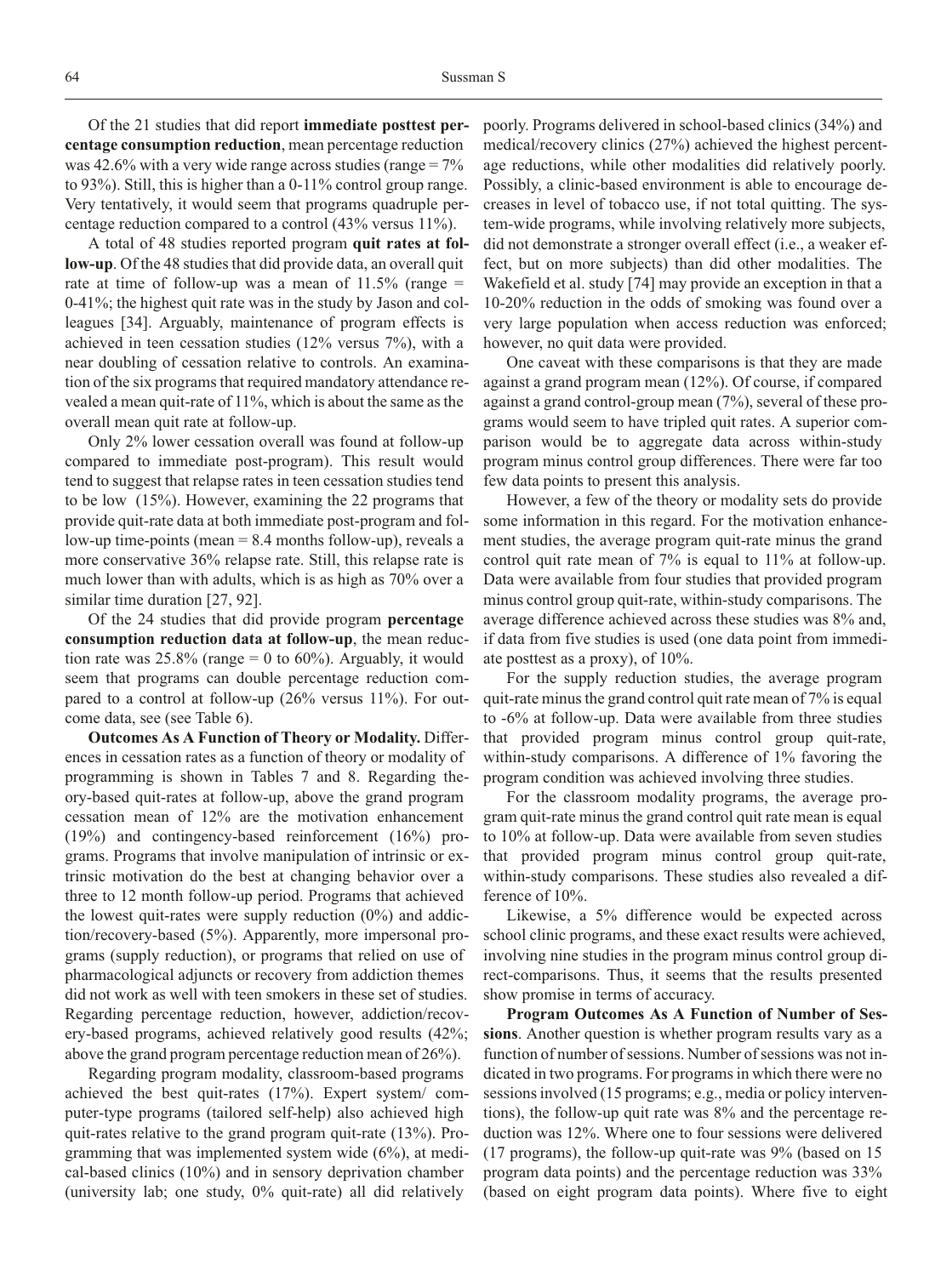|                          | Quit rate |            |        | Subjects/cell |        |           | Design                                   |                        |             |                     | Outcome     | $\mbox{Reach}$ | Retain   |
|--------------------------|-----------|------------|--------|---------------|--------|-----------|------------------------------------------|------------------------|-------------|---------------------|-------------|----------------|----------|
| $\rm First$ author       | $>12\%$   | $>\!\!9\%$ | $>40$  | $>30$         | $>20$  | ${\bf E}$ | $\mathrm{QE}% \left( \mathcal{N}\right)$ | $\mathbf{S}\mathbf{G}$ | $\mathbf C$ | $\operatorname{IM}$ | $\rm{DIFF}$ | $24% +$        | $49% +$  |
| Ary                      | *         | $\ast$     | $\ast$ | $\ast$        | $\ast$ | $\ast$    |                                          |                        |             |                     | $4\%$       | $\ast$         | $\ast$   |
| Aveyard                  | *         | $\ast$     | $\ast$ | $\ast$        | $\ast$ | $\ast$    |                                          |                        |             |                     | $0\%$       | $\ast$         | $\ast$   |
| Bauman                   | *         | $\ast$     | $\ast$ | $\ast$        | $\ast$ | $\ast$    |                                          |                        |             |                     | $9\%$       | $\ast$         | *        |
| Chakrovorty              | *         | $\ast$     | $\ast$ | $\ast$        | $\ast$ | $\ast$    |                                          |                        |             | $\ast$              |             | $\rm NR$       | $\ast$   |
| Charlton                 | *         | $\ast$     | $\ast$ | $\ast$        | $\ast$ |           | *                                        |                        |             |                     | $7\%$       | $\ast$         |          |
| Colby                    | *         | $\ast$     |        |               | $\ast$ | $\ast$    |                                          |                        |             |                     | $10\%$      | $\ast$         |          |
| C-Wallace                | *         | *          | $\ast$ | $\ast$        | $\ast$ |           | *                                        |                        |             | $\ast$              |             |                |          |
| Digiusto                 | *         | $\ast$     | $\ast$ | $\ast$        | $\ast$ |           | *                                        |                        |             |                     | $7\%$       |                |          |
| $\mathop{\mathsf{Dino}}$ |           | $\ast$     | $\ast$ | $\ast$        | $\ast$ |           | *                                        |                        |             |                     | $3\%$       |                |          |
| Eakin                    |           | $\ast$     |        |               | $\ast$ |           |                                          | *                      |             |                     |             | $\ast$         |          |
| Fibkins                  | *         | $\ast$     |        |               | $\ast$ |           |                                          | *                      |             | $\ast$              |             |                |          |
| Glasgow                  |           | $\ast$     | *      | $\ast$        | $\ast$ | $\ast$    |                                          |                        |             |                     | $4\%$       | $\ast$         |          |
| Goldberg                 |           | $\ast$     | $\ast$ | $\ast$        | $\ast$ |           | *                                        |                        |             |                     |             | $\rm NA$       |          |
| Greenberg                | *         | $\ast$     |        |               | $\ast$ |           | $\ast$                                   |                        |             |                     | $13\%$      | $\ast$         |          |
| Hafstad                  |           | $\ast$     | *      | $\ast$        | $\ast$ |           |                                          |                        | $\ast$      |                     |             | $\rm NR$       |          |
| Horn                     | *         | $\ast$     | *      | $\ast$        | $\ast$ |           | *                                        |                        |             |                     | $10\%$      |                |          |
| Jason                    | $\ast$    | $\ast$     |        |               |        |           | *                                        |                        |             |                     | $41\%$      | $\ast$         |          |
| Jerome                   | *         | $\ast$     |        |               |        |           |                                          | *                      |             | $\ast$              |             |                |          |
| Lampkin                  | *         | $\ast$     | $\ast$ | $\ast$        | *      |           |                                          | *                      |             |                     |             | $\ast$         |          |
| Librett                  | *         | $\ast$     | $\ast$ | $\ast$        | *      |           |                                          | *                      |             | $\ast$              |             | *              |          |
| M-Koffman                | *         | $\ast$     | $\ast$ | $\ast$        | $\ast$ |           |                                          |                        |             |                     |             | $\ast$         | *        |
| McDonald                 | *         | $\ast$     | $\ast$ | $\ast$        | *      |           |                                          | *                      |             | $\ast$              |             | $\rm NR$       |          |
| Myers-2                  | $\ast$    | $\ast$     |        | $\ast$        | $\ast$ |           |                                          |                        |             |                     |             | $\rm NR$       |          |
| Patten                   |           | $\ast$     | *      | $\ast$        | $\ast$ |           |                                          |                        |             |                     |             | $\rm NA$       |          |
| Patterson                | *         | $\ast$     |        |               | $\ast$ |           |                                          | *                      |             |                     |             | $\rm NR$       | *        |
| Pendell                  | $\ast$    | $\ast$     | $\ast$ | $\ast$        | $\ast$ |           |                                          | $\ast$                 |             | $\ast$              |             | $\rm NR$       | $\rm NR$ |
| Perry-2                  | *         | $\ast$     |        |               | $\ast$ | $\ast$    |                                          |                        |             |                     |             | $\ast$         | $\ast$   |
| Peters                   | *         | $\ast$     | $\ast$ | $\ast$        | $\ast$ |           |                                          | $\ast$                 |             |                     |             | $\ast$         | $\ast$   |
| Prince                   | *         | $\ast$     |        | $\ast$        | $\ast$ |           | $\ast$                                   |                        |             |                     |             |                |          |
| Sussman-2                | *         | $\ast$     | $\ast$ | $\ast$        | $\ast$ | $\ast$    |                                          |                        |             |                     | $9\%$       | $\ast$         |          |
| Sussman-3                | $\ast$    | $\ast$     | $\ast$ | $\ast$        | $\ast$ | $\ast$    |                                          |                        |             |                     | $13\%$      | $\ast$         |          |
| Vartiainen               | $\ast$    | $\ast$     | $\ast$ | $\ast$        | $\ast$ |           |                                          | $\ast$                 | $\ast$      |                     |             |                |          |
| Weissman                 | *         | $\ast$     |        |               |        |           |                                          | *                      |             |                     |             | $\rm NA$       |          |
| Zheng                    | *         | $\ast$     |        |               |        |           |                                          | *                      |             | $\ast$              |             | $\ast$         | *        |

**Table 9.** Standard of evidence of effectiveness: examining the 34 programs with the highest quit-rates

\* = meets this criterion; NA = not applicable; NR = not reported; E = experimental design; QE = quasi-experimental design; S = single –subject design; C = community-wide type study; IM = use of an immediate outcome proxy; DIFF = whether or not and how much difference was observed between a program and a control group;  $+=$  or more.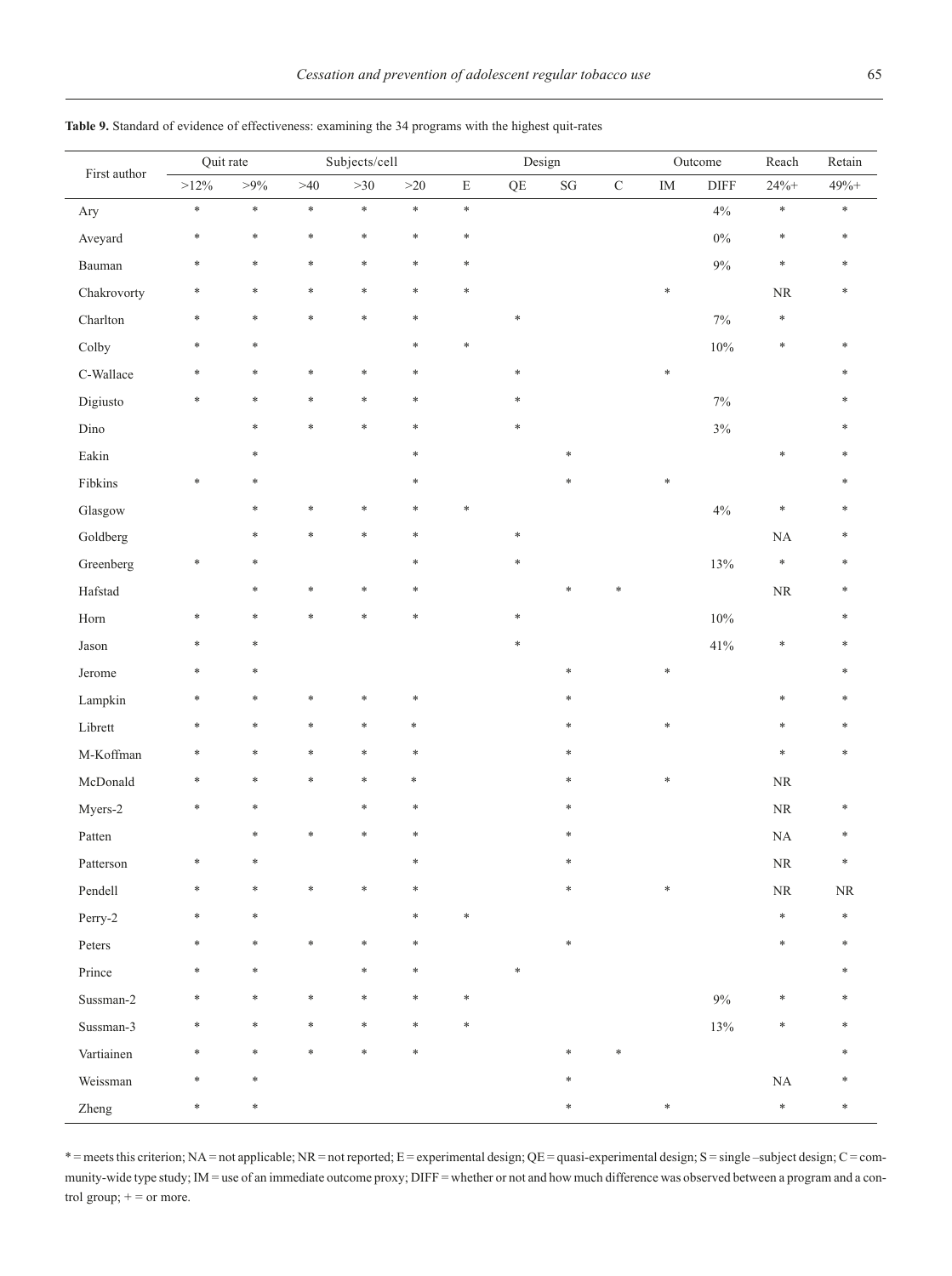| ļ                                                                                           |
|---------------------------------------------------------------------------------------------|
|                                                                                             |
| ١                                                                                           |
| こくく こくてく とうきくうきく とうきこう<br>j                                                                 |
| j                                                                                           |
| ֖֦֦֧֧֧ׅ֧֚֚֚֚֚֚֚֚֚֚֚֚֚֚֚֚֚֚֚֚֚֚֚֚֚֚֚֚֚֚֚֬֝֝֬֝֓֜֝<br>ţ                                        |
| $\frac{1}{2}$                                                                               |
| to at memorante attraction of an interest<br>í                                              |
|                                                                                             |
|                                                                                             |
| てんちゅう ちょうき                                                                                  |
| $\ddot{\phantom{a}}$<br><b>MARK</b><br>j                                                    |
| ֓֕֡                                                                                         |
| ֧֖֧֧֧֧֧֪ׅ֧֧֧֧֧֧֧֧֧֧֧֧֚֚֚֚֚֚֚֚֚֚֚֚֚֚֚֚֚֚֚֚֚֚֚֚֚֡֓֝֝֓֡֬֝֓֝֬֝֓֝֓֓֝֬֓֓֝֬֓֝֬֓֝֬֝֓֝֬֝֬֝֬֝֬֝֬<br>j |

| Table 10. Summary of methods of prospective studies of self-initiated quitting among adolescents |                                                                          |                                              |                 |                                                                                          |                                                       |                                                                                                          |                                                           |                                                          |                                     |  |
|--------------------------------------------------------------------------------------------------|--------------------------------------------------------------------------|----------------------------------------------|-----------------|------------------------------------------------------------------------------------------|-------------------------------------------------------|----------------------------------------------------------------------------------------------------------|-----------------------------------------------------------|----------------------------------------------------------|-------------------------------------|--|
| Study authors                                                                                    | and last data<br>Duration be-<br>tween first<br>time-point<br>collection | and last data<br>Year of first<br>time-point | male<br>$\%$    | Age or grade<br>range                                                                    | Number of<br>smokers                                  | Definition of smoker                                                                                     | Number of<br>quitters                                     | $\%$ quitters                                            | exposure?<br>Program                |  |
| Alexander et al.,<br>1983                                                                        | 1 year                                                                   | 1979-1980                                    | 50              | $10-12$ year old<br>students                                                             | 551                                                   | sample had smoked in the<br>Smoked in last month; ap-<br>proximately 10% of the<br>last month at pretest | 242                                                       | $\ddot{4}$                                               | Yes                                 |  |
| Ary, Biglan, 1988                                                                                | 1 year                                                                   | Ĕ                                            | 50              | Grades 7, 9, and<br>$10$                                                                 | 64                                                    | Smoked in last week                                                                                      | 23                                                        | 36                                                       | $\stackrel{\circ}{\mathsf{Z}}$      |  |
| Chassin, Presson,<br>Sherman, 1984                                                               | 1 year                                                                   | 1981-1982                                    | 50              | Grades 6-11                                                                              | 178                                                   | 77% were weekly smok-<br>ers at pretest<br>Monthly;                                                      | 33                                                        | 18.5                                                     | $\tilde{z}$                         |  |
| Sherman, Edwards,<br>Chassin, Presson,<br>1991                                                   | 7 years                                                                  | 1980-1988                                    | $50\,$          | last wave $= 21.8$<br>through young<br>(mean age at<br>Grades 6th<br>adulthood<br>years) | 1056                                                  | 27% of the sample were<br>Monthly smoking or<br>monthly smokers at<br>greater;<br>pretest                | 338                                                       | 32                                                       | $\stackrel{\circ}{\simeq}$          |  |
| Pandina, in press<br>Chen, White,                                                                | 7 years                                                                  | 1985/87-<br>1992/94                          | $\frac{1}{4}$   | 18, 21, 24 year<br>old at baseline                                                       | 324                                                   | Greater than 1 cpd                                                                                       | 57                                                        | $18\,$                                                   | $\gtrsim$                           |  |
| McGuigan, Klein,<br>Ellickson,<br>in press                                                       | 5 years                                                                  | 1990-1995                                    | $\frac{4}{4}$   | 18 year old at<br>baseline                                                               | 2151                                                  | Smoked at cigarette<br>within the last year                                                              | 1093                                                      | $\overline{5}$                                           | Yes                                 |  |
| Green, 1979                                                                                      | 5 years                                                                  | 1974-1979                                    | $\widetilde{z}$ | old at baseline<br>$12-to-18$ year                                                       | 1200                                                  | $\widetilde{\Xi}$                                                                                        | 324                                                       | $27\,$                                                   | $\stackrel{\mathtt{o}}{\mathsf{z}}$ |  |
| Johnson, Graham,<br>Hansen, Collins,<br>1985                                                     | 3 months                                                                 | 1981                                         | 32              | 16.5 yrs.<br>15 to                                                                       | 392                                                   | Identify as a "smoker" yes<br>$Mean = 7$ cigarettes per<br>day at pretest<br>or no;                      | 129                                                       | 33                                                       | Yes                                 |  |
| Hansen, McNeal,<br>under review                                                                  | ries of contig-<br>1 year; a se-<br>uous years                           | 1993-2000                                    | 48              | Grades 6-11                                                                              | 1894                                                  | Monthly                                                                                                  | 563                                                       | $30\,$                                                   | $\stackrel{\circ}{\mathsf{Z}}$      |  |
| Laoye, Cresswell,<br>Stone, 1972                                                                 | 2 years                                                                  | 1966-1968                                    | 50              | Grades 7-10                                                                              | 375 regular smok-<br>830 occasional<br>smokers<br>ers | Occasional - "once in a<br>Regular - smoked every<br>while"<br>day                                       | 446 of full<br>98 regular<br>smokers/<br>smoker<br>sample | 26 regular<br>37 of full<br>smokers/<br>smoker<br>sample | $\mathring{\mathsf{Z}}$             |  |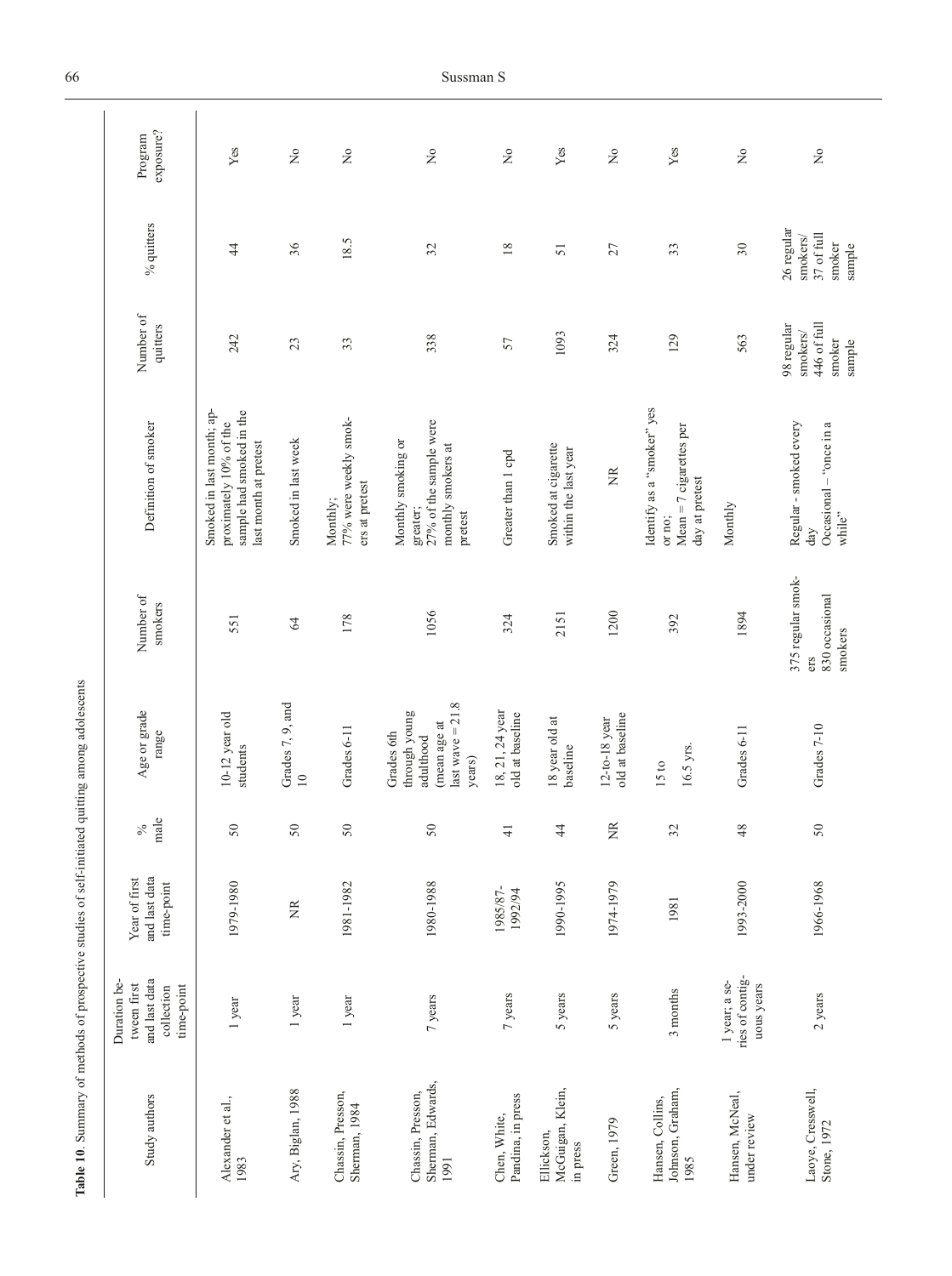| Yes                                                                                                                                                                                                                   | $\frac{1}{2}$                                                                                                                       | $\stackrel{\circ}{\simeq}$                         | $\tilde{z}$                                                                             | Yes                                                                                      | Yes                                                                                        | $\tilde{z}$                                                                                                                              |
|-----------------------------------------------------------------------------------------------------------------------------------------------------------------------------------------------------------------------|-------------------------------------------------------------------------------------------------------------------------------------|----------------------------------------------------|-----------------------------------------------------------------------------------------|------------------------------------------------------------------------------------------|--------------------------------------------------------------------------------------------|------------------------------------------------------------------------------------------------------------------------------------------|
| daily smok-<br>ers, 46% of<br>34 (26% of<br>occasional<br>smokers)                                                                                                                                                    | 29                                                                                                                                  | 15                                                 | $\sqrt{6}$                                                                              | 37                                                                                       | $\overline{21}$                                                                            | $\overline{16}$                                                                                                                          |
| 64                                                                                                                                                                                                                    | 79                                                                                                                                  | 96                                                 | 169                                                                                     | 28                                                                                       | 125                                                                                        | 99                                                                                                                                       |
| Occasional or daily smok-<br>week; approximately 29%<br>of the sample had smoked<br>equals less than once per<br>occasionally or daily at<br>ing; occasional smoker<br>month to 1-2 times per<br>pretest (16%, daily) | Smoked in last month; ap-<br>last month at pretest; 55%<br>sample had smoked in the<br>proximately 20% of the<br>were daily smokers | Smoked once or twice                               | Ever tried smoking                                                                      | Weekly smoking; approxi-<br>mately 8% of the sample<br>were weekly smokers at<br>pretest | Smoked in last month; ap-<br>proximately 57% smoked<br>within the last month at<br>pretest | smokers mean of $\sim$ 7.5 cpd<br>Smoked more than 100<br>last 30 days; 60% were<br>cigarettes in life and in<br>daily smokers; over all |
| 183                                                                                                                                                                                                                   | 276                                                                                                                                 | perhaps 96 (15%)<br>were weekly<br>642:<br>smokers | 18 regular 259<br>occasional<br>triers or                                               | 76                                                                                       | 593                                                                                        | 633                                                                                                                                      |
| 15-28 year old;<br>15 year old at<br>baseline                                                                                                                                                                         | rural youth; 16<br>$16-18$ year old<br>years old at<br>baseline                                                                     | Grades 7-12                                        | last wave $= 25.5$<br>through young<br>mean age at<br>Grades 7-9<br>adulthood<br>years) | 8th grade at<br>baseline                                                                 | $14-to-19$ year<br>$age = 16.7$<br>old (mean<br>years)                                     | old at baseline<br>$12-to-19$ year                                                                                                       |
| $^{49}$                                                                                                                                                                                                               | 58                                                                                                                                  | 50                                                 | 29                                                                                      | 50                                                                                       | 58                                                                                         | 53                                                                                                                                       |
| 1978-1993                                                                                                                                                                                                             | 1987-1989                                                                                                                           | 1980-1982                                          | 1976-1988                                                                               | 1991-1992                                                                                | 1994-1995                                                                                  | 1989-1993                                                                                                                                |
| 13 years                                                                                                                                                                                                              | 3 years                                                                                                                             | 3 years                                            | 12 years                                                                                | 1 year                                                                                   | 1 year                                                                                     | 4 years                                                                                                                                  |
| Paavola, Vartiainen,<br>Puska, in press                                                                                                                                                                               | Sargent, Mott,<br>Stevens, 1998                                                                                                     | Krohn, Lauer, 1985<br>Skinner, Massey,             | Stein, Newcomb,<br>Bentler, 1996                                                        | published data (Pro-<br>Sussman et al., un-<br>ject TNT data)                            | Sussman et al.,<br>1998                                                                    | Zhu et al., 1999                                                                                                                         |

 $\mathrm{NA}$  = not applicable;  $\mathrm{NR}$  = not reported. NA = not applicable; NR = not reported.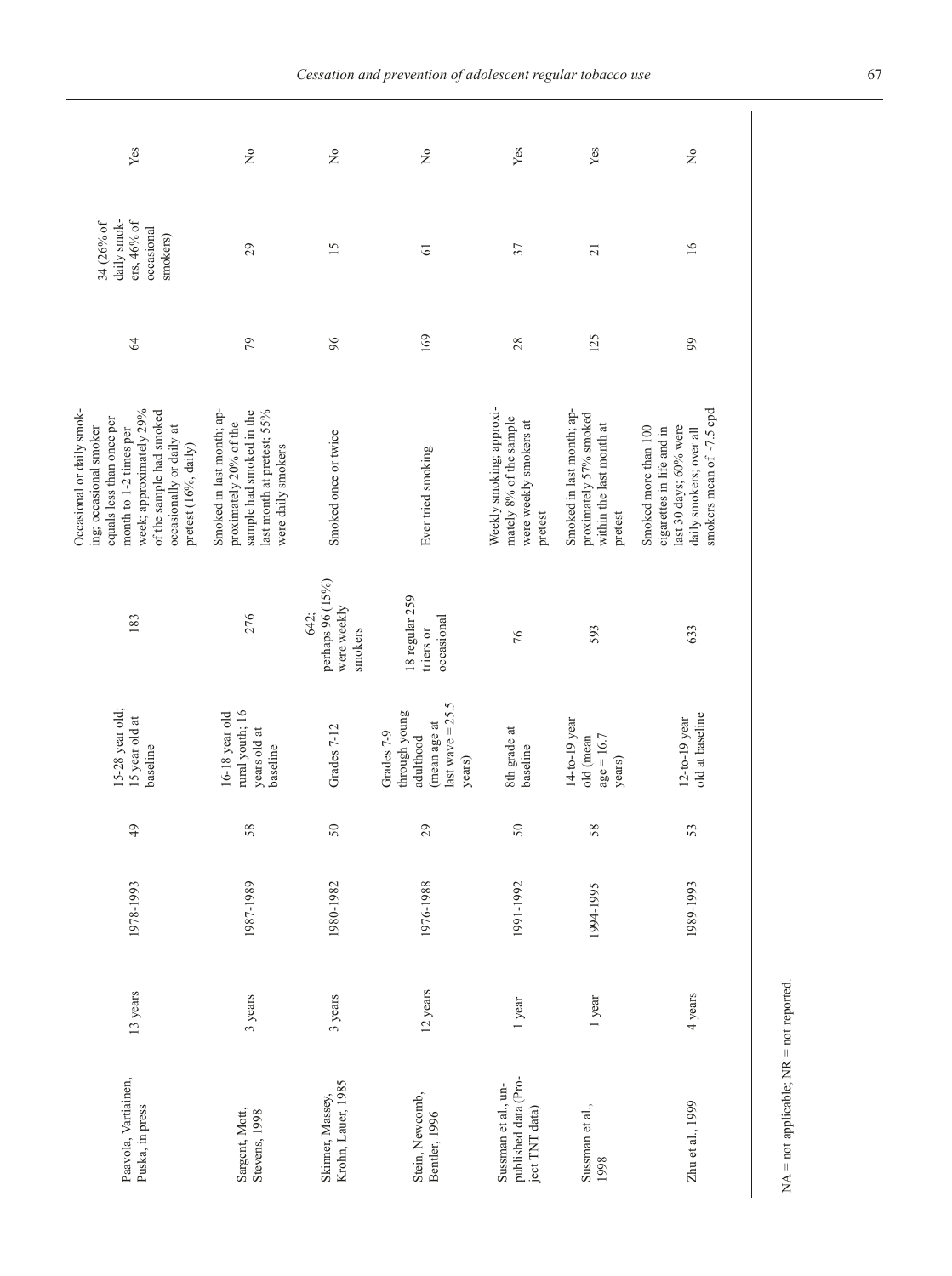|                                                |                            | Table 11. Summary of results of prospective studies of self-initiated quitting among adolescents                                                                                                                                                                                                                                                                                                                                                                                                                                                                                                                           |                                                                                                                                                                                                                                                                                                                                                                                        |                                                                                               |                                       |
|------------------------------------------------|----------------------------|----------------------------------------------------------------------------------------------------------------------------------------------------------------------------------------------------------------------------------------------------------------------------------------------------------------------------------------------------------------------------------------------------------------------------------------------------------------------------------------------------------------------------------------------------------------------------------------------------------------------------|----------------------------------------------------------------------------------------------------------------------------------------------------------------------------------------------------------------------------------------------------------------------------------------------------------------------------------------------------------------------------------------|-----------------------------------------------------------------------------------------------|---------------------------------------|
| Study authors                                  | Biochemical<br>validation? | Variables examined as predictors                                                                                                                                                                                                                                                                                                                                                                                                                                                                                                                                                                                           | Significant univariate<br>predictors                                                                                                                                                                                                                                                                                                                                                   | Significant predictors controlling<br>for covariation                                         | Type of analysis                      |
| Alexander et al., 1983                         | $\tilde{z}$                | lings and parental smoking, allowance, to-<br>Alcohol and analgesic use, friends', sib-<br>bacco health knowledge, smoking<br>gender, age<br>attitudes, teacher                                                                                                                                                                                                                                                                                                                                                                                                                                                            | allowance (marginal), fe-<br>friend and sibling smok-<br>ers, disapproval of ciga-<br>rette advertising, lower<br>smoking, fewer parent,<br>Greater disapproval of<br>male teacher, younger                                                                                                                                                                                            | proval of cigarette advertising,<br>Fewer sibling smokers, disap-<br>lower allowance, younger | Logistic regression                   |
| Ary, Biglan, 1988                              | Yes                        | recent cigarette offers, intention to smoke<br>SES composite, # siblings, parent smok-<br>cent and daily alcohol or marijuana use,<br>ing and tolerance, friends' smoking, re-<br>Pretest smoking, addiction composite,<br>in future                                                                                                                                                                                                                                                                                                                                                                                       | smoke, fewer number of<br>Lower pretest smoking<br>offers to smoke, fewer<br>rate, less intention to<br>friends' smoking                                                                                                                                                                                                                                                               | Higher pretest smoking                                                                        | Stepwise discriminant analysis        |
| Chassin, Presson,<br>Sherman, 1984             | Yes                        | and friends' attitudes about smoking, per-<br>with desires of parents and friends, health<br>ceived parental support, strictness of par-<br>Parental and friends' smoking, parental<br>motivation to comply<br>beliefs, perceived control of smoking<br>ents and friends,                                                                                                                                                                                                                                                                                                                                                  | support for younger youth<br>younger youth (marginal),<br>greater perceived parental<br>more negative friend atti-<br>Fewer friend smokers for<br>tive parental attitudes for<br>tudes for younger youth,<br>older youth, more nega-<br>comply with friends for<br>peers (marginal), lower<br>(higher) motivation to<br>younger (older) youth<br>(marginal), less strict<br>(marginal) | g                                                                                             | MANOVA with F and t test<br>contrasts |
| Sherman, Edwards,<br>Chassin, Presson,<br>1991 | Yes                        | Parental and friends' smoking, prevalence<br>and expectations for, aca-<br>estimates of youth and adult smoking, pa-<br>values agreement in one's social network,<br>demic success and independence, parents<br>and peers expectations of one's tolerance<br>for deviance, academic success and inde-<br>rental and friends' attitudes about smok-<br>ing, smoking attitudes, perceived health,<br>social, and psychological consequences<br>health beliefs, parent<br>and friend control over one's smoking,<br>of smoking, perceived parental and<br>pendence, locus of control<br>friends' support,<br>value placed on, | more negative health and<br>higher perceived parental<br>expectations, greater net-<br>support, higher parental<br>work values agreement,<br>psychological concerns<br>Less parental smoking,                                                                                                                                                                                          | ž                                                                                             | MANOVAS, F or<br>t-test contrasts     |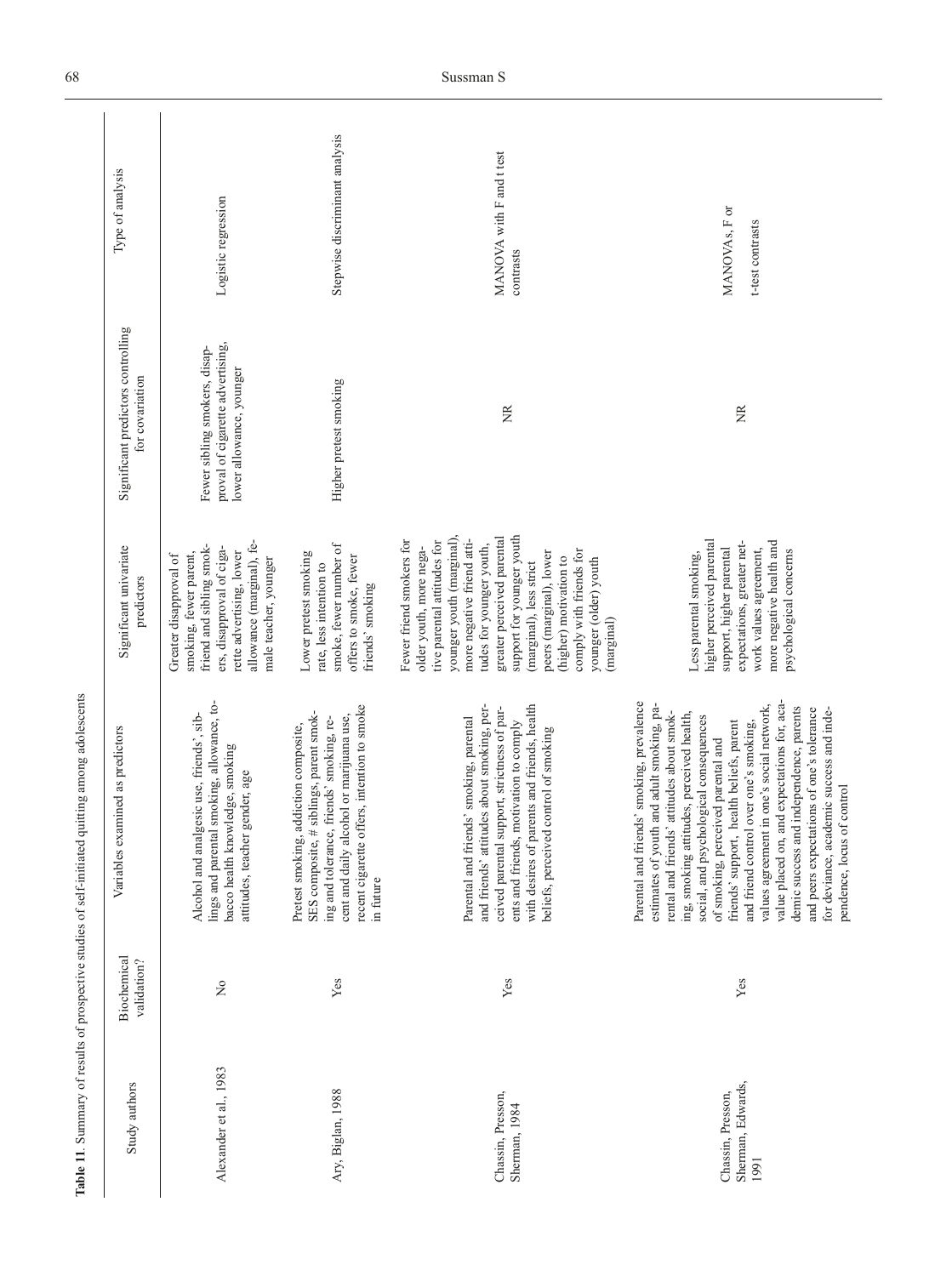| Chen, White, Pandina,<br>in press         | $\tilde{z}$     | smoking, smoking to cope with stress, de-<br>proportion of friends who smoke over the<br>Marital status, is subject a parent, work<br>two time-points, negative beliefs about<br>status, parental cigarette use, change in<br>pression, prior heavy smoking, alcohol<br>abuse/dependence                                                                               | point, decreases in propor-<br>tion of friends who smoke<br>Married by second time<br>point, married to a non-<br>smoker by second time                                                                                                                                                       | ond time point, decreases in pro-<br>married to a nonsmoker by sec-<br>Married by second time point,<br>portion of friends who smoke             | Chi-square and logistic<br>regression |
|-------------------------------------------|-----------------|------------------------------------------------------------------------------------------------------------------------------------------------------------------------------------------------------------------------------------------------------------------------------------------------------------------------------------------------------------------------|-----------------------------------------------------------------------------------------------------------------------------------------------------------------------------------------------------------------------------------------------------------------------------------------------|--------------------------------------------------------------------------------------------------------------------------------------------------|---------------------------------------|
| Ellickson, McGuigan,<br>Klein, in press   | Yes             | Gender, ethnicity, parental education, age,<br>smoking, perceived prevalence of smok-<br>self-efficacy, smoking intention, friends'<br>smoking, any household smoking, alco-<br>nuclear family indicator, school grades,<br>and friends' approval of<br>academic intentions, cigarette refusal<br>hol use, deviance, # years since first<br>ing, parents'<br>cigarette | cacy, lower smoking inten-<br>Lower parental education,<br>tion, fewer friends' use,<br>higher refusal self-effi-<br>fewer years since first<br>better school grades,<br>cigarette                                                                                                            | Ž                                                                                                                                                | Logistic regression                   |
| Green, 1979                               | $\widetilde{Z}$ | eight factors of smoking<br>Gender, age,<br>attitudes                                                                                                                                                                                                                                                                                                                  | hold stereotypes of smok-<br>Older age, less likely to<br>ing or of smokers                                                                                                                                                                                                                   | Ĕ                                                                                                                                                | Z                                     |
| Johnson, Graham, 1985<br>Hansen, Collins, | $\tilde{z}$     | smoking attitude/belief items: negative be-<br>Friends', parents' and siblings' smoking<br>liefs about smoking, positive short-term<br>indices; five factors established with 72<br>consequences, social morality, norma-<br>tive/prevalence expectations,<br>rebelliousness                                                                                           | Positive short-term conse-<br>quences, social morality,<br>friends' smoking                                                                                                                                                                                                                   | consequences of smoking, soci-<br>ety has a right to do something<br>Desire for positive short-term<br>about smoking, fewer friends<br>who smoke | Stepwise discriminant analysis        |
| Hansen, McNeal, under<br>review           | $\frac{1}{2}$   | Normative beliefs, manifest commitment,<br>lifestyle incongruence, beliefs about con-<br>making skill, stress management skill, al-<br>sequences, resistance skill, goal setting<br>skill, self esteem, social skill, decision<br>ternatives, assistance skill                                                                                                         | gruence, more negative be-<br>tive beliefs, manifest com-<br>resistance skill higher self<br>More anti-tobacco norma-<br>mitment to avoid tobacco,<br>perceived lifestyle incon-<br>liefs about consequences,<br>esteem, slightly better de-<br>cision making and stress<br>management skills | ž                                                                                                                                                | Analysis of variance                  |
| Laoye, Cresswell,<br>Stone, 1972          | $\tilde{z}$     | of smoking, grade level<br>Gender, level                                                                                                                                                                                                                                                                                                                               | More boys, occasional<br>smokers, earlier grade<br>levels                                                                                                                                                                                                                                     | ž                                                                                                                                                | Chi-square                            |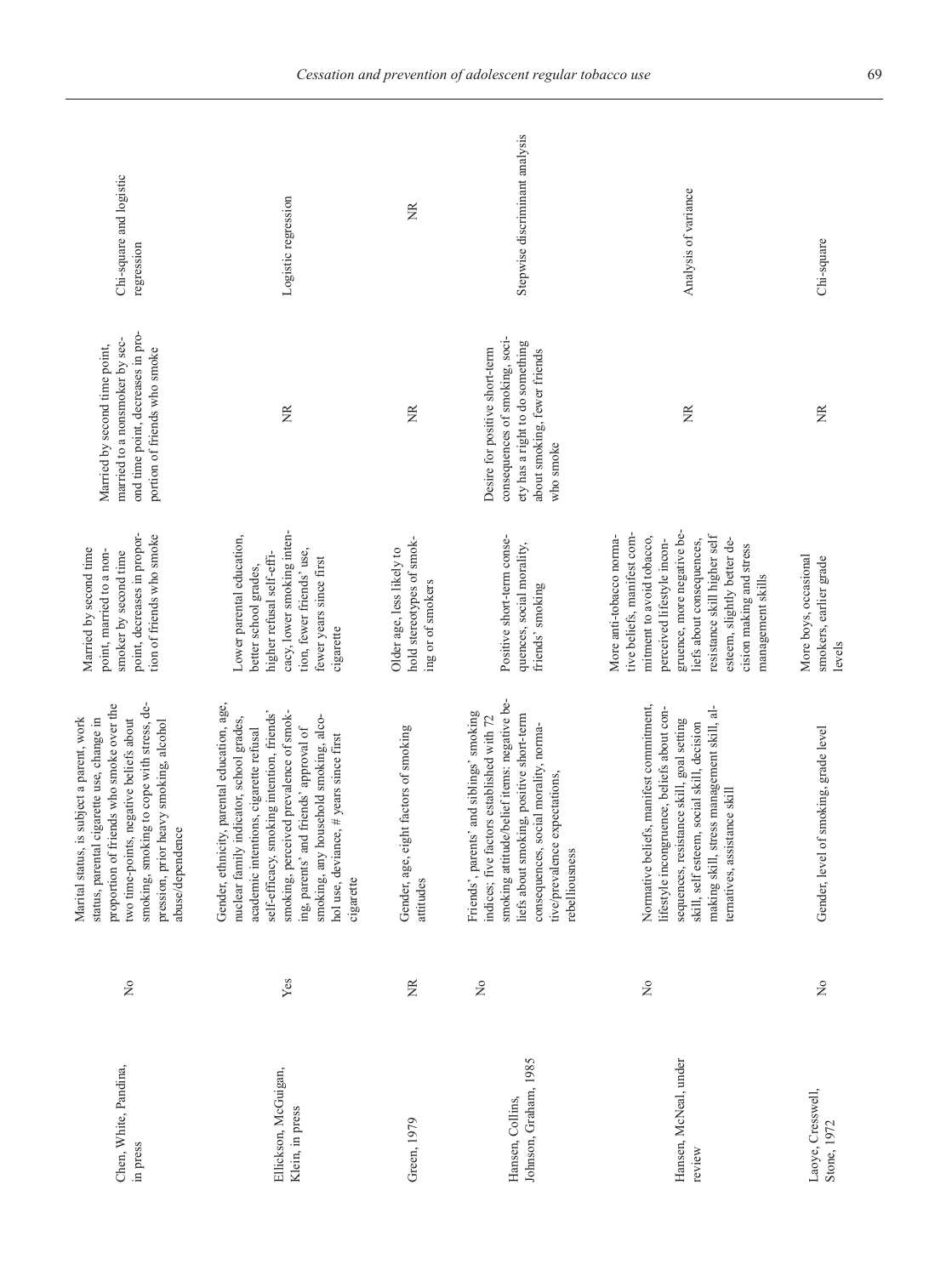| <b>Table 11</b> (continued). Summary of results of prospective studies of |                            | self-initiated quitting among adolescents                                                                                                                                                                                                                                                                                                                                                                                                                                                                                 |                                                                                                                                                                                                                                                          |                                                                        |                                      |
|---------------------------------------------------------------------------|----------------------------|---------------------------------------------------------------------------------------------------------------------------------------------------------------------------------------------------------------------------------------------------------------------------------------------------------------------------------------------------------------------------------------------------------------------------------------------------------------------------------------------------------------------------|----------------------------------------------------------------------------------------------------------------------------------------------------------------------------------------------------------------------------------------------------------|------------------------------------------------------------------------|--------------------------------------|
| Study authors                                                             | Biochemical<br>validation? | Variables examined as predictors                                                                                                                                                                                                                                                                                                                                                                                                                                                                                          | Significant univariate<br>predictors                                                                                                                                                                                                                     | Significant predictors controlling<br>for covariation                  | Type of analysis                     |
| Paavola, Vartiainen,<br>Puska, in press                                   | $\tilde{z}$                | leisure time, type/quantity of milk, fat, al-<br>status, education, social<br>spouse, best friend (and cessation), and<br>co-workers, passive smoking exposure,<br>not, income, children, smoking among<br>class (white/blue collar), employed or<br>cohol consumed<br>Gender, marital                                                                                                                                                                                                                                    | is non-smoker, less leisure<br>milk consumed, low or no<br>is nonsmoker, best friend<br>(not cohabitation), white<br>collar, employed, spouse<br>Female gender, married<br>time, no milk or skim<br>alcohol consumption                                  | Z                                                                      | Chi-square                           |
| Sargent, Mott, Stevens,<br>1998                                           | $\tilde{z}$                | performance, pretest smoking, years since<br>toward quitting now and<br>ers, smoking in one's social environment,<br>education (SES), school<br>initiating smoking, previous cessation at-<br>locus of control, desire for independence,<br>alcohol use, happiness, self-competence,<br>in future, attitudes towards heavy smok-<br>Gender, paternal<br>tempts, attitudes<br>social awareness                                                                                                                             | heavy smoking, male gen-<br>experience, lack of desire<br>one's social environment<br>in last year, no cessation<br>to quit now, intention to<br>Lower pretest smoking,<br>der, less tobacco use in<br>disapproval of others =<br>quit smoking in future | Lower pretest smoking, intention<br>to quit smoking in future          | Logistic regression                  |
| Krohn, Lauer, 1985<br>Skinner, Massey,                                    | Yes                        | cation, time spent on homework, commit-<br>Attachment to father, mother, and friends,<br>parental supervision, commitment to edu-<br>ment to work, religiosity, commitment to<br>tional values, morality drug use, friends'<br>school activities, adherence to conven-<br>smoking, parental smoking                                                                                                                                                                                                                       | Fewer friends smoking for<br>females only                                                                                                                                                                                                                | Not necessary                                                          | T-tests and discriminant<br>analysis |
| Stein, Newcomb,<br>Bentler, 1996                                          | $\tilde{z}$                | Pretest smoking, depression, socializing<br>with peers, extroversion, friends'<br>smoking                                                                                                                                                                                                                                                                                                                                                                                                                                 | E                                                                                                                                                                                                                                                        | Lower pretest smoking and less<br>friends' smoking                     | EQS structural equations<br>modeling |
| unpublished data [a]<br>Sussman et al.                                    | Yes                        | risk-taking, health as a value, sense of co-<br>latch-key, family conflict, social maturity,<br>tion, pretest smoking, smoking intention,<br>Ethnicity, age, gender, SES, living situa-<br>friends' smoking and approval of smok-<br>herence, health risk factors, self-esteem,<br>ing, prevalence estimates of peer smok-<br>perceived stress, loneliness/depression,<br>self-efficacy, general assertiveness,<br>current alcohol and marijuana use,<br>expectancies<br>ing, peer commitment, refusal<br>program success | health as a value, greater<br>Greater importance of<br>sense of coherence                                                                                                                                                                                | Greater importance of health as a<br>value, greater sense of coherence | Logistic regression                  |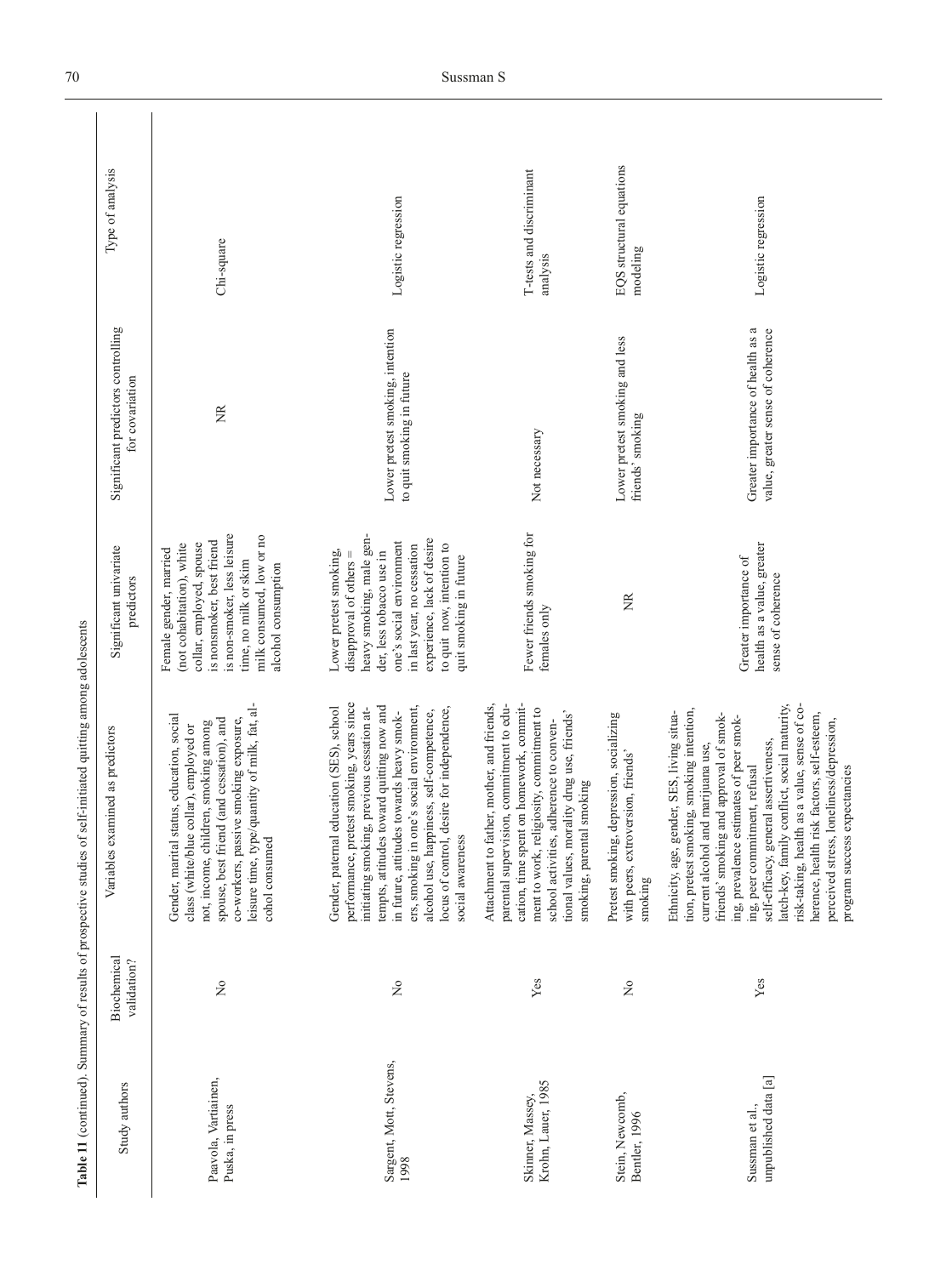| Random regression model<br>(PROC MIXED)                                                                                                                                                                                                                                                                                                                                                                                                                                         | Logistic regression                                                                                                                                                                                                                                                                                                                        |
|---------------------------------------------------------------------------------------------------------------------------------------------------------------------------------------------------------------------------------------------------------------------------------------------------------------------------------------------------------------------------------------------------------------------------------------------------------------------------------|--------------------------------------------------------------------------------------------------------------------------------------------------------------------------------------------------------------------------------------------------------------------------------------------------------------------------------------------|
| Lower pretest smoking, less inten-<br>tion to smoke in future, lower per-<br>ceived stress                                                                                                                                                                                                                                                                                                                                                                                      | quit or quit for greater than two<br>weeks in past, less intention to<br>Lower pretest smoking, never<br>smoke in future, mother not<br>smoker, less depressed                                                                                                                                                                             |
| smoking, less intention to<br>stress, greater drug abuse<br>smokers, belief in greater<br>fewer friends' who were<br>smoke in future, slightly<br>lower addiction concern,<br>prevention program suc-<br>immorality of drug use,<br>ethnicity, lower pretest<br>value, lower perceived<br>higher on health as a<br>cess expectancies                                                                                                                                            | past, greater smoking dan-<br>smoker and fewer friends'<br>greater than two weeks in<br>ger perception, less inten-<br>school achievement, less<br>mother and father do not<br>tion to smoke in future,<br>Lower pretest smoking,<br>smoke, above average<br>never quit or quit for<br>depressed                                           |
| tion, acculturation, pretest smoking, smok-<br>conflict, fear of victimization, morality of<br>of smoking, prevalence estimates of peer<br>Ethnicity, age, gender, SES, living situa-<br>value, perceived stress, depression, pro-<br>concern, friends' smoking and approval<br>marijuana and hard drug use, addiction<br>drug use, sensation seeking, health as a<br>smoking, general assertiveness, family<br>ing intention, current alcohol and<br>gram success expectancies | ting history, perception of danger of smok-<br>Gender, age, ethnicity, smoking and quit-<br>parental attitudes toward their children<br>smoking health risks, school achieve-<br>no-smoking policy, class at school on<br>ng, father, mother, sibling smoking,<br>ment, smoking intention, depression<br>smoking, friends' smoking, school |
| Yes                                                                                                                                                                                                                                                                                                                                                                                                                                                                             | $\frac{1}{2}$                                                                                                                                                                                                                                                                                                                              |
| Sussman et al., 1998                                                                                                                                                                                                                                                                                                                                                                                                                                                            | Zhu et al., 1999                                                                                                                                                                                                                                                                                                                           |

Latino ethnicity, not white

Latino ethnicity, not white

 $NR = not reported.$ NR = not reported.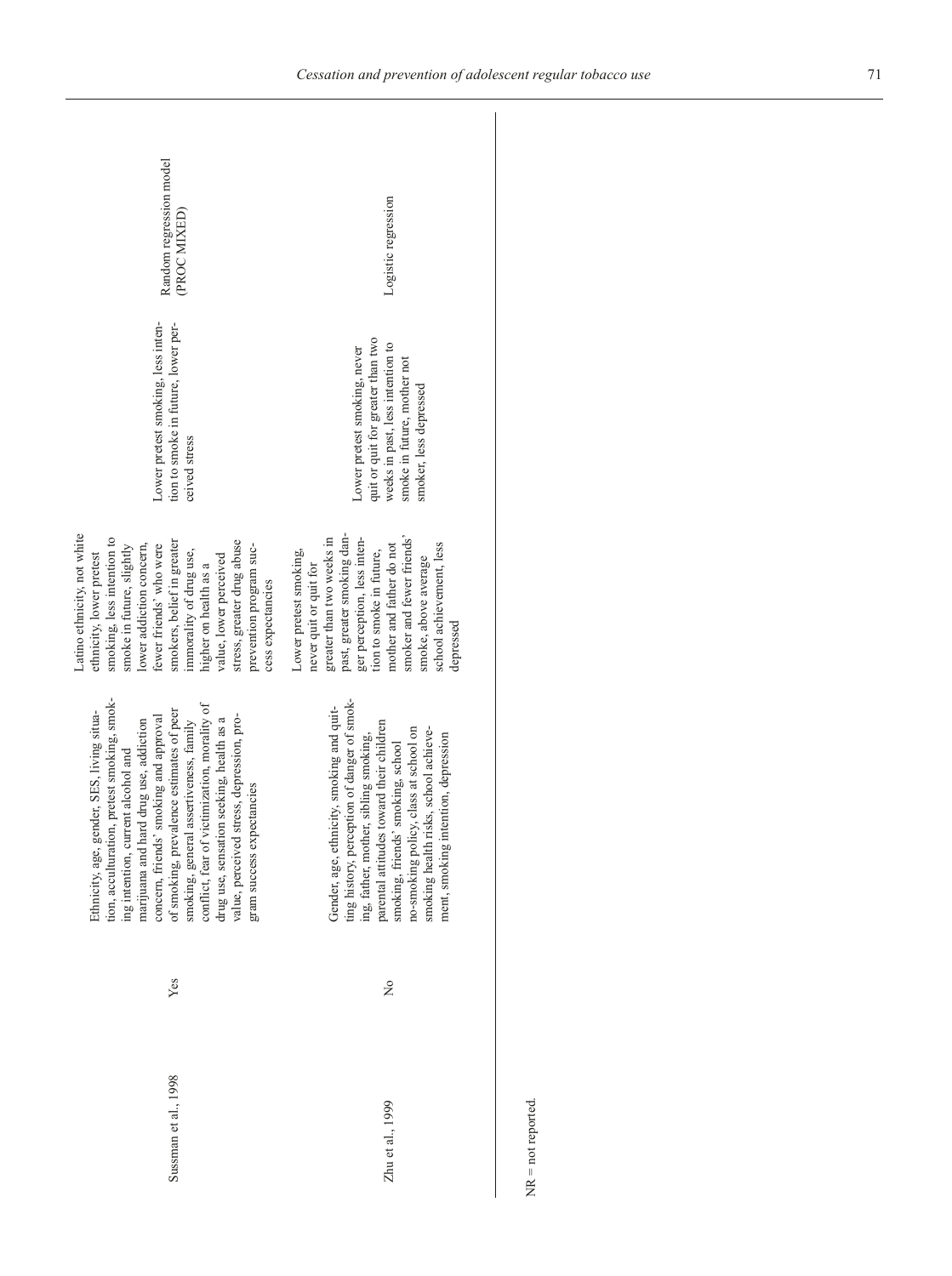sessions were delivered (23 programs), the follow-up quit-rate was 15% and the percentage reduction was 30% (based on 16 program data points). Where nine or more sessions were delivered (ranged from nine to 20 sessions; nine programs), the follow-up quit rate was 20% (based on eight program data points) and the percentage reduction was 46% (based on seven program data points). Clearly, number of sessions is related to program success for teen cessation.

**Strength of Evidence of Effectiveness Provided by Studies**. A table is provided that assesses the standard (quality) of evidence of effectiveness of the 34 studies that found the highest quit-rates among all 66 studies (Table 9). Evidence of effectiveness criteria are used to suggest whether or not outcomes found in a set or subset of studies provides strong, sufficient, or insufficient evidence to infer a "real" effect. This set of criteria was established by the Centers for Disease Control and is used by various research agencies to provide a first step in the process of identifying evidence-based programming (see [93]; Appendix B, Table 2).

A "strong" quality of evidence of effectiveness for a set of studies is one in which the studies were executed reasonable well. Also, the design at least includes multiple pretest or posttest measurements (if not also a comparison group), there are multiple studies used to make an inference, these studies provide consistent information, and a clinically meaningful effect size is achieved. A "sufficient" quality of evidence of effectiveness is achieved generally when the set of studies lacks one of these features. "Expert opinion" can be used as a means to judge the quality of the evidence; however, this is a relatively weak means of inference. Finally, evidence of effectiveness may be considered "insufficient." For example, if there is a great deal of difficulty with study execution (e.g., low reach, retention, follow-up), if the design suitability tends to include single pre or posttest measurements and no comparison group, if only one study is available among group of studies being examined, and if a very small effect is achieved, the evidence that a type of study is effective would be "insufficient."

Only programs that achieved a follow-up quit rate of at least 10% were included (34 of 66 studies) in the Table. Quit-rates shown in the Table are divided up between 10-12% and 13+%. The average sample sizes per cell in the design are divided into greater than 20, 30, and 40 subjects per cell. The design is experimental (E), quasi-Experimental (QE), or single group (SG). In addition, denotation of a community trial (C) was used to indicate plausible/appropriate use of a SG design (see [93]). Use of an immediate outcome proxy, which is not ideal, for a follow-up outcome is indicated by "IM." "DIFF" indicates whether or not and how much of a difference in quit-rate was observed between a program and control group. A reach of  $24 + \%$  and retention of  $49 + \%$  also are identified. If follow-up rate is  $49 + \frac{9}{20}$ , then it too could be used as a proxy for retention rate.

Overall, the evidence of effectiveness of teen cessation programs compared to no or minimal programming is strong. The evidence of relative effectiveness for motivation enhanced and contingency-based programs are strong as well as is the evidence for use of a classroom modality. There were enough well conducted studies to make these inferences. However, the quality of the execution of these studies does vary greatly. As examples, the Ary et al. [31], Sussman, Dent, & Stacy [58], and Sussman, Dent, & Lichtman [57] programs have sample sizes greater than 40 subjects per cell, use a comparison group, do not use a proxy measure, provide a program group-control group difference score, have reach and retention rates above 23% and 48%, respectively, and achieve quit rates greater than 12%. Also, significant differences are reported between the control and program groups. The Charlton study [41] did not have a high retention, the Colby et al. [52] and Greenberg and Deputat [89] studies included a small sample size per cell. Further, the Digiusto [23] and Vartianen et al. [65] studies did not have a high reach, and the Glasgow et al. [17] study achieved only a 10% quit rate. The Murray, Prokhorov, & Harty [71] study, while achieving a 2.3% quit rate, found only a 0.1% quit rate in the control condition. (Since 450 light smokers were included in this study, apparently five people quit due to the program.)

Aside from these 34 studies, no other study achieved a quit-rate above 7%, or provided evidence against a control condition of a program effect, among the 66 programs. The criteria used are not the same as "Best Practice" criteria [see 93]. "Best Practice" criteria provide criteria to compare teen cessation studies against each other. Within the present pool of 66 studies, no teen cessation study would show a strong or medium level of evidence of being a Best Practice (which demands multiple trials or case studies of a program). It would also be difficult to establish practicality criteria. That is, based on the research reports, it is difficult to know whether these programs vary in difficulty of facilitator training, implementation inconvenience, or cost of implementation. One can only 'eyeball" these studies and get an idea on relative effectiveness of the programs that may be represented by them.

**Outcomes As a Function of Gender and Ethnicity.** Among the 34 studies with the highest program quit-rates (i.e., greater than 9%; see Table 9), 28 reported gender and, of those, 11 were composed of greater than 50% female, 13 were composed of greater than 50% male, and 4 were distributed evenly. In addition, 17 of these studies reported ethnicity and, of those, 13 were majority white and four were majority non-white. Thus, study results did not appear to vary systematically by gender and ethnicity (regarding the latter, approximately 71% of all studies were majority white). However, these data are too sparse to make any strong claims in this regard. More complete data collection and/or data reporting is needed in teen tobacco use cessation work in order to assess varying needs and responses of different groups of youth.

**Outcomes As a Function of Age Range.** Among the 34 studies with the highest program quit-rates, all reported age range. The age distribution varied from 11 to 24 years old, and modal ages were 16 years old ( $n = 26$  studies), 17 ( $n = 23$  studies), 15 (n = 22 studies), 18 (n = 20 studies), 14 (n = 19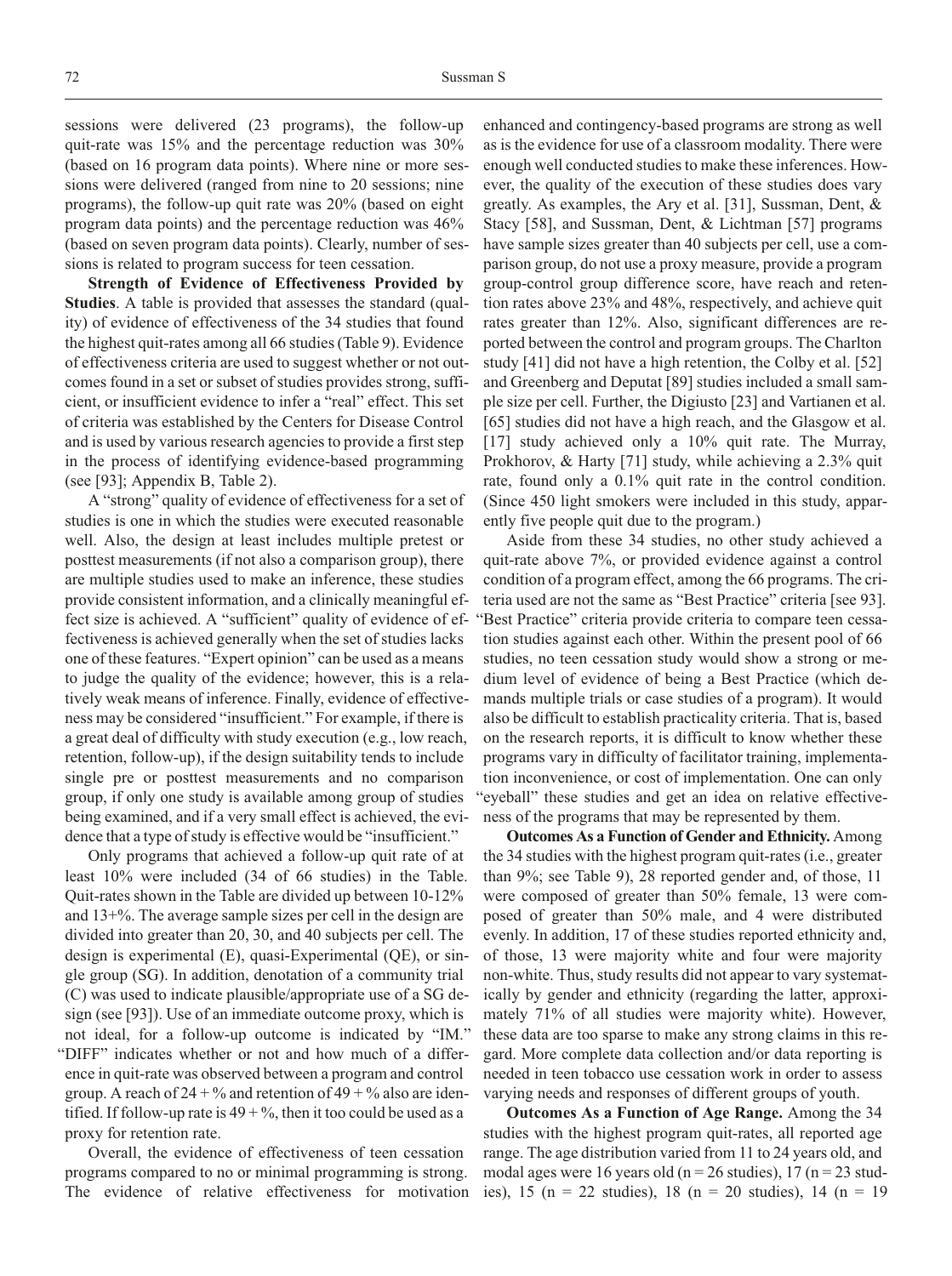studies), 13 (n = 8 studies), 19 (n = 6 studies), and 12 (n = 5 studies). Comparing the modal ages in this high-performance sub-sample ( $n = 34$  studies) with the full sample ( $n = 66$  studies) suggests no meaningfully significant variation in outcomes as a function of age. The sub-sample ranking matches the full sample ranking. As examples, the modal ages of 16, 17, 15, and 18 years of age are represented among 82% and 76%, 70% and 67%, 77% and 65%, and 70% and 59%, of the full sample and sub-sample, respectively.

**Outcomes As a Function of Baseline Tobacco Use**. Among the 34 studies with the highest program quit-rates, 28 reported baseline tobacco use. The mean baseline tobacco use across these studies was estimated at 8.0 cigarettes per day. Looking at only the studies that reported a quit-rate greater than 12%, the mean baseline tobacco use was estimated at 7.5 cigarettes per day (data was available on 23 studies). Since overall baseline sample tobacco use was an estimated mean of 8.4 cigarettes per day, it would appear that program success is not a function of baseline tobacco use in this set of studies.

# SELF-INITIATED CESSATION STUDIES

The second part of this review pertains to all known prospective self-initiated cessation survey studies. These studies involve the collection of survey data from teen tobacco users at two or more time-points. Some baseline tobacco users report quitting at a later time-point. These ex-tobacco users are considered to exhibit "self-initiated" cessation; that is, they appeared to quit on their own without involvement in a formal quit-effort. By examining other variables measured at baseline, one can uncover predictors of later quitting (versus not quitting).

### *Selection Criteria*

Only prospective studies were included in this review (i.e., the same cohort of subjects are tracked over time). Ten studies were selected from a previous review-and-empirical study of self-initiated quitting [1, 95-102]. Another three studies were uncovered by a search of the literature [103-105], and 4 studies provided by research colleagues [106-109].

# *Study Methods*

These studies involved administration of surveys at two time-points. In these studies, retention generally is over 80%, and drops to 70% over longer time lags (i.e., several years after baseline). Exceptions include that attrition (i.e., percentage of subjects who were measured at baseline but who were not measured at the second time-point) was 60% in the Stein, Newcomb, & Bentler study [98]; 33% in Sussman et al., for a high risk sample [1]; and 33% in Ary & Biglan [102]. Attrition analyses were performed in these studies indicating very few differences between those measured at two time-points and those measured only at baseline. Time lag between measurement points ranged from one month to 13 years (Table 10). Specifically, five studies provided a one year lag, two

studies each provided a two year, five year, or seven year lag, and one study each provided a one month, three months, two year, four year, 12 year, or 13 year lag (the mean duration is 3.9 years). One study collected data in the 1960s, four collected data in the 1970s, 11 collected data in the 1980s, seven collected data in the 1990s, and one study collected data after the Year 2000.

### *Target Population*

Data was collected in an overall age range extending from approximately 12 years old to 28 years old (Table 10). Baseline age ranged from 12 to 16 years old in all but one study (in Green [103], baseline age ranged from 12 to 18 years old). Gender was reported in 16 studies and was predominantly female in six studies, predominantly male in three studies, and an even split in the remaining seven studies. Ethnicity was reported in only nine studies, and the majority was white in eight of the nine studies (mean = 78.2% white; the exception was the Sussman et al. study [1]). Number of baseline smokers ranged from 64 to 2151.

### *Self-initiated Study Quit Rates*

Long-term self-initiated quit rates of the 17 available prospective studies averaged  $31.8\%$  (range = 15-61%; 10 of 17 studies ranged 10% around mean; 14 of 17 studies ranged 15% around mean). Three outlier study data points, 15%, 51%, and 61% - which defined smoking as "smoked once or twice," "in last year," and "ever tried" - did not measure cessation from regular use. In 6 of the studies youth had been exposed to some type of drug health programming, but not cessation material.

**Difference in Quit-Rates: Program Studies versus Self-initiated Quit Studies.** The difference in cessation rates between the program (7.2%) and self-initiated cessation (31.8%) studies may be explained in part due to baseline level of tobacco use. In the program studies, these were fairly heavy smokers. An approximate grand mean of 8.4 cigarettes per day is reported. In 16 of 17 self-initiated quitting studies that reported it, baseline smoking was defined as "ever tried" or 'once or twice" in two studies. It was identified as "in the last year" in one study, at least "occasionally" in one study, "in the last 30 days" in seven studies, and "in the last seven days" in two studies. It was identified as greater than once per day in two studies; and "identify as a smoker" (a mean of seven cigarettes per day) in one study. Average smoking in the self-initiating quitting studies was approximately 0.6 cigarettes per day (having smoked once or twice is coded as .005 cigarettes per day, once in last 30 days is coded as .033 cigarettes per day, and once in last seven days is coded as .14, cigarettes per day). Clearly there was much greater variation of definition of smoking in the self-initiated quitting studies and the sample was comprised of much lighter smokers (i.e., 0.6 versus 8.4 cigarettes per day in the intervention studies). In fact, extrapolated across these mean values, for every cigarette per day increase (from 0.6 to 8.4), the percentage quit rate goes down approximately 3.2% (from 31.8 to 7.2). One could use this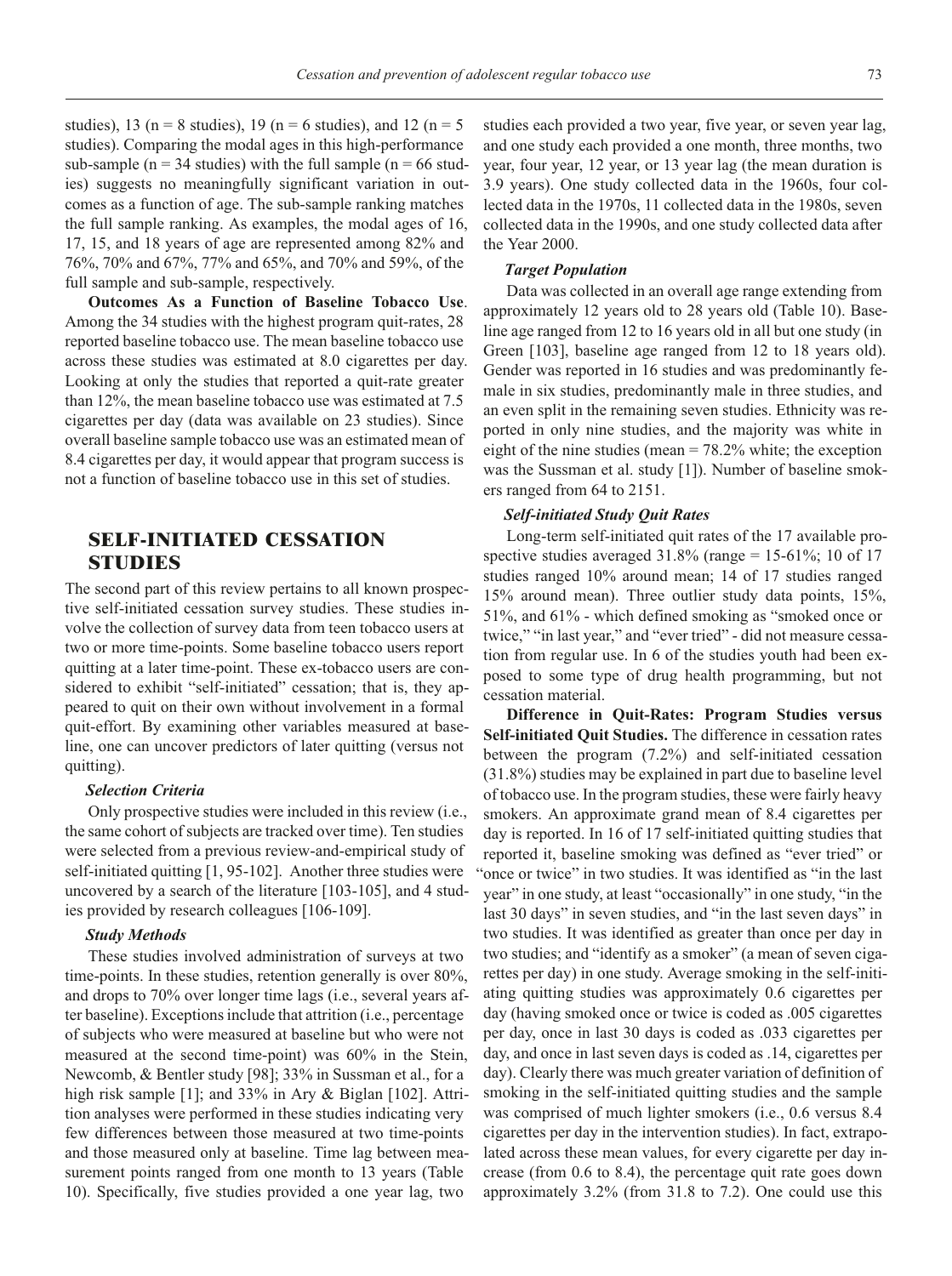type of index to estimate a long-term naturally occurring quit rate among a cohort, although the variation in data across studies is great. Six self-initiated quitting studies are composed of primarily (at least 55%) daily smokers at baseline. Over a mean of 2.8 years, approximately 24% of these smokers quit. Extrapolating from this index, mean tobacco use would be approximately 2.6 cigarettes per day for these relatively heavy smokers, which does seem to fit the data (Table 11).

# *Predictors of Quitting*

Across these 17 studies, 41 significant univariate predictors were found, as is shown in Table 12. No consistent demographic trends were found. Univariate predictors in three or more studies include having fewer friends who smoke, intending not to smoke in the future, having less duration of smoking experience, having parents or siblings who do not smoke, and believing in the appropriateness of social controls against smoking. Predictors in two studies include not viewing smoking as having definite social images that are realized, holding negative outcome expectancies of smoking, and disapproving of smoking in others. Other predictors in these two studies included having greater refusal assertion skill, having higher grades, settling down (getting married, having a spouse who doesn't smoke, obtaining a job), and perceiving smoking as socially unacceptable.

**Controlling for Covariation Among Predictors.** Seven studies did not control for co-variation among predictors. Of those 10 studies that did engage in such analyses, generally discriminant analysis or logistic regression was used. Variables found to remain significant after controlling for co-variation with other predictors included lower pretest smoking (five studies), fewer friends who smoke (four studies), lower intention to smoke in the future (three studies), and believing in the appropriateness of social controls against smoking (two studies). Other variables found to remain significant include having parents or siblings who do not smoke (two studies), having less duration of smoking experience (two studies), and not viewing smoking as having definite social images that are realized (one study). Still other variables found to remain significant include less allowance (perhaps indicating less capacity to buy cigarettes; one study), higher sense of coherence about life (one study), higher importance placed on health as a value (one study), lower perceived stress (one study), and less depression (one study). Finally, settling down was another predictor that remained significant (i.e., showing covariation with getting married between measurement waves, married to a nonsmokers; one study).

In general, the best predictors include living in a social milieu that is composed of fewer smokers (more non-smokers), intending not to smoke in the future, lower pretest smoking and less experience with smoking, belief that society should step in to place controls on smoking, perceiving smoking as negative behavior, and feeling relatively hopeful about life. Thus, social variables (this may include settling down with a nonsmoker and beginning to take on a job), intent,

dependence, attitudes against smoking, and believing in a good future, perhaps, are key predictors of quitting.

# GENERAL DISCUSSION

This paper provides the most comprehensive review to date of teen tobacco use cessation; 66 programs and 17 prospective self-initiated cessation studies were included. Detailed information from any program that provided a quit session and some data collection was included among the program studies. Also, a time lag as brief as three months was permitted for inclusion in the survey studies. Sufficient data were collected to provide at least a reasonable descriptive presentation of variables relevant to teen tobacco use cessation. For the program studies, which included heavier tobacco users than the self-initiated cessation studies, the overall control-group mean quit-rate was approximately 7% and the overall program cessation mean was 12%. Based on these data, and available studies that provided direct program-control group comparisons, there is strong evidence that teen cessation programs are more effective than doing nothing or little among those tobacco users who might attend such programs. Regarding percentage consumption reduction findings, however, there are too few studies to make any strong inferences, although it would appear that there is sufficient evidence to state that cessation programs do increase percentage reduction relative to no or little programming.

Above the grand program cessation mean of 12% are the motivation enhancement and contingency-based reinforcement theory-based programs (among eight theories). Programs that involve manipulation of intrinsic or extrinsic motivation do the best at changing behavior over a three to 12 month follow-up period.

Regarding modalities of cessation, classroom programs do the best (17% quit-rate). Three expert system (computer-type) programs showed promise (13% quit-rate). Finally, school-based clinics showed promise (12%,  $n = 18$ ). In addition, it appears that program material applied more intensely (i.e., number of sessions) produces higher cessation rates. Cessation rates did not differ as a function of available data on gender, ethnicity, age, or baseline tobacco use.

It is surprising that supply reduction theory studies failed to find quit rate effects examined over multiple studies. In theory, such programs could be applied to very large numbers of youth, and even if effects were small could elicit cessation in large absolute numbers of youth. Yet, the mean quit rate was 0%. Possibly, new state-wide supply reduction efforts will indicate other findings than those shown here. One can't argue that supply reduction cessation efforts should not continue. However, exactly how these efforts can achieve cessation effects needs further investigation. Perhaps, monopolization of life contexts is needed to remove youth from opportunities for continued use [74]. On the other hand, one may argue that different types of approaches are needed to examine supply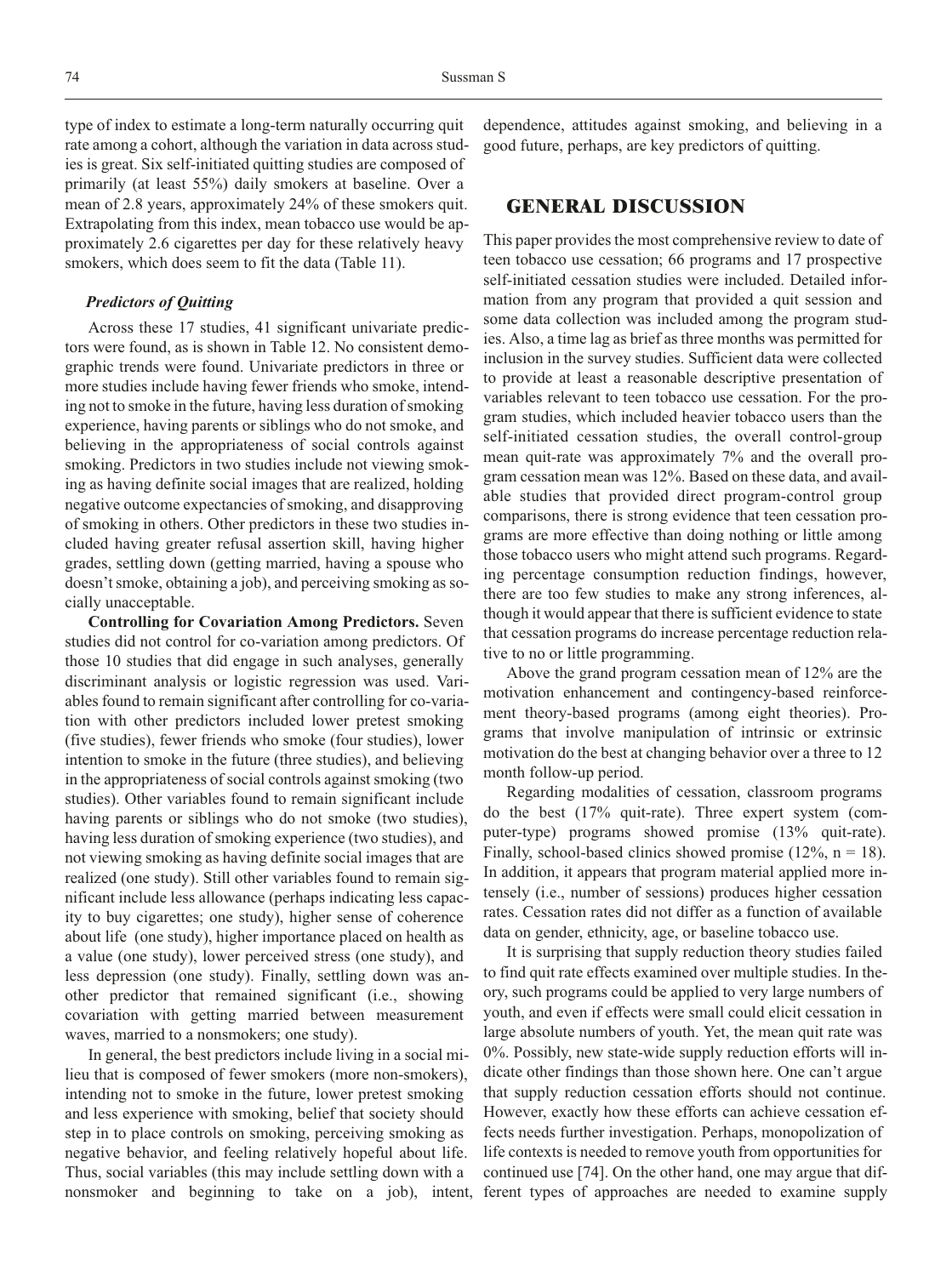reduction effects on tobacco consumption. For example, Tauras & Chaloupka [110] used sequential longitudinal data from the Monitoring the Future Surveys, augmented with cigarette price and policy related measures to estimate smoking cessation equations among young adults (mean age  $= 23$ years). They found that a 10% increase in prices are likely to lead to an 11-12% increase in quit rates among young male and female adults. Possibly, use of this type of methodology will reveal similar price elasticity effects on regular teen smokers, though such work is yet to be completed.

Regarding the self-initiated quit studies, behavior that seems directed away from smoking (living in a social milieu that is composed of fewer smokers, intending not to smoke in the future) is one key to cessation. Less nicotine or psychological dependence on smoking seems to be another key to youth cessation (lower pretest smoking and less experience with smoking). Anti-tobacco beliefs (e.g., that society should step in to place controls on smoking, perceiving smoking as negative behavior) also are keys to quitting. Finally, having the fortitude to maintain a quit-attempt is important (e.g., feeling relatively hopeful about life). Motivation enhancement, social skills provision, combating dependence, and achieving social support from nonsmokers are important theoretical variables that might be considered for programming. Programs that include these aspects do appear to work relatively well.

Key variables relevant to the quitting process may include gaining access and support of a context, structuring the context of programming for youth, motivating quit attempts and reducing ambivalence about quitting, making programming as enjoyable as possible, and helping youth to sustain a quit attempt (e.g., providing ongoing support during the acute withdrawal period). First, to be able to bring in the best programming possible and to facilitate access to participants, a context needs to support cessation efforts. Relevant gatekeepers can provide material support and encourage support of other staff in the same context. Certainly, inclusion of extrinsic motivators (e.g., release time) can be managed best by gatekeepers. Second, one may conjecture that programming should be tailored to the development and the lifestyles of teens. Adults are relatively likely to structure their own lives (e.g., keep careful records of their behaviors, make meeting appointments), and engage in higher-order thinking tasks (e.g., determining what "type" of smoker one is) [111]. Placed into quit-programs, the efficacy of these strategies among teens in not clear. Also, tobacco use among adults generally is at a more consistent and heavier level than teens. While use of pharmacological adjuncts are recommended for adults [3], so little work in this arena has been completed with youth that not much confidence can be placed into suggestions of the usefulness or uselessness of alternative nicotine delivery products for them. It is clear that while highly addicted youth can benefit from programming, they are less likely to quit tobacco use than are less physically addicted youth [112], and may therefore require more intensive interventions (as was recently shown in the data of Sussman, Dent,

& Lichtman [57]). Some means of assisting more physically dependent youth still needs to be developed. Potentially, inpatient stays to quit tobacco might be helpful for youth, as has been completed among adults at the Mayo Clinic (the current work of R. Hurt and colleagues).

Third, programming needs to motivate quitting now rather than waiting until the future. All tobacco users should be welcome in a program, no matter what their initial stage of change is. Motivational material is likely to be helpful for most tobacco-using youth. Awareness of the changes that gradually occur as a function of smoking (e.g., increased stress, decreased mood) and quitting (e.g., decreased stress, improved mood) need instruction, along with means to help youth overcome ambivalence toward quitting [57, 112].

Fourth, programming should be a fun as possible, involving games, dramatizations, and use of alternative medicine concepts. Youth will want to remain in a program that is interesting. Finally, means to support sustained quit-efforts is needed. Youth need the support of adults in multiple contexts to give them some flexibility during early quitting. Possibly, youth need to learn new social life skills so that they can reach out for the assistance they need (e.g., general conversation skills, how to use the yellow pages, knowledge of community organizations). If one was to try to coin a new theory with these steps, perhaps a "motivation, developmental tailoring, resource acquisition follow-through" model of cessation would be a possible name.

## *Limitations*

There are many limitations with the presentation of these data. First, several statistical means are presented without sufficient consideration of the distribution around those means. Thus, some apparent differences may not be significantly different. Provision of descriptive distributions (e.g., of control group quit-rates) does provide an indication that some differences (e.g., between program cessation and control group cessation) is clinically significant, and would be statistically significant if such methods were applied. However, it would be preferable to employ more sophisticated methods in continued work with these data. For example, use of critical values could indicate which of the theories or modalities are significantly better than the others. Also, use of multivariate methods may be able to provide some insight into the maximal combination of theory with modality for highest quit-rates.

Second, the value of the analysis is limited by the quality of the data. Numerous aggregated estimates across studies needed to be calculated to make comparisons within studies. It is much wiser to pool comparisons first made within studies. For example, an effect size, comparing the difference of a program condition to a control condition within one study should be standardized and pooled across studies to create an average effect size [e.g. 91]. This approach is not possible with so many single-subject design studies and so many missing data points. In other words, it is difficult to conduct a meta-analysis on these cessation programs, though it could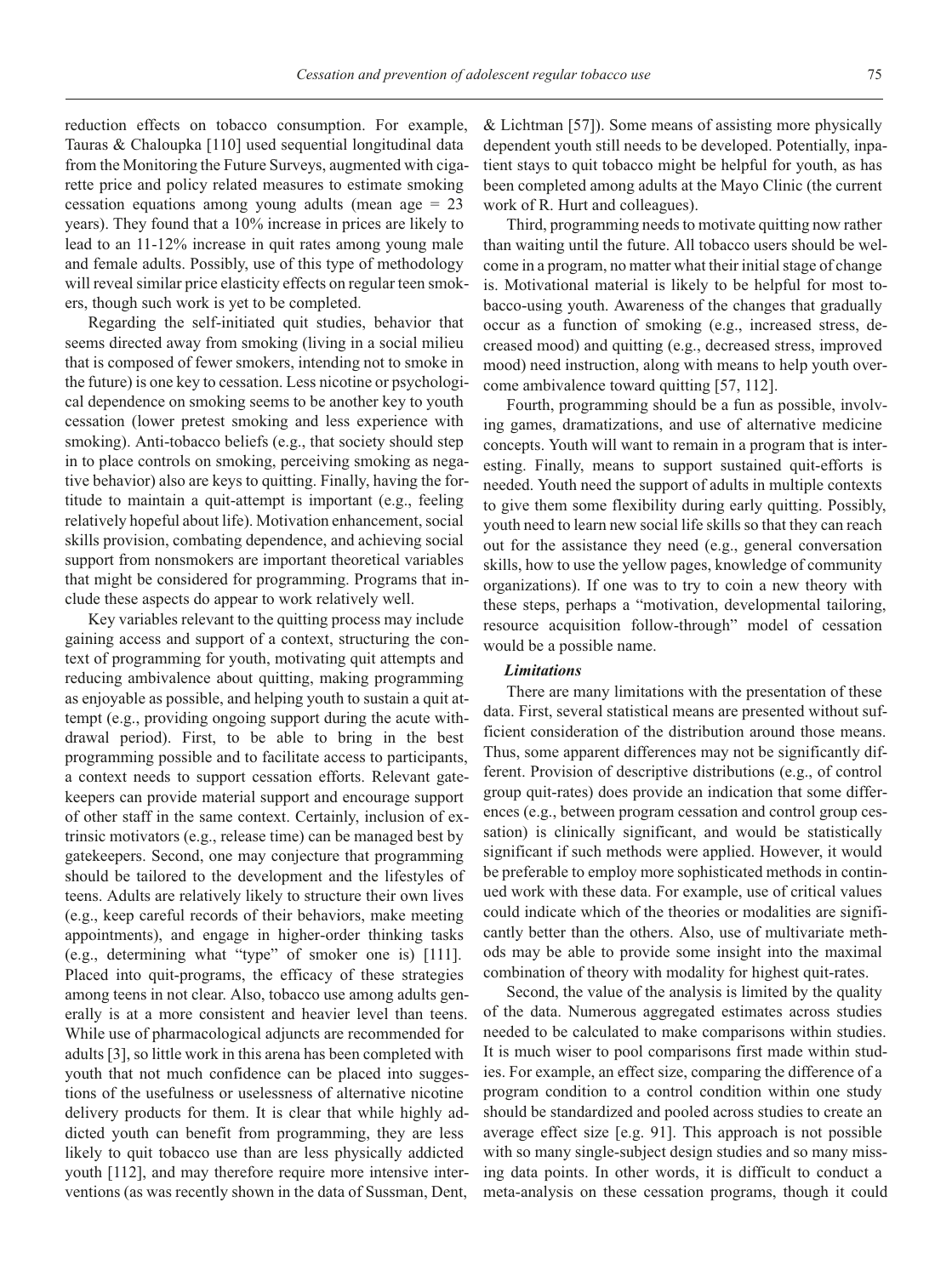### **Table 12.** Significant univariate predictors considered across all studies grouped by type

### Demographics

Non-white - 1 study Higher socioeconomic status - 1 study Male gender - 2 studies, female gender - 1 study

### Behavior-related

Low intention to smoke in future - 6 studies Lower pretest smoking - 6 studies Less smoking experience - 6 studies Lower alcohol use - 1 study Better diet  $-1$  study "Not want to quit now" - 1 study

#### Beliefs/attitudes toward smoking

Higher morality/social control of tobacco use - 3 studies Stereotypes of smokers thwarted - 2 studies Negative outcome expectancies of use - 2 studies Disapprove of others smoking - 2 studies Positive program outcome expectancies - 1 study

#### Lifestyle perceptions

High importance on health as a value - 2 studies High sense of coherence - 1 study Perceived lifestyle incongruence - 1 study

### Life skills

Greater refusal assertion skill - 2 studies Higher self-esteem - 1 study Better decision making skills - 1 study Better stress management skills - 1 study

### Bonding opportunities

Higher grades - 2 studies Got married - 2 studies Parental support - 2 studies

Higher parental expectancies for child - 1 study

Less allowance - 1 study Less leisure time - 1 study Less strict peers - 1 study Network values agreement - 1 study Less parental education - 1 study

### Psychology

Less depressed - 1 study Less perceived stress - 1 study Self-concern - 1 study greater, 1 lower

### Perceived social

Fewer friends smoke - 12 studies No parent/sibling smoking - 4 studies Lower social acceptability - 2 studies Spouse is a non-smoker - 2 studies Parent don't like smoking - 1 study Fewer offers to smoke - 1 study

Directionality was aligned such that these predictors showed higher quit-rates. Each entry indicates number of studies that found this variable to be a significant predictor.

potentially provide more statistical information about precisely what works and what does not work. Only 12 and 24 studies, respectively, provided direct program-control comparisons. Thus, an absolute reduction in risk statistic also was not calculated. The use of single group designs and comparison to an overall quit rate statistic is speculative, and this important limitation needs correction through future studies that provide control groups measured concurrently with program groups.

There are many scattered areas of missing data. Ethnicity is not described in many of the studies. In studies that do describe ethnicity, a majority white sample is described. Thus, collection of ethnicity data should become a regular process in these studies, and research needs to be completed in areas

with higher racial minority concentrations to assess generalizability of programming to different ethnic groups. Percentage reduction statistics are not commonly used. Thus, it is not possible to assess the totality of impact a program may have on teen tobacco use. A standard definition of baseline smoking and quitting is not used, and in several studies quitting is not measured over at least a one-week duration. Thus, it is difficult to compare studies, and the meaningfulness of cessation in several studies is suspect.

There are also several types of data that are not collected in most or all of these studies. These include the measurement of different types of tobacco use, effects of programming on other drug use, level of nicotine dependence and cessation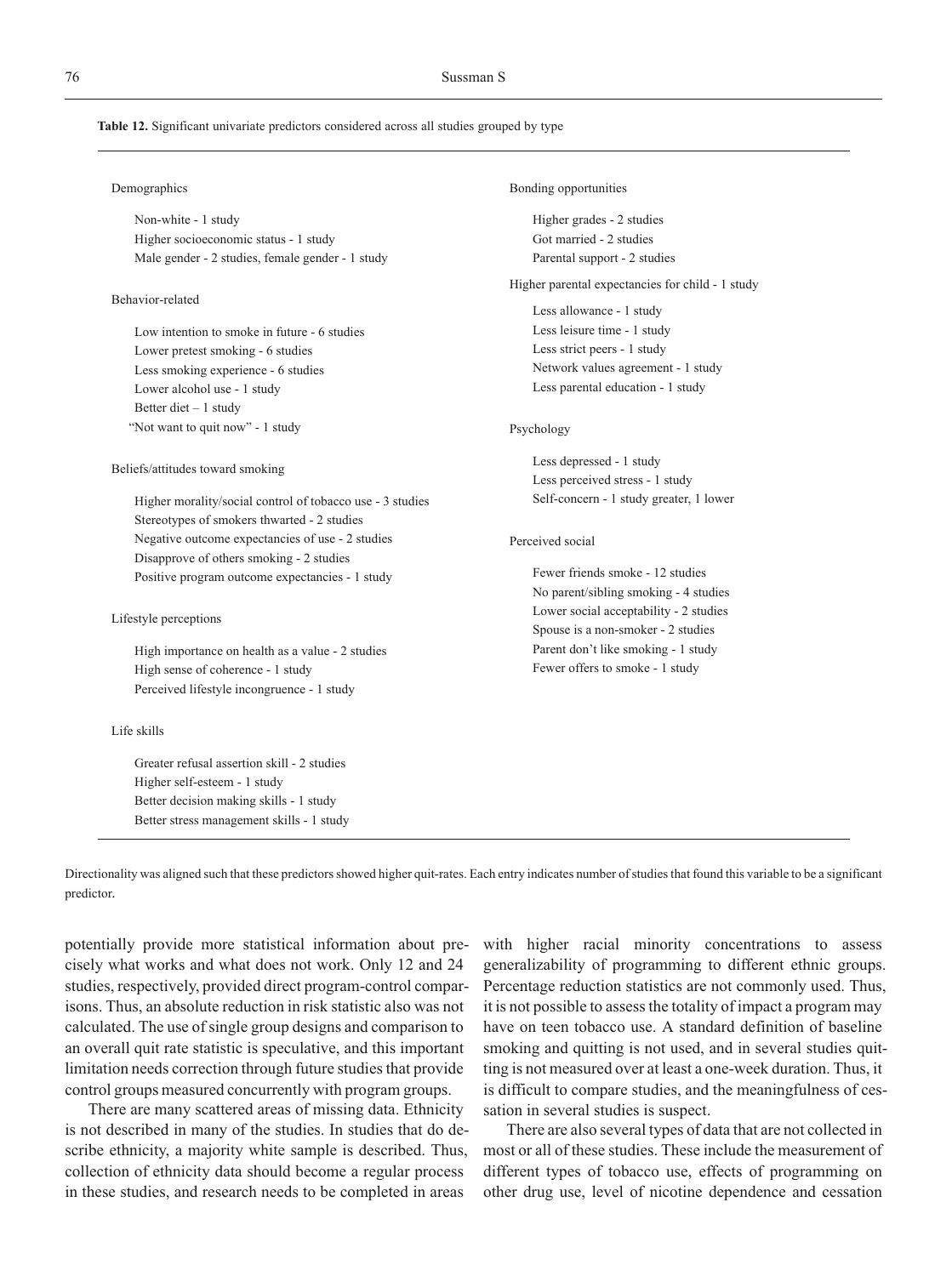(aside from level of pretest tobacco use), duration of smoking and cessation, and patterns of smoking and quitting among youth (i.e., across days). These other types of missing data also include provider characteristics and cessation, or matching of provider characteristics with different types of tobacco users, and issues related to cost and feasibility of implementation. Also included should be assessment of the effects of different social contexts on effectiveness of programming, measurement of mediation of program effects, and measurement of many psychosocial moderators of program effects. These additional pieces of information are needed to better understand teen tobacco use cessation.

Very recently, this review was re-examined by a team of 35 teen tobacco use cessation researchers and practitioners, sponsored by the American Legacy Foundation, Canadian Tobacco Control Research Initiative, Centers for Disease Control and Prevention, and National Cancer Institute ("Youth Tobacco Cessation Collaborative Best Practices Workshop"). The results will be presented in a guide entitled "Youth tobacco use cessation: A guide for making decision to help youth quit." These reviewers decided not to examine percentage reduction information, and made some different theoretical distinctions. In general, however, this re-analysis led to the same conclusions. There are some promising approaches as summarized herein. However, new research is needed including use of more rigorous designs.

### *The Future*

In 1982, Cheryl Perry wrote on the importance of developing teen cessation programming [11]. Anecdotally, many researchers and practitioners may have assumed that youth would not quit smoking until they became adults and had more reasons to quit. Many researchers were surprised to learn that youth became readily addicted to tobacco and had made several previous attempts to quit. Still, skepticism about youth cessation was based on early unsuccessful experiences.

In some of these experiences, a treatment provider acquired a quit-manual, placed a simple notice in a school or other setting, and then was surprised that only three youth showed up to the program and only one quit. There are probably numerous efforts "out there" that are not contained in this report, which relate such experiences. After more rigorous recruitment strategies were employed, more youth showed up for programming. Still, quit-rates were considered relatively low. Indeed, they are much lower than adult clinic programs, but are as high as adult minimal intervention programs [92].

Once the realization was made that youth prevention programs did not work for everyone, or that effects tended to decay, a renewed interest was gained in the promise of teen cessation programming [6, 112]. The numbers of programs being researched and implemented has increased dramatically over the last 10 years. However, the technology for measuring older teen's smoking and dependence, defining cessation, and exploring various avenues of cessation assistance (e.g., use of alternative nicotine products) is brand new territory. This review is only able to summarize studies that have been completed thus far. There are many more studies currently in development or in progress (e.g., there currently are 19 teen tobacco use cessation projects underway that are being funded by the National Cancer Institute). Much more information will be learned over the next 10 years. In this time, more complete data will be collected, replication studies will be conducted, better summary analyses will be completed, and a much better understanding of teen cessation will be gained.

# **ACKNOWLEDGMENT**

This manuscript was supported by grants from the California Tobacco-Related Disease Research Program (6RT-0182 and 9HT-3201) awarded to Drs. Sussman and Dent, and from the National Institute on Drug Abuse (DA07601) awarded to Drs. Sussman, Stacy, and Dent, and by a contract awarded to Dr. Sussman by the Canadian Tobacco Control Research Initiative (CTCRI).

# **REFERENCES**

- 1. Sussman S, Dent CW, Severson HH, Burton D, Flay BR. Self-initiated quitting among adolescent smokers. Preventive Medicine 1998; 27: A19-A28.
- 2. U.S. Department of Health & Human Services (US DHHS). Preventing tobacco use among young people: A Report of the Surgeon General. (DHHS Publication No. S/N 017-001-00491-0). Washington, D.C.: Public Health Service, 1994.
- 3. U.S. Department of Health & Human Services (US DHHS). Reducing tobacco use: A Report of the Surgeon General. Atlanta, Georgia: Office on Smoking and Health, 2000.
- 4. Dwyer JH, Rieger-Ndakorerwa GE, Semmer NK, Fuchs R, Lippert P. Low level cigarette smoking and longitudinal change in serum cholesterol among adolescents. Journal of the American Medical Association 1988; 259: 2857-2862.
- 5. Burton D. Tobacco cessation programs for adolescents. In: Richmond R, editor. Interventions for Smokers: An international Perspective. Baltimore, MD: Williams & Wilkins, 1994.
- 6. CDC. Youth tobacco use cessation meeting. Centers for Disease Control and Prevention. Atlanta, Georgia: Division of Adolescent and School Health, 1997
- 7. Lampkin L. "Meet It Head On" Evaluation report. American Medical Association technical report. Chicago: Illinois, 1998.
- 8. Dino GA, Horn KA, Zedosky L, Monaco K. A positive response to teen smoking: Why N-O-T? National Association of Secondary School Principals 1998; 82: 46-58.
- 9. Foulds J. Smoking cessation in young people. Should we do more to help young smokers quit? Great Britain: Health Development Agency, 2000.
- 10. Reddy KS, Townsend J, Kim DH, Foulds J, Vartiainen E, Ferretter I, Iiogu G. Speaking their language: Smoking cessation among adolescents and young people. Scenario-in-the-round at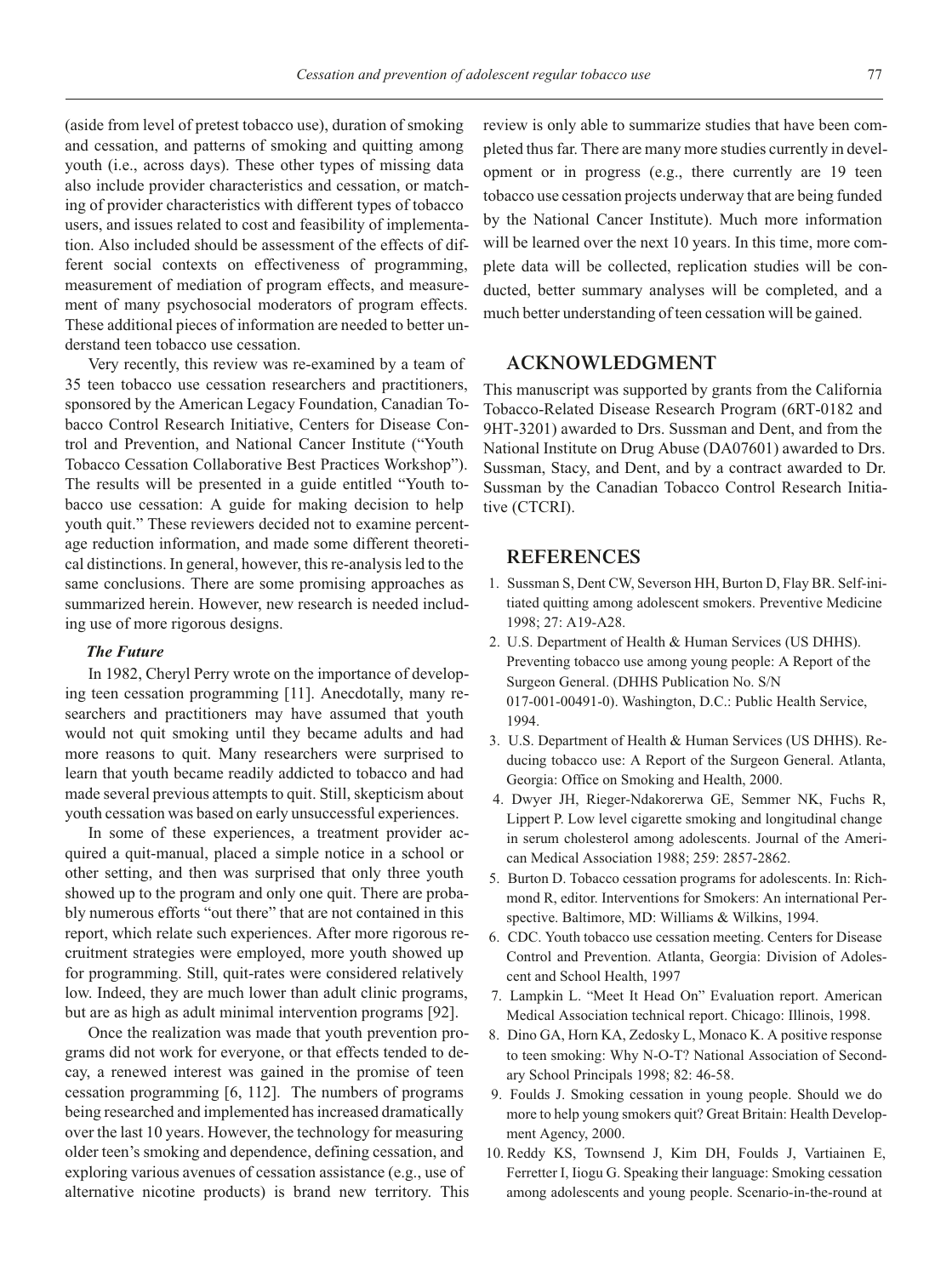the 11th World Conference on Tobacco Or Health, Chicago, August, 2000.

- 11. U.S. Department of Health & Human Services (US DHHS). The health consequences of smoking: Cancer. Report of the Surgeon General. (DHHS Publication No. [PHS] 82-50179). Washington, D.C.: Public Health Service, 1982.
- 12. Sussman S, Lichtman K, Ritt A, Pallonen UE. Effects of thirty-four adolescent tobacco use cessation and prevention trials on regular users of tobacco products. Substance Use & Misuse 1999; 34: 1469-1503.
- 13. Librett J. Evaluation of precursors to change: The Ending Nicotine Dependence Program. Unpublished doctoral dissertation. Salt Lake City: University of Utah, 2001.
- 14. Patten CA, Ames SC, Ebbert JO, Wolter TD, Hurt RD, Gauvin TR. Tobacco use outcomes of adolescents treated clinically for nicotine dependence. Unpublished manuscript, 2001.
- 15. Popham WJ, Potter LD, Hetrick MA, Muthen LK, Duerr JM, Johnson MD. Effectiveness of the California 1990-1991 tobacco education media campaign. American Journal of Preventive Medicine 1994; 10: 319-26.
- 16. Etter J-F, Ronchi A, Perneger TV. Short-term impact of a university based smoke free campaign. Journal of Epidemiology and Community Health 1999; 53: 710-715.
- 17. Glasgow RE, Strychker LA, Eakin EG, Boles SM, Whitlock EP. Concern about weight gain associated with quitting smoking: Prevalence and association with outcome in a sample of young female smokers. Journal of Consulting and Clinical Psychology 1999; 67: 1009-1011.
- 18. Quinlan KB, Mccaul KD. Matched and mismatched interventions with young adult smokers: Testing a stage theory. Health Psychology 2000; 19: 165-171.
- 19. Zavela KJ, Harrison LR, Owens S. Factors related to smokeless tobacco cessation in young adults. American Public Health Association 1991; 119: 1-5.
- 20. Abernathy TJ. Examining youth smoking cessation and relapse prevention: A review of the literature. Toronto: Ontario Tobacco Research Unit 1997 (also Health Canada; www.hc-sc.gc.ca/hppb/tobaccoreduct…lications/ youth/ relapseprevention/toc.htm).
- 21. Green LW, Frankish CJ. Smoking cessation: A synthesis of the literature on program effectiveness. British Columbia, Canada: The Institute of Health Promotion Research, University of British Columbia and The British Columbia Ministry of Health and Ministry Responsible for Seniors, 1998.
- 22. Jerome A. Computer-assisted smoking cessation program for teenage smokers: A preliminary report, 1998.
- 23. Digiusto E. Pros and cons of cessation interventions for adolescent smokers at school. In: Richmond R. editor. Interventions for Smokers: An International Perspective. Baltimore, Maryland: Williams & Wilkins, 1994. pp. 107-136.
- 24. Institute of Medicine (IOM). Growing up tobacco free: Preventing nicotine addiction in youth and adolescents. B.S. Lynch and R.J. Bonnie Editors. Washington, D.C.: National Academy Press, 1994.
- 25. Pallonen UE. Smoking cessation in adolescence. Unpublished review of the literature, 1987.
- 26. Campbell DT, Stanley JC. Experimental and quasi-experimental designs for research. Chicago: Rand McNally, 1963.
- 27. Sussman S, Dent CW, Burton D, Stacy AW, Flay BR. Developing a school based tobacco use prevention and cessation programs. Thousand Oaks, CA: Sage Publications, 1995.
- 28. Chakravorty BJ. A product substitution approach to adolescent smokeless tobacco cessation. Dissertation Abstracts International, 1992; 53: 2808-9.
- 29. Eakin E, Severson H, Glasgow, RE. Development and evaluation of a smokeless tobacco cessation program: A pilot study. NCI Monographs 1989; 8: 95-100.
- 30. Glover ED. Conducting smokeless tobacco cessation clinics. American Journal of Public Health 1986; 76: 207.
- 31. Ary DV, Biglan A, Glasgow R, Zoref L, Black C, Ochs L, Severson H, Kelly R, Weissman W, Lichtenstein E, Brozovsky P, Wirt R, James L. The efficacy of social-influence prevention programs versus "standard care": Are new initiatives needed? Journal of Behavioral Medicine 1990; 13: 281-296.
- 32. Beaglehole R, Brough D, Harding W, Eyles E. A controlled smoking intervention programme in secondary schools. New Zealand Medical Journal 1978; 87: 278-280.
- 33. Horswell L, Horton SA. Telling our story: "PITS"-Pack In Those Smokes: A teen support group quit smoking program. A report presented to the Community Action Initiatives Program, Tobacco Demand Reduction Strategy. Ottawa: Health Canada, 1997.
- 34. Jason LA, Mollica M, Ferrone L. Evaluating an early secondary smoking prevention intervention. Preventive Medicine 1982; 11: 96-102.
- 35. Johnson CA, Hansen WB, Collins LM, Graham JW. High-school smoking prevention: Results of a three-year longitudinal study. Journal Behavioral Medicine 1986; 9: 439-451.
- 36. Killen JD, Telch MJ, Robinson TN, Maccoby N, Taylor CB, Farquhar JW. Cardiovascular disease risk reduction for tenth graders: A multiple-factor school-based approach. Journal of the American Medical Association 1988; 260: 1728-1733.
- 37. Perry C, Killen J, Telch M, Slinkard LA, Danaher BG. Modifying smoking behavior of teenagers: A school-based intervention. American Journal of Public Health 1980; 70: 722-727.
- 38. Perry CL, Telch MJ, Killen J, Burke A, Maccoby N. High school smoking prevention: The relative efficacy of varied treatments and instructors. Adolescence 1983; 18: 561-566.
- 39. Peterson AJ, Clark AW. Using group decision to reduce adolescent girls' smoking. Psychological Reports 1986; 58: 179-185.
- 40. Townsend J, Wilkes H, Haines A, Jarvis M. Adolescent smokers seen in general practice: Health, lifestyle, physical measurements, and response to antismoking advice. British Medical Journal 1991; 303: 947-950.
- 41. Charlton A. Smoking cessation help for young people: the process observed in two case studies. Health Education Research 1992; 7: 249-257.
- 42. Cinnomin D, Sussman S. Cessation clinic pilot study at a continuation high school. Unpublished data based on the Master's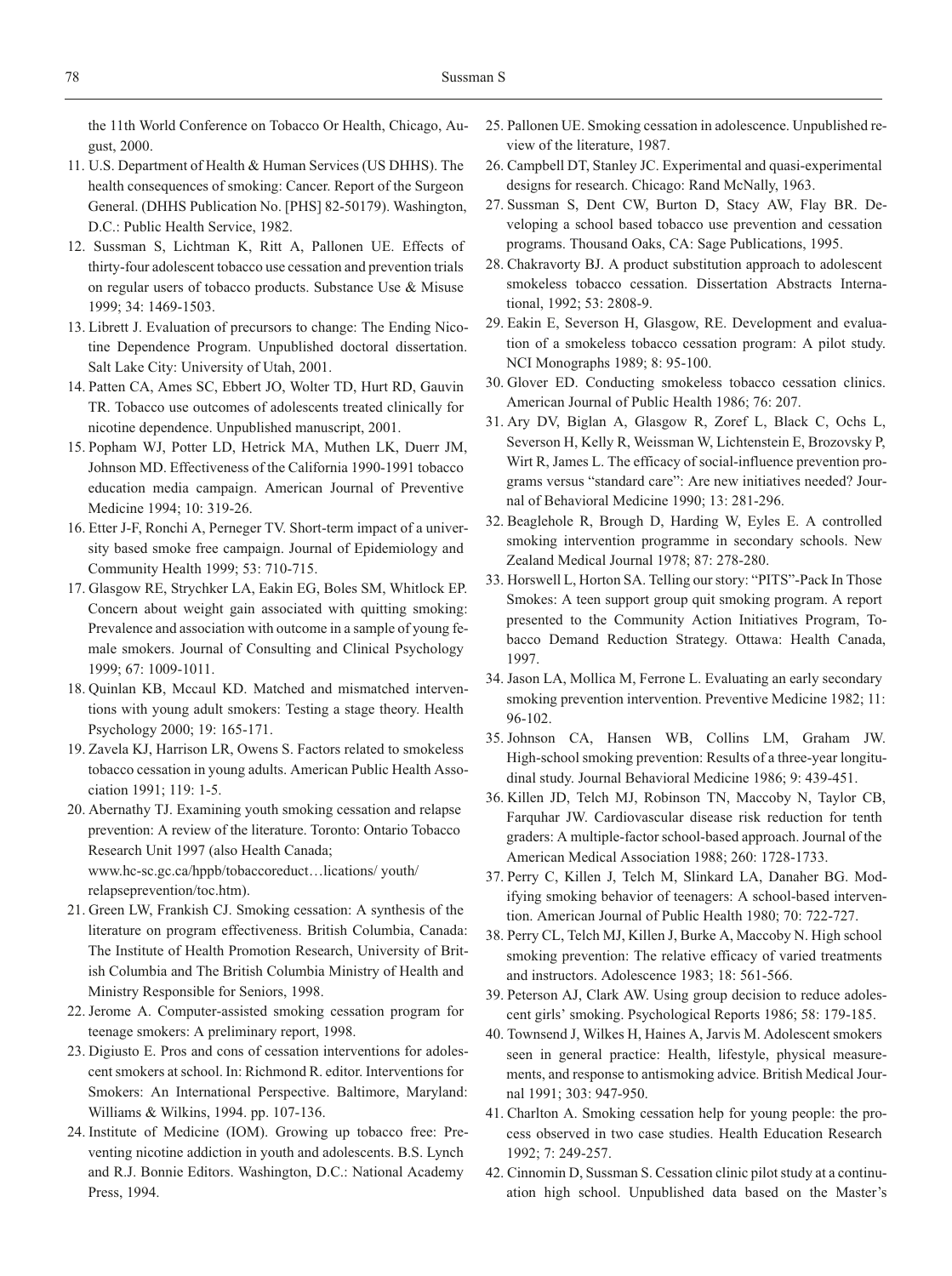Thesis of the first author at California Lutheran University, Los Angeles, CA, 1992. Summarized in Sussman et al. Developing school-based prevention and cessation programs. 1995.

- 43. Dino GA, Horn KA, Goldcamp J, Massey CJ, Maniar SD, Fernandes A. State-wide demonstration of Not On Tobacco: A gender-sensitive teen smoking cessation program. Journal of the School of Nursing. In press.
- 44. Horn K, Dino G, Gao X, Momani A. Feasibility evaluation of Not On Tobacco: the ALA's new stop smoking program for adolescents. Health Education 1999; 99: 192-206.
- 45. Hotte A, Ellis E, Lindsay L, Mcculloch R, Welch L, Meloche A. Dissemination and evaluation of the Quit-4-Life cessation program for teenagers in Ottawa-Carleton high schools. A report presented to the Community Action Initiatives Program, Tobacco Demand Reduction Strategy. Ottawa: Health Canada, 1997.
- 46. Lotecka L, Macwhinney M. Enhancing decision behavior in high school "smokers". The International Journal of the Addictions 1983; 18: 479-490.
- 47. Patterson C. Junior high stop smoking groups. The School Counselor 1984; 31: 480-487.
- 48. Peters L. An evaluation of the Quit 4 Life smoking-cessation program. Ottawa: Health Canada, 1995.
- 49. Prince F. The relative effectiveness of a peer-led and adult-led smoking intervention program. Adolescence 1995, 30: 187-194.
- 50. St. Pierre RW, Shute R, Jaycox S. Youth helping youth: a behavioral approach to the self-control of smoking. Health Education 1983; Jan/Feb: 28-31.
- 51. Bauman KE, Ennett ST, Foshee VA, Pemberton M, King TS, Koch GG. Influence of a family-directed program on adolescent cigarette and alcohol cessation. Prevention Science 2000; 1: 227-237.
- 52. Colby SM, Monti PM, Barnett NP, Rohsenow DJ, Weissman K, Spirito RH, Woolard RH, Lewander WJ. Brief motivational interviewing in a hospital setting for adolescent smoking: A preliminary study. Journal of Consulting and Clinical Psychology 1998; 66: 574-578.
- 53. Eakin EG, Glasgow RE, Whitlock EP, Smith PS. Reaching those most in need: Participation in a planned parenthood smoking cessation program. Annals of Behavioral Medicine 1998; 20: 216-220.
- 54. Goldberg ME, Gorn GJ. Increasing the involvement of teenage cigarette smokers in antismoking campaigns. Journal of Communication 1982; 32: 75-86.
- 55. Hafstad A, Aaro LE, Langmark F. Evaluation of an anti-smoking mass media campaign targeting adolescents: the role of affective responses and interpersonal communication. Health Education Research 1996; 11: 29-38.
- 56. Myers MG, Brown SA, Kelly JF. A smoking intervention for substance abusing adolescents: Outcomes, predictors of cessation attempts, and post-treatment substance use. Journal of Child & Adolescent Substance Abuse 2000; 9: 77-91.
- 57. Sussman S, Dent CW, Lichtman KL. Project EX: Outcomes of a teen smoking cessation program. Addictive Behaviors 2001; 26: 425-438.
- 58. Sussman S, Dent CW, Stacy AW. Project TND: An effective high school-based drug abuse prevention program. American Journal of Health Behavior. In press.
- 59. Zheng C. Working with Chinese youth on tobacco control. Project EX pilot study in Wuhan. Unpublished manuscript, 2000.
- 60. Miller WR, Rollnick S. Motivational interviewing: preparing people to change addictive behavior. New York: Guilford Press, 1991.
- 61. Nezami E, Sussman S, Pentz MA. Motivation in tobacco use cessation research. Substance Use & Misuse. In press.
- 62. Baskerville, B., Hotte, A., Dunkley, G. Evaluation of a high school Quit and Win smoking-cessation program. Community Health Research Unit, University of Ottawa, 1993.
- 63. Corby, E.A., Roll, J.M., Ledgerwood, D.M., Schuster, C.R. Contingency management interventions for treating the substance abuse of adolescents: A feasibility study. Experimental and Clinical Psychopharmacology 2000, 8: 371-376.
- 64. Matson-Koffman DM, Miller J. The Quit and Win Tobacco Free Project for Teens. National Conference on Chronic Disease Prevention and control, Atlanta, GA, 1995.
- 65. Vartiainen E, Paavola M, Koski N, Puska P. Quit and Win- Do Not Start and Win: Smoking cessation program for young people. Under review.
- 66. Weissman W, Glasgow R, Biglan A, Lichtenstein E. Development and preliminary evaluation of a cessation program for adolescent smokers. Psychology of Adolescent Behaviors 1987; 1: 84-91.
- 67. Curry S, Wagner EH, Gothaus LC. Intrinsic and extrinsic motivation for smoking cessation. Journal of Consulting and Clinical Psychology 1990, 58: 310-316.
- 68. Pentz MA, Bonnie RJ, Shopland DR. Integrating supply and demand reduction strategies for drug abuse prevention. American Behavioral Scientist 1996; 39: 897-910.
- 69. Biener L, Aseltine RH, Cohen B, Anderka M. Reactions of adult and teenage smokers to the Massachusetts tobacco tax. American Journal of Public Health 1998; 88: 1389-1391.
- 70. Kempf J, Stanley A. Impact of tobacco-free policy on recruitment and retention of adolescents in residential substance abuse treatment. Journal of Addictive Diseases 1996; 15: 1-11.
- 71. Murray DM, Prokhorov AV, Harty KC. Effects of a statewide antismoking campaign on mass media messages and smoking beliefs. Preventive Medicine 1994; 23: 54-60.
- 72. Forster JL, Murray DM, Wolfson M, Blaine TM, Wagenaar AC, Hennrikus DJ. The effects of community policies to reduce youth access to tobacco. American Journal of Public Health 1998; 88: 1193-1198.
- 73. Rigotti NA, Difranza JR, Chang YC, Tisdale T, Kemp B, Singer DE. The effect of enforcing tobacco-sales laws on adolescents' access to tobacco and smoking behavior. The New England Journal of Medicine 1997; 337: 1044-1051.
- 74. Wakefield MA, Chaloupka FJ, Kaufman NJ, Orleans CT, Barker DC, Ruel EE. Effects of restructions on smoking at home, at work, at school, and in public places on teenage smoking: Cross sectional studies. British Medical Journal 2000; 321: 333-337.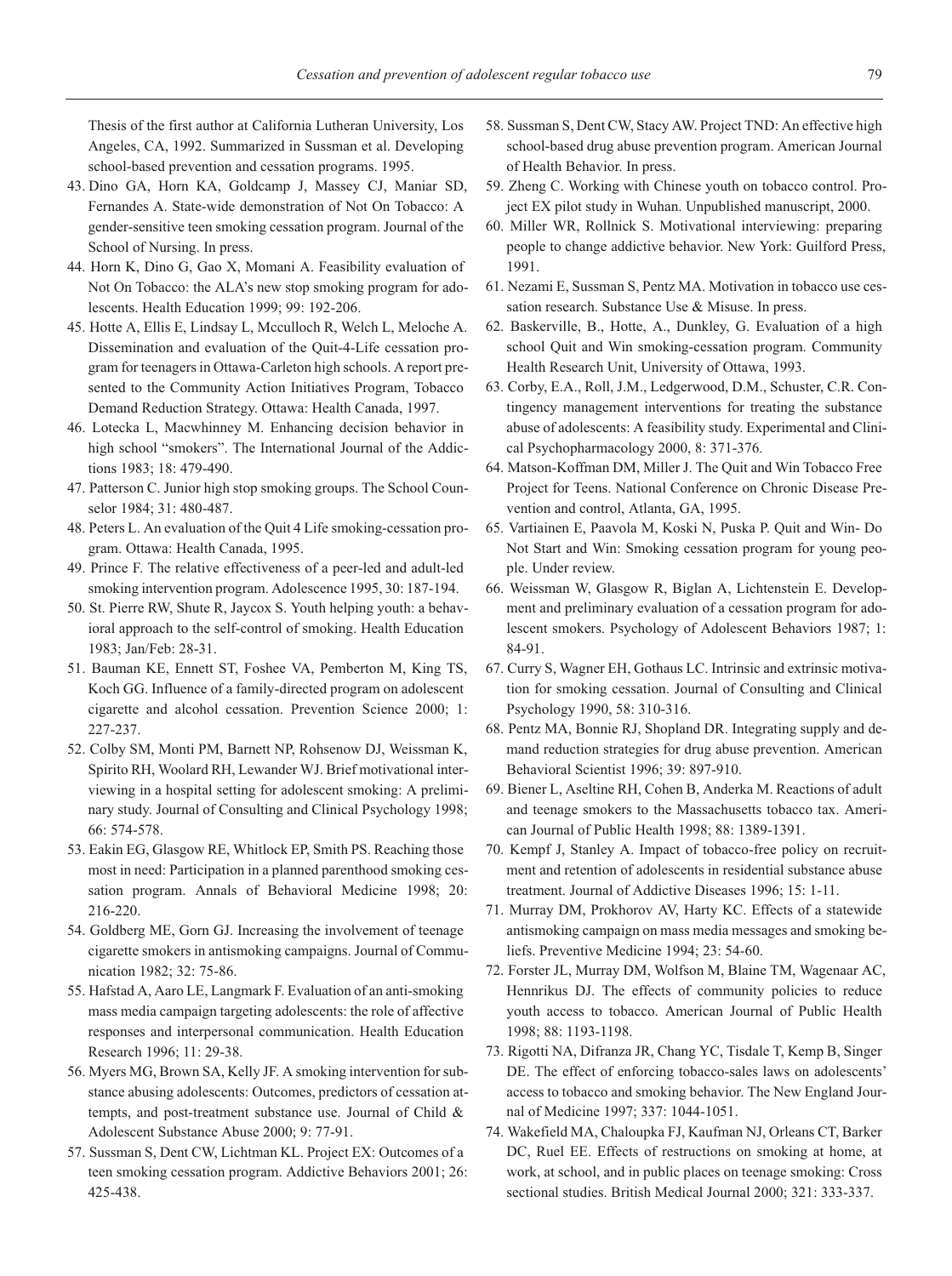- 75. Fibkins WL. Combating student tobacco addiction in secondary schools. National Association of Secondary Schools Bulletin 1993; 77: 51-59.
- 76. Hurt RD, Croghan GA, Beede SC, Wolter TD, Croghan IT, Patten CA. Archives of Pediatrics & Adolescent Medicine 2000; 154: 31-37.
- 77. McDonald C, Roberts S, Deeschaemaker N. Intentions to quit smoking in substance-abusing teens exposed to a tobacco program. Journal of Substance Abuse Treatment 2000; 18: 291-308.
- 78. Myers MG, Brown SA. Smoking and health in substance-abusing adolescents: A two-year follow-up. Pediatrics 1994; 93: 561-566.
- 79. Skjoldebrand J, Gahnberg L. Tobacco preventive measures by dental care staff. An attempt to reduce the use of tobacco among adolescents. Swedish Dental Journal 1997; 21: 49-54.
- 80. Smith TA, House RF, Croghan IT, Gauvin TR, Colligan RC, Offord KP, Gomez-Dahl LC, Hurt RD. Nicotine patch therapy in adolescent smokers. Pediatrics 1996; 98: 659-667.
- 81. Aveyard P, Cheng KK, Almond J, Sherratt E, Lancashire R, Lawrence T, Griffin C, Evans O. Cluster randomised controlled trial of expert system based on the transtheoretical ("stages of change") model for smoking prevention and cessation in schools. British Medical Journal 1999; 319: 948-953.
- 82. Coleman-Wallace D, Lee JW, Montgomery S, Blix G, Wang DT. Evaluation of developmentally appropriate programs for adolescent tobacco cessation. Journal of School Health 1999; 69: 314-319.
- 83. Mills D, Ewy BM, Dizon J. Smoking cessation in high school. Health Education 1978; May/June: 5-7.
- 84. Pallonen UE, Velicher WF, Prochaska JO, Rossi JS, Bellis JM, Tsoh JY, Migneault JP, Smith NF, Prokhorov AV. Computer-based smoking cessation interventions in adolescents: Description, feasibility, and six month follow-up findings. Substance Use & Misuse 1998; 33: 1-31.
- 85. Pendell WK. Community intervention. Intervening with teen tobacco users. In: Tobacco Education Group (TEG). Minneapolis, MN: Community Intervention, Inc., 1996.
- 86. Pallonen UE, Prochaska JO, Velicer WF, Prokhorov AV, Smith NF. Stages of acquisition and cessation for adolescent smoking: An empirical integration. Addictive Behaviors 1998, 23: 303-324.
- 87. Prochaska JO, Diclemente CC. Stages and process of self-change smoking: Toward an integrative model of change. Journal of Consulting and Clinical Psychology 1983; 51: 390-395.
- 88. Pallonen U. Computer-assisted youth smoking cessation. Speaker presentation at the Youth Tobacco Use Cessation Meeting. Atlanta, Georgia: Centers for Disease Control and Prevention, Division of Adolescent and School Health, September 1997.
- 89. Greenberg JS, Deputat Z. Smoking intervention: Comparing three methods in a high school setting. The Journal of School Health 1978; 48: 498-502.
- 90. Suedfeld P, Landon PB, Pargament R, Epstein YM. An experimental attack on smoking (attitude manipulation in restricted

environments, III). The International Journal of the Addictions 1972; 7: 721-733.

- 91. Tobler NS, Roona MR, Ochshom P, Marshall DG, Streke AV, Stackpole KM. School-based adolescent drug prevention programs: 1998 Meta-analysis. Journal of Primary Prevention 2000; 20: 275-336.
- 92. Fiori MC, Bailey WC, Cohen SJ., et al. Treating tobacco use and dependence. Clinical Practice Guideline. Rockville, MD: U.S. DHHS. PHS, 2000.
- 93. Moyer CA, Cameron R, Garcia J. Best practices for complex problems. Ontario: Canadian Tobacco Control Research Initiative. Working draft, 2001.
- 94. Stacy AW, Flay BR, Sussman S, Brown KS, Santi S, Best JA. Validity of alternative self-report indices of smoking among adolescents. Psychological Assessment: Journal of Consulting and Clinical Psychology 1990; 2: 442-446.
- 95. Hansen WB, Collins LM, Johnson CA, Graham JW. Self-initiated smoking cessation among high school students. Addictive Behaviors 1985; 10: 265-271.
- 96. Laoye JA, Cresswell W, Stone EB. A cohort of 12,205 secondary school smokers. Journal of School Health 1972; 42: 47-52.
- 97. Skinner WF, Massey JL, Krohn MD, Lauer RM. Social influences and constraints in the initiation and cessation of adolescent tobacco use. Journal of Behavioral Medicine 1985; 8: 353-376.
- 98. Stein JA, Newcomb MD, Bentler PM. Initiation and maintenance of tobacco smoking: Changing personality correlates in adolescence and young adulthood. Journal of Applied Social Psychology 1996; 26: 160-187.
- 99. Chassin L, Presson CC, Sherman SJ. Cognitive and social influence factors in adolescent smoking cessation. Addictive Behaviors 1984; 9: 383-390.
- 100.Chassin L, Presson CC, Sherman SJ, Edwards DA. Four pathways to young-adult smoking status: Adolescent social-psychological antecedents in a midwestern community sample. Health Psychology 1991;10: 409-418.
- 101. Alexander HM, Callcott R, Dobson AJ, Hardes GR, Lloyd DM, O'Connell DL, Leeder SR. Cigarette smoking and drug use in schoolchildren: IV - Factors associated with changes in smoking behavior. International Journal of Epidemiology 1983; 12: 59-65.
- 102. Ary DV, Biglan A. Longitudinal changes in adolescent cigarette smoking behavior: Onset and cessation. Journal of Behavioral Medicine 1988; 11: 361-382.
- 103. Green DE. Teenage smoking: Immediate and long-term patterns. Washington, D.C.: U.S. DHEW, 1979. (Cited in U.S. Surgeon General's Report, 1982).
- 104. Sargent JD, Mott LA, Stevens M. Predictors of smoking cessation in adolescents. Archives of Pediatrics & Adolescent Medicine 1998; 152:388-393.
- 105. Zhu SH, Sun J, Billings SC, Choi WS, Malarcher A. Predictors of smoking cessation in U.S. adolescents. American Journal of Preventive Medicine 1999; 16: 202-207.
- 106. Hansen WB, McNeal RB. Self-initiated cessation from substance use: A longitudinal study of the relationship between